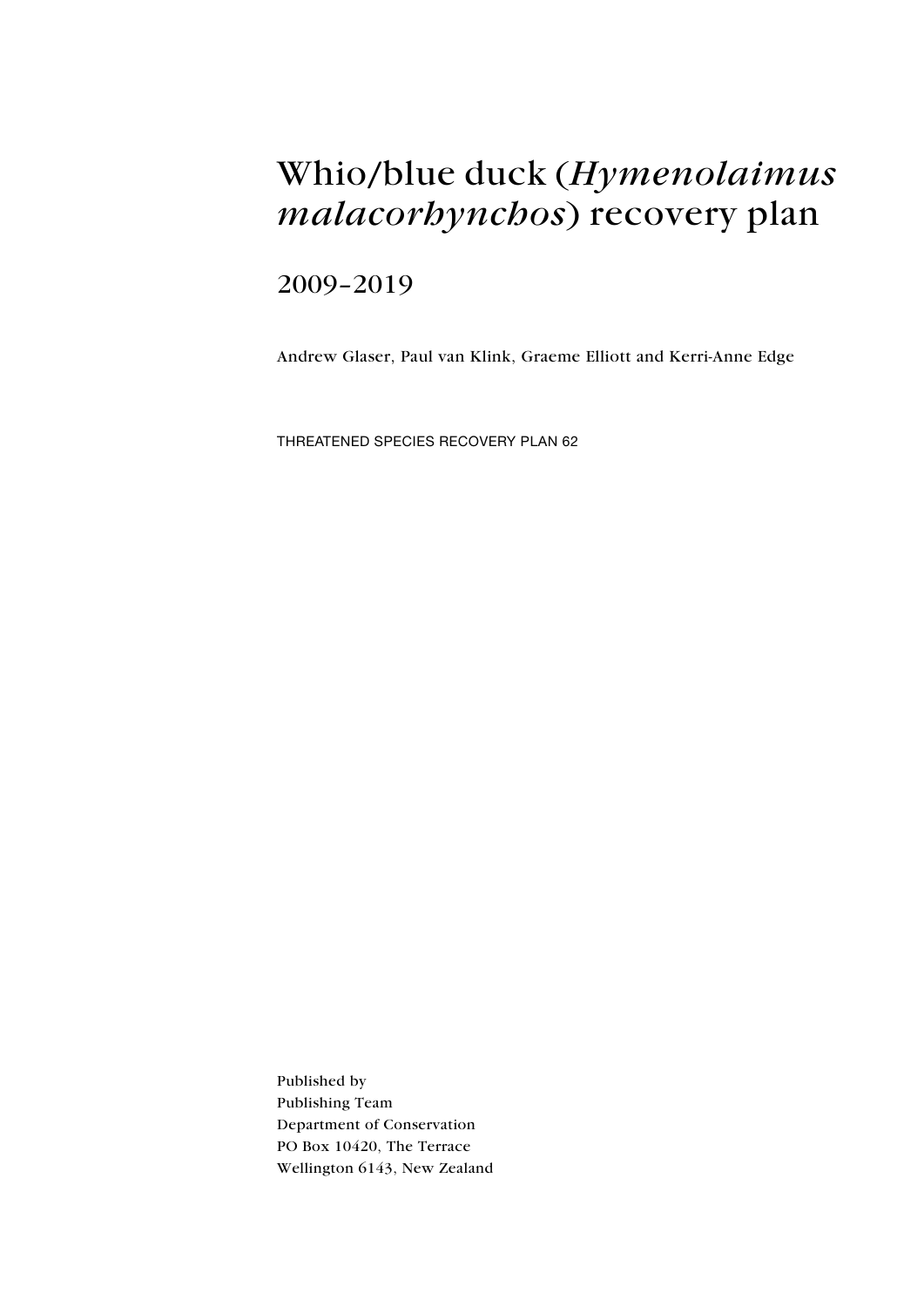Cover: A brood of just-hatched ducklings on the Te Waiiti Stream, Te Urewera National Park. Photo: Brenda R. Baillie.

Limited copies of Threatened Species Recovery Plans are printed. Electronic copies are available from the departmental website in pdf form. Titles are listed in our catalogue on the website, refer www.doc.govt.nz under Publications, then Science & technical.

© Copyright December 2010, New Zealand Department of Conservation

ISSN 1170–3806 (hardcopy) ISSN 1170–3806 (web) ISBN 978–0–478–14840–4 (hardcopy) ISBN 978– 0–478–14841–1 (web PDF)

This report was prepared for publication by the Publishing Team; editing and layout by Amanda Todd. Publication was approved by the General Manager, Research and Development Group, Department of Conservation, Wellington, New Zealand.

In the interest of forest conservation, we support paperless electronic publishing. When printing, recycled paper is used wherever possible.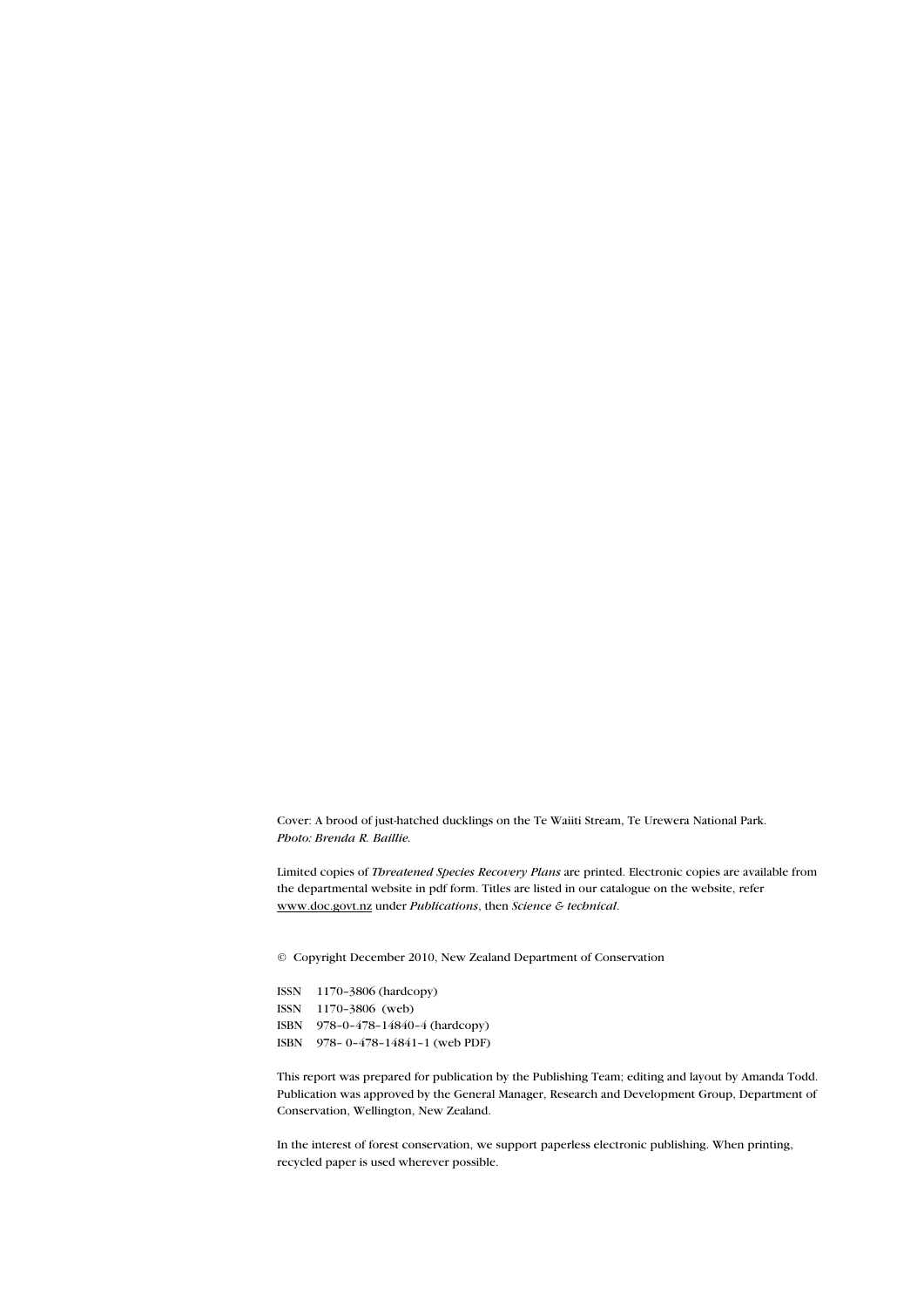## Foreword

The General Manager Operations (Northern) of the Department of Conservation (DOC) formally approved this threatened species recovery plan in June 2010. A review of the plan is due in 2017, or sooner if new information or technology leads to a significant change in management direction. This plan will remain operative until a new plan has been prepared and approved, or will become redundant if recovery is achieved and management effort enters a 'maintenance phase'.

The Whio Recovery Group prepared this plan in conjunction with people interested in or affected by this plan, or with an expert knowledge of the species. Drafts have been sent to relevant conservancies for comment and to people or organisations with an interest in conservation management of whio. Changes to the plan were made as a result of that consultation.

The Recovery Group will review progress in implementation of this plan and will recommend to managers any changes that may be required in management.

The recovery planning process provides opportunities for further consultation between DOC, tangata whenua and others regarding management of this species. Comments and suggestions regarding conservation of whio are welcome and should be directed to the Whio Recovery Group via any DOC office or to the Manager, Threatened Species Development Section (Research and Development Group, Department of Conservation, PO Box 10420, The Terrace, Wellington 6143). Those interested in being more involved in management of whio or in receiving information should also contact the Recovery Group.

The Recovery Group consists of people with knowledge of the ecology and management needs of the species. The role of the Recovery Group is to provide high-quality technical advice that achieves security and recovery of the species.

Threatened species recovery plans are statements of the Department's intentions for the conservation of a particular species of plant or animal, or group of species for a defined period.

Recovery plans:

- • Are proactive and operational in nature, focusing on specific key issues, providing direction, and identifying recovery actions for managers and technical workers.
- • Set objectives to secure from extinction and recover the species, and outline measurable actions needed to achieve those objectives.
- Are primarily used by DOC staff to guide their annual work programmes; however, they also provide a forum for planned initiatives with tangata whenua, community interest groups, landowners, researchers and members of the public.
- Stimulate the development of best-practice techniques and documents, which can be transferable across similar species recovery programmes.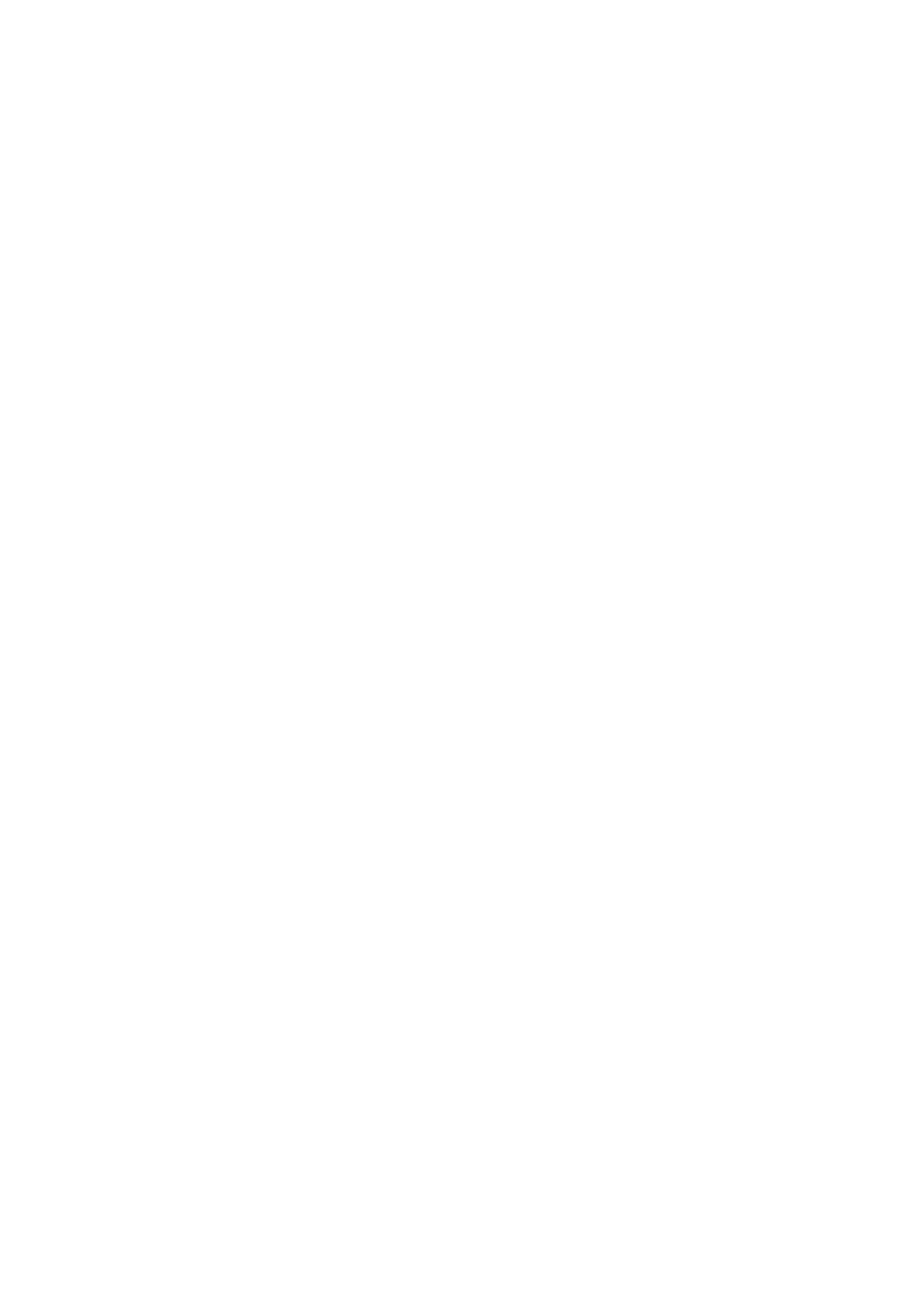## **CONTENTS**

|    | Foreword |                                                                | 3  |  |  |  |  |  |
|----|----------|----------------------------------------------------------------|----|--|--|--|--|--|
|    | Abstract |                                                                | 7  |  |  |  |  |  |
| 1. |          | Introduction                                                   | 8  |  |  |  |  |  |
| 2. |          | Plan term and review date                                      | 8  |  |  |  |  |  |
| 3. | Context  |                                                                | 9  |  |  |  |  |  |
|    | 3.1      | Overview of species                                            | 9  |  |  |  |  |  |
|    |          | Taxonomy<br>3.1.1                                              | 9  |  |  |  |  |  |
|    |          | 3.1.2<br>Species ecology and biology                           | 9  |  |  |  |  |  |
|    |          | 3.1.3<br>Status and species recovery phases                    | 10 |  |  |  |  |  |
|    |          | 3.1.4<br>Past and present distribution                         | 10 |  |  |  |  |  |
|    |          | 3.1.5<br>Agent(s) of decline and threats                       | 11 |  |  |  |  |  |
|    |          | 3.1.6<br>Past management and the species' response             | 12 |  |  |  |  |  |
|    |          | 3.1.7<br>Options for recovery and preferred option             | 13 |  |  |  |  |  |
|    | 3.2      | Strategic directives                                           | 16 |  |  |  |  |  |
|    |          | 3.2.1<br>New Zealand Biodiversity Strategy                     | 16 |  |  |  |  |  |
|    |          | Department of Conservation Statement of Intent<br>3.2.2        | 16 |  |  |  |  |  |
|    | 3.3      | Cultural importance                                            | 17 |  |  |  |  |  |
|    | 3.4      | Public awareness                                               | 18 |  |  |  |  |  |
| 4. | Goals    |                                                                | 19 |  |  |  |  |  |
|    | 4.1      | Long-term recovery goal                                        | 19 |  |  |  |  |  |
|    | 4.2      | Recovery plan-period goals                                     | 19 |  |  |  |  |  |
| 5. |          | Implementation                                                 |    |  |  |  |  |  |
|    | 5.1      | Management                                                     | 21 |  |  |  |  |  |
|    |          | 5.1.1<br>Topic 1-Security Sites                                | 21 |  |  |  |  |  |
|    |          | 5.1.2<br>Topic 2-Recovery Sites                                | 23 |  |  |  |  |  |
|    |          | Topic 3-Didymo and disease<br>5.1.3                            | 25 |  |  |  |  |  |
|    |          | 5.1.4<br>Topic 4-Whio Nest Egg (WHIONE)                        | 26 |  |  |  |  |  |
|    |          | Topic 5-Captive breeding<br>5.1.5                              | 26 |  |  |  |  |  |
|    |          | 5.1.6<br>Topic 6-Maintaining whio outcome monitoring standards | 28 |  |  |  |  |  |
|    | 5.2      | Community relations                                            | 29 |  |  |  |  |  |
|    |          | 5.2.1<br>Topic 7-Communities                                   | 29 |  |  |  |  |  |
|    |          | Topic 8-Advocacy<br>5.2.2                                      | 30 |  |  |  |  |  |
|    |          | 5.2.3<br>Topic 9-Tangata whenua                                | 31 |  |  |  |  |  |
|    | 5.3      | Research                                                       | 32 |  |  |  |  |  |
|    |          | 5.3.1<br>Topic 10—Testing in situ management prescriptions     | 32 |  |  |  |  |  |
|    |          |                                                                |    |  |  |  |  |  |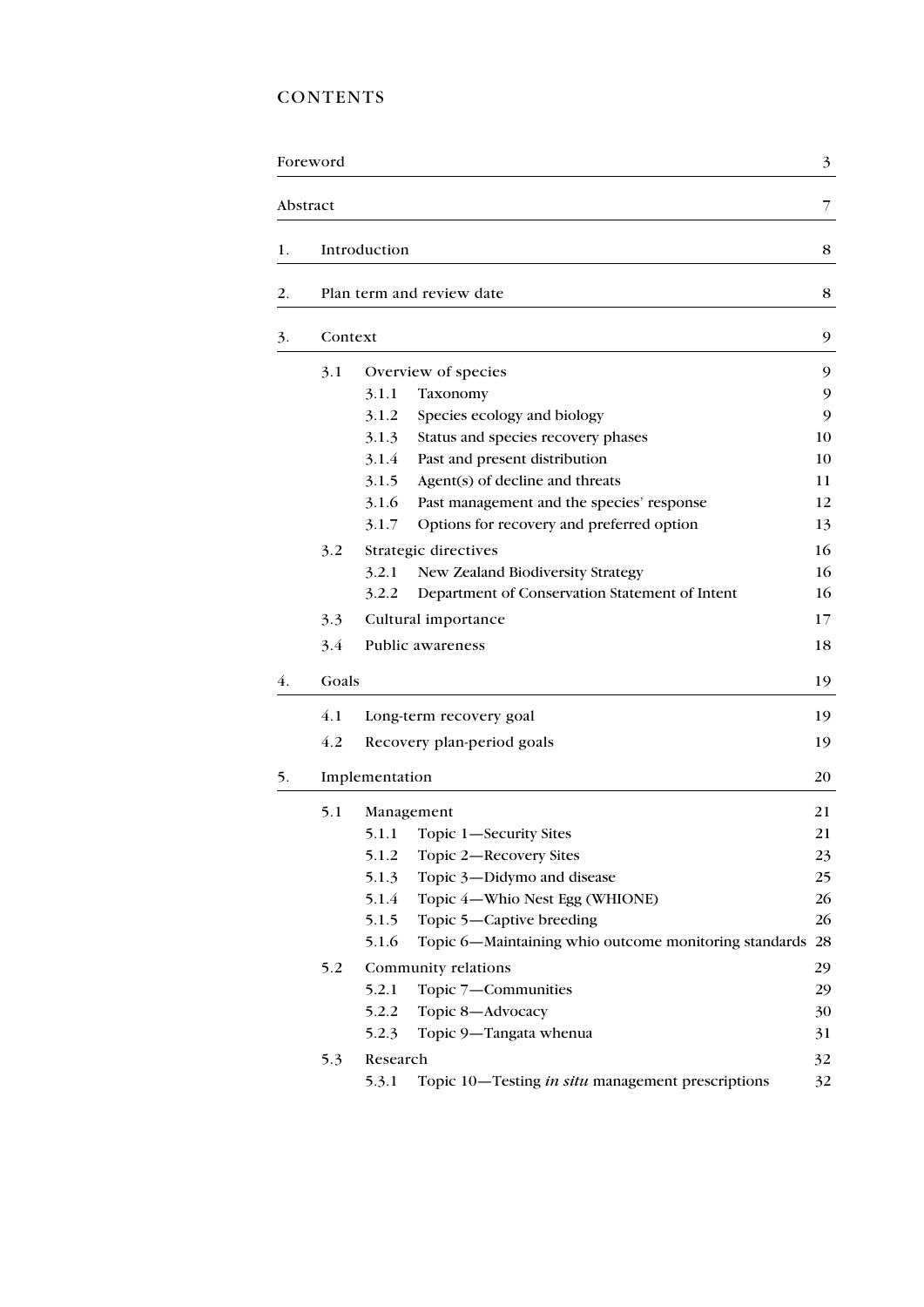| 6. | Acknowledgements                                  | 34 |
|----|---------------------------------------------------|----|
| 7. | References                                        | 34 |
|    | Appendix 1                                        |    |
|    | Groups and organisations supporting whio recovery | 36 |
|    | Appendix 2                                        |    |
|    | Timeline for recovery actions for whio            | 37 |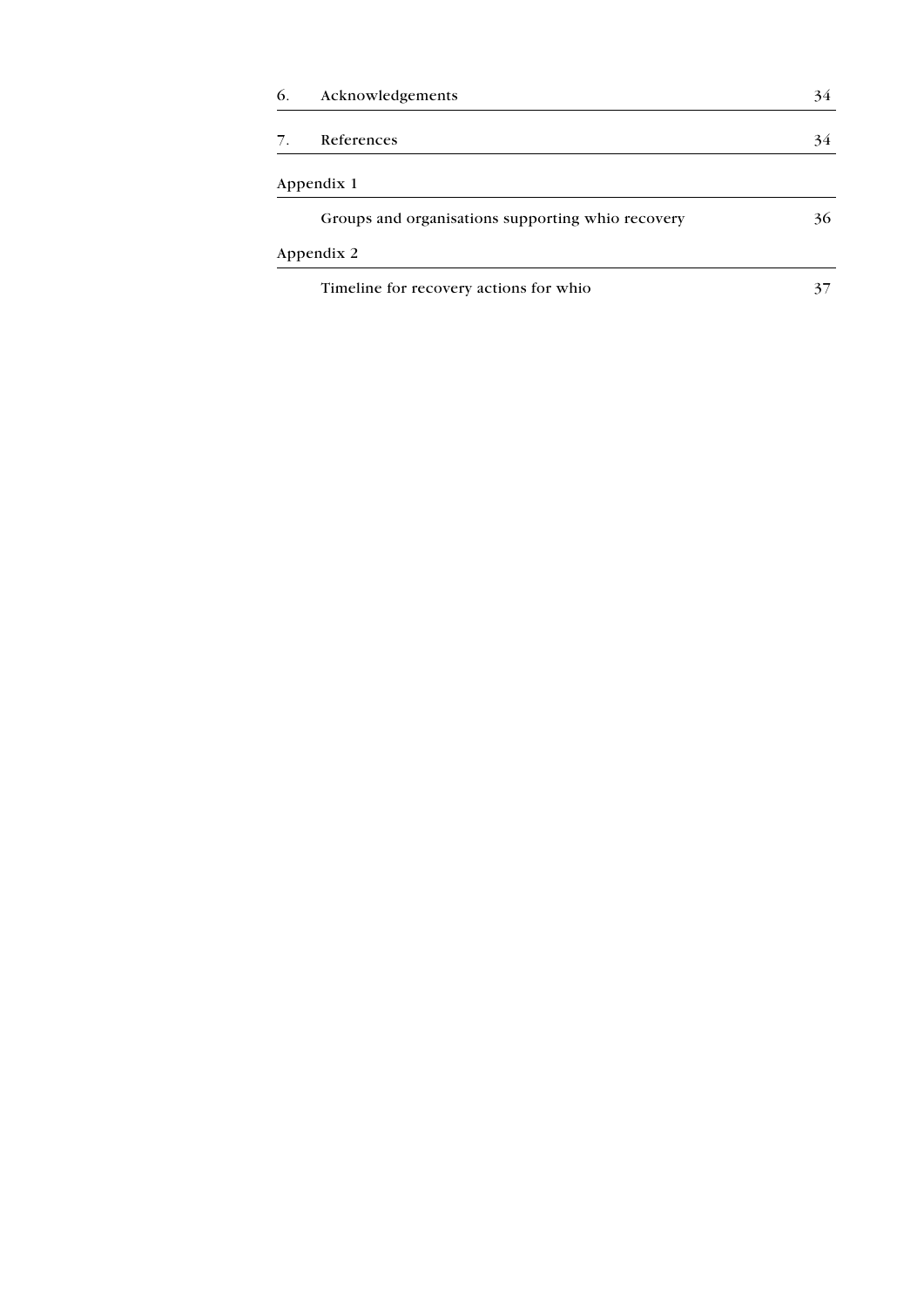## Whio/blue duck (Hymenolaimus malacorhynchos) recovery plan

2009–2019

Andrew Glaser<sup>1</sup>, Paul van Klink<sup>2</sup>, Graeme Elliott<sup>3</sup> and Kerri-Anne Edge<sup>4</sup>

- <sup>1</sup> Whakatane Office, Te Urewera Area Office, Department of Conservation, 1-100 Valley Road, Whakatane 3120, New Zealand Email: aglaser@doc.govt.nz
- <sup>2</sup> Hokitika Area Office, Department of Conservation, Private Bag 701, Hokitika 7842, New Zealand
- <sup>3</sup> Nelson/Marlborough Conservancy, Department of Conservation, Private Bag 5, Nelson 7042, New Zealand
- <sup>4</sup> Te Anau Area Office, Department of Conservation, PO Box 29, Te Anau 9640, New Zealand

## **ABSTRACT**

The whio/blue duck  $(Hymenolaimus malacorbyncbos)$  is an endangered species that is listed as Nationally Vulnerable under the New Zealand Threat Classification System (2008) due to a significant decline in abundance and distribution. Active management is needed to ensure the species' long-term survival, as whio are dependent on in situ management in suitable large-scale river systems, and require protection from the key threat of stoat (Mustela erminea) predation. This is the second national recovery plan for whio and follows on from the previous (1997–2007) recovery plan. This 10-year plan is a guide for the Department of Conservation (DOC) and interest groups involved in conserving whio. Its first priority is to secure populations to a minimum of 400 pairs at eight 'Security Sites' throughout New Zealand by 2014. To achieve this, the whio recovery programme will control introduced predators, and target research towards gaining a further understanding of whio biology, threats and management requirements. The second priority is to recover or re-establish populations throughout their former range ('Recovery Sites'). The recovery programme will continue to investigate translocation/re-establishment techniques and improved predator control management. Public awareness, education and community involvement are important tools that will be used to assist the recovery of whio.

Keywords: *Hymenolaimus malacorbynchos*, blue duck, whio, WHIONE, threatened species recovery, predation, river, captive breeding, habitat quality, water flow

<sup>©</sup> Copyright December 2010, Department of Conservation. This paper may be cited as: Glaser, A.; van Klink, P.; Elliott, G.; Edge, K-A. 2010: Whio/blue duck (Hymenolaimus malacorhynchos) recovery plan: 2009–2019. Threatened Species Recovery Plan 62. Department of Conservation, Wellington. 39 p.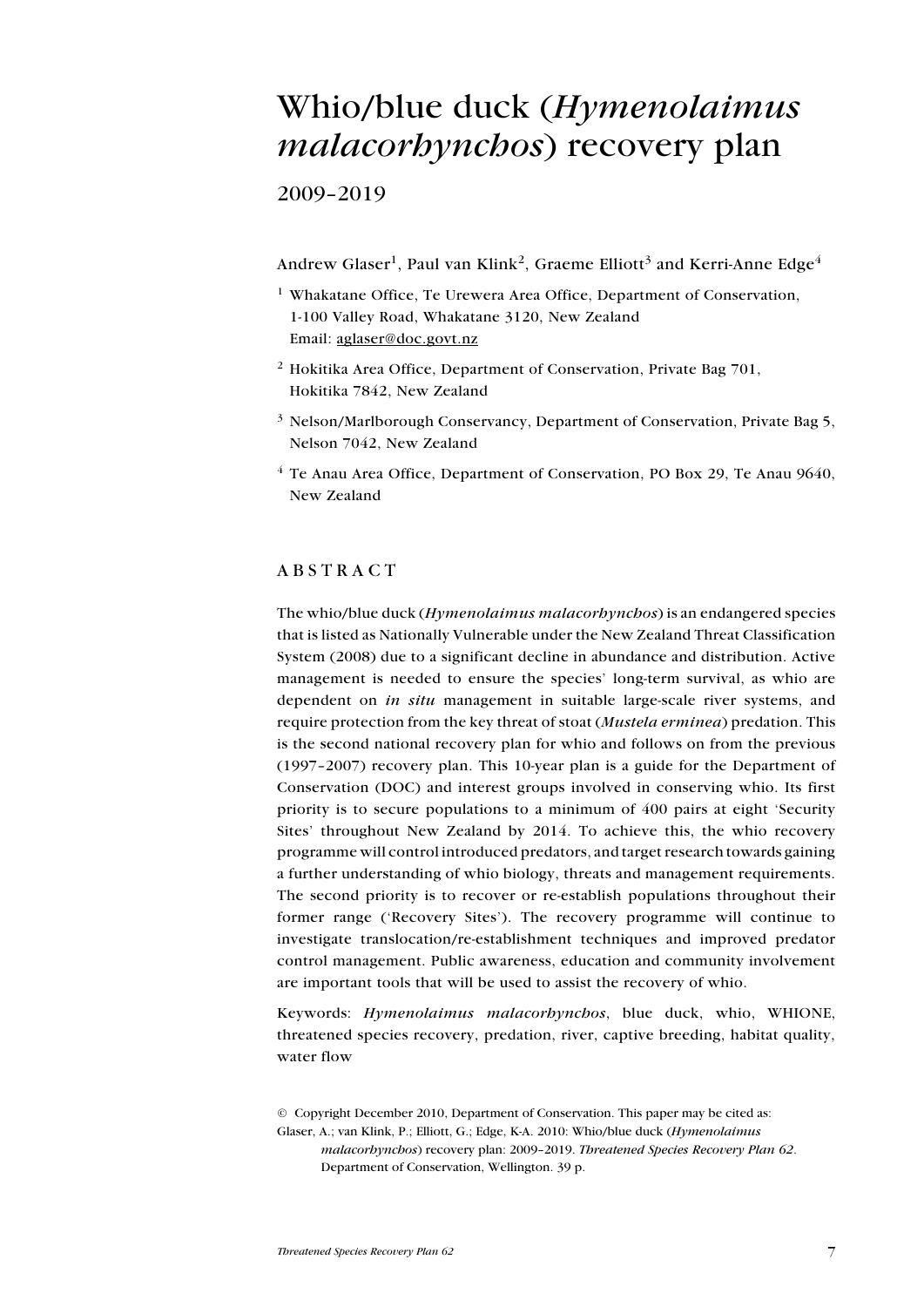## 1. Introduction

The whio/blue duck (*Hymenolaimus malacorhynchos*) is endemic to New Zealand and is one of only four of the world's 165 waterfowl species that live permanently in rivers (Kear 2005). Whio inhabit one of New Zealand's harshest environments and have evolved to endure these conditions. They are an icon of back-country waterways of New Zealand, and have cultural, spiritual, historic and traditional significance for Mäori (Young 2006).

Whio are in the upper trophic level in New Zealand riverine ecosystems, so their presence serves as an indicator of riverine ecosystem health and the completeness of ecological relationships within that ecosystem. Their presence can also be used to measure the success of restoration and protection programmes in these riverine ecosystems (Adams et al. 1997).

Whio have vanished from many areas where they were once common, and it is widely accepted that they have declined in number and distribution (Mills & Williams 1979). This decline is the result of modification of waterways, loss of riparian (stream-side) vegetation, and the introduction of mammalian predators (Adams et al. 1997). Today, whio are classified as 'Nationally Vulnerable' under the New Zealand Threat Classification System (NZTCS) (Miskelly et al. 2008). The IUCN red list ranks whio as endangered and population trend decreasing (BirdLife International 2008).

Stoats (Mustela erminea) have been identified as the main agent of decline for whio at some sites, and are also one of the most manageable threats (Whitehead et al. 2007; Glaser & Allerby 2010). Consequently, stoat control is the main focus of management activities in this plan.

Although many New Zealand endangered species are protected on predator-free offshore islands, there are no offshore islands with sufficient large rivers and streams to support a viable population of whio (Shaw 2002a). Whio survival is thus dependent upon *in situ* management of key threats in back-country rivers and streams on the mainland.

The goal of this recovery plan is to ensure the retention of viable wild whio populations throughout their natural range, by protecting whio at eight firstpriority 'Security Sites' as well as at a number of second-priority 'Recovery Sites'. These sites are distributed equally between the North and South Islands in recognition of the apparent genetic distinctiveness of North and South Island whio (Robertson et al. 2007).

## 2. Plan term and review date

Term of the plan: 10 years, from September 2009 to September 2019. Review date: September 2017.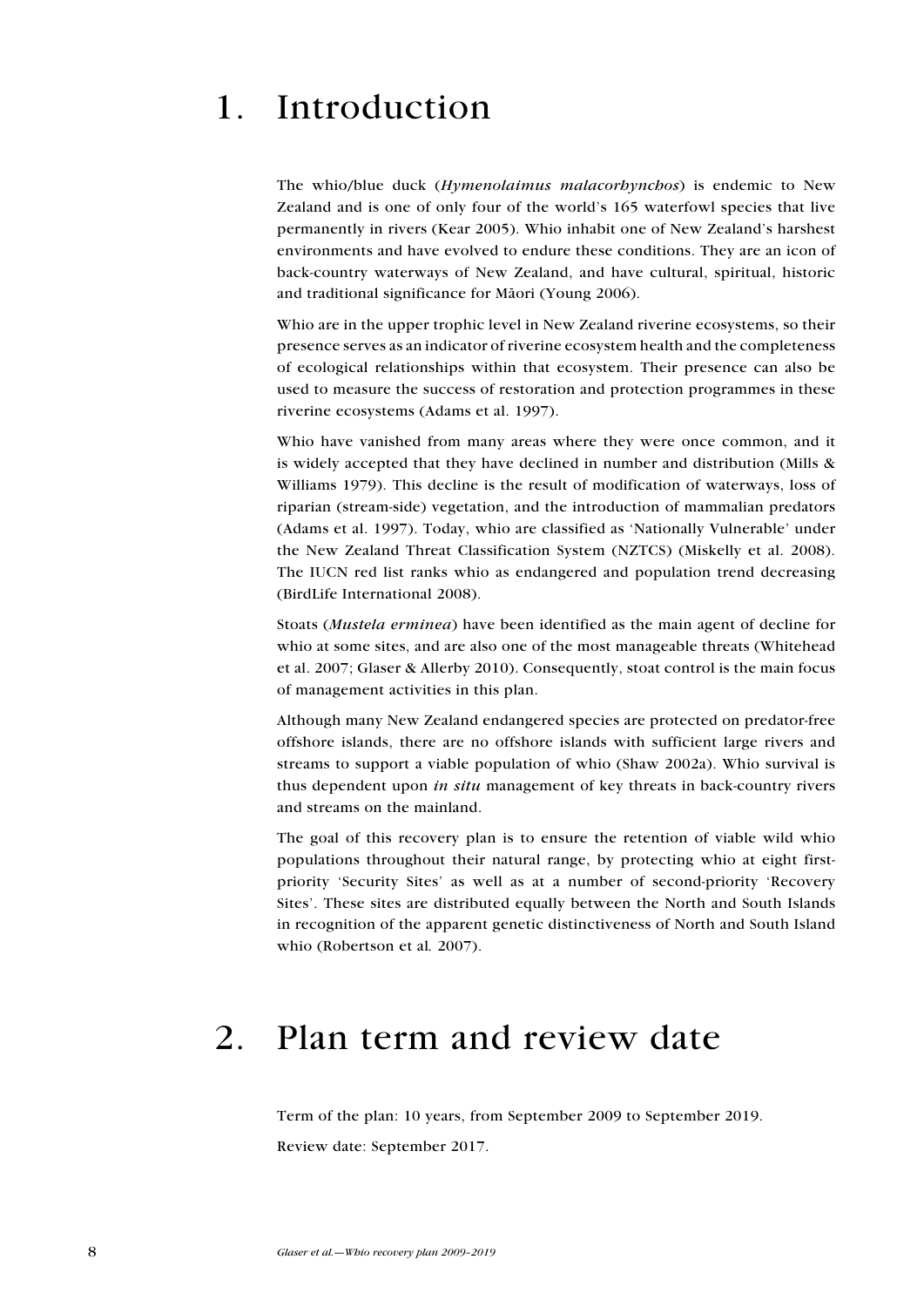## 3.1 O verview of species

#### 3.1.1 Taxonomy

The blue duck or whio (Hymenolaimus malacorhynchos) is one of New Zealand's ancient endemic waterfowl species and is the only member of its genus (Kear 2005). It was first described in 1789 by Gmelin. Its taxonomic relationships with other waterfowl species are uncertain; DNA analysis has placed it as a sister to the South American dabbling ducks (Anatini), but with no close relative (Kear 2005). Although the North Island and South Island whio are genetically distinct, they are not described as sub-species; they are, however, treated as separate management units (Robertson et al. 2002).

### 3.1.2 Species ecology and biology

Whio live year-round on rivers—a mode of life shared with only four of the world's other 165 waterfowl species (Kear 2005). They are widely distributed throughout New Zealand, but are largely confined to forested headwater catchments. Their present-day distribution is centred on the rivers of the central plateau and ranges of the North Island, and the western ranges of the South Island. Whio occupy stream and river systems with high water quality, stable stream banks, low transport of fine or suspended sediments, standing native riparian scrub or forest, and a wide diversity and abundance of aquatic invertebrates (Collier et al. 1993).

Whio appear to be river specialists, though fossil evidence shows that they once foraged well away from flowing water (Worthy & Holdaway 2002). They are well camouflaged, with their slate-blue plumage allowing them to blend into their rocky surrounds. Whio are mostly crepuscular (active in twilight) feeders, though they are known to feed for short periods during the night (Douglas & Pickard 1992). Most feeding occurs by dabbling or up-ending in riffles (Veltman & Williams 1990) and occasionally by diving. Their most distinctive feature is a fleshy membrane on their upper bill that enables them to feed amongst rocks without causing wear to the bill (Kear & Burton 1971).

The male makes a distinctive high-pitched 'whio' whistle, which contrasts with the guttural call of the female. Males are larger than females, with males weighing 950–1300 g and females 750–1100 g (Whio Recovery Group, pers. obs.). Nesting occurs between August and January, with each clutch containing 3–9 eggs. The female incubates the eggs for 35 days (Williams 1985), and ducklings fledge between 70 and 80 days of age. Adult birds moult for 2 weeks between December and May, during which time they are flightless (Williams 1985).

Whio pairs are strongly territorial (average territory is about 1.5 km of river), resulting in their populations occurring at low densities throughout linear river habitats. Their average lifespan is 7–8 years, though some will live longer than 10 years (Adams et al. 1997). Juvenile whio dispersal appears to be related to population density, with increasing numbers of young birds dispersing from their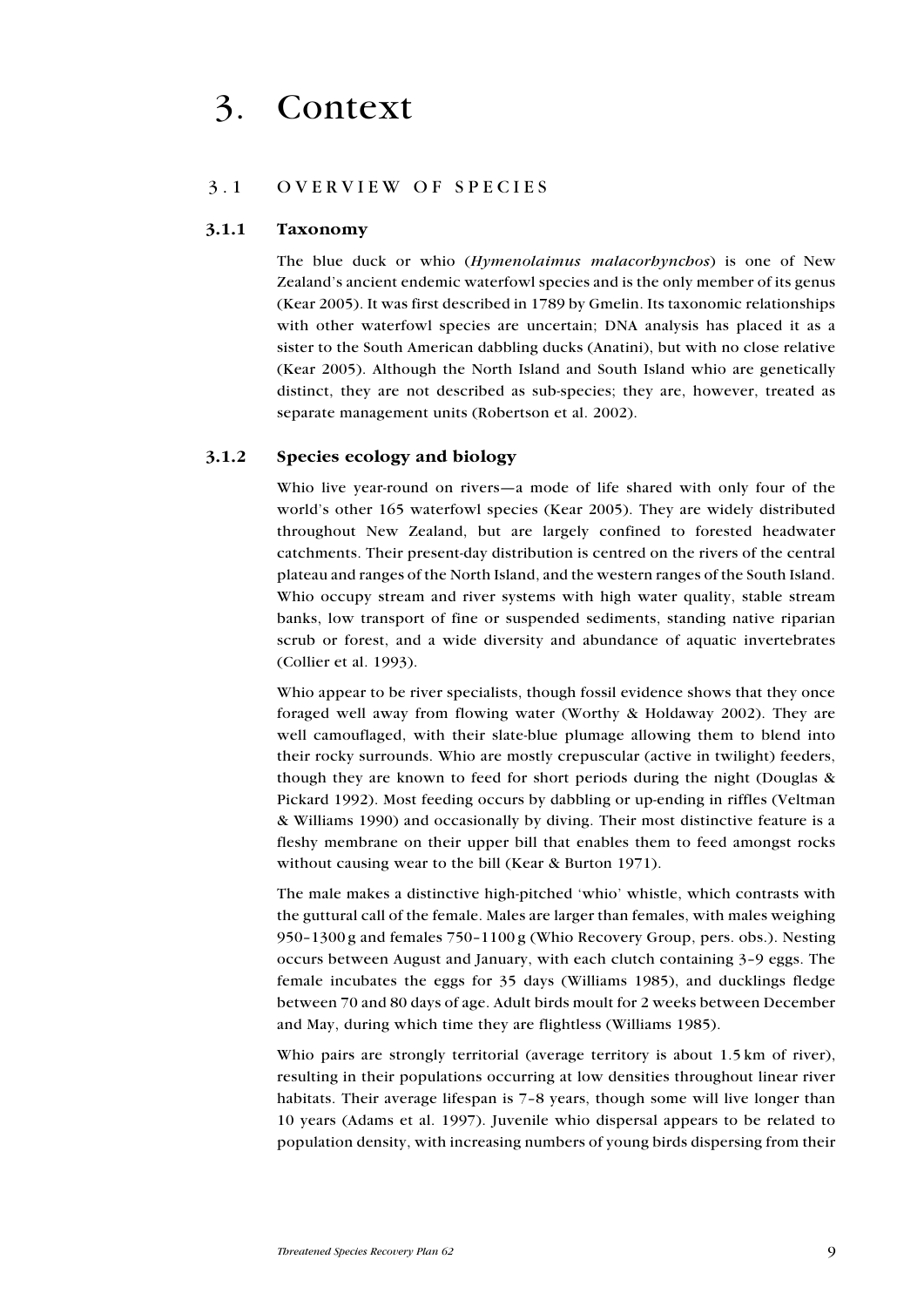source population as whio density increases (Whitehead et al. 2007). Juvenile birds have been known to disperse as far as 40 km from their natal territory, including into different catchments.

## 3.1.3 Status and species recovery phases

Whio were assigned a threat status category of 'Nationally Endangered' in the 2005 listing of the NZTCS (Hitchmough et al. 2007). The criterion for this ranking was a trend decline of 60% or more in the total population in the last 100 years. In 2008, a revision of NZTCS occurred (Townsend et al. 2008), and a review of the threat status for whio improved the ranking to 'Nationally Vulnerable' (Miskelly et al. 2008). This means that the population is estimated at between 1000 and 5000 individuals, with a trend decline of 10–50%.

In recovery planning for threatened species, the Department of Conservation's (DOC's) Recovery Action Model (DOC 2008) has four phases of action:

- Research to identify cause and key agents of decline
- • Security from extinction
- **Recovery**
- **Maintenance**

The different managed populations of whio currently fall into one of the first three phases. All whio management effort over the next 10 years is focused on progressing these populations through the phases. Whio will remain under some level of threat and require ongoing management for the foreseeable future.

## 3.1.4 Past and present distribution

Archaeological and historical evidence shows that whio were once far more widespread than they are today (Worthy & Holdaway 2002). In early European times, whio were prevalent throughout both the North and South Islands of New Zealand, with the exception of Northland, and possibly coastal parts of Canterbury and Otago. There are no fossil records from the Chatham Islands, Stewart Island/Rakiura, Great Barrier Island (Aotea Island), or other smaller outlying islands (Worthy & Holdaway 2002).

The most recent estimate of total population size is 2500–3000 individuals, with 1200 pairs at most (Whio Recovery Group, pers. comm.). The population is declining, particularly in the South Island. The largest numbers today are found in rivers or streams in the catchments of the Bay of Plenty, central North Island, Northwest Nelson, West Coast and Fiordland (Whio Recovery Group, pers. comm.). Current estimates of the number of pairs receiving some form of protection as of June 2007 are given in sections 5.1.1 (Table 2—Security Sites) and 5.1.2 (Table 3—Recovery Sites).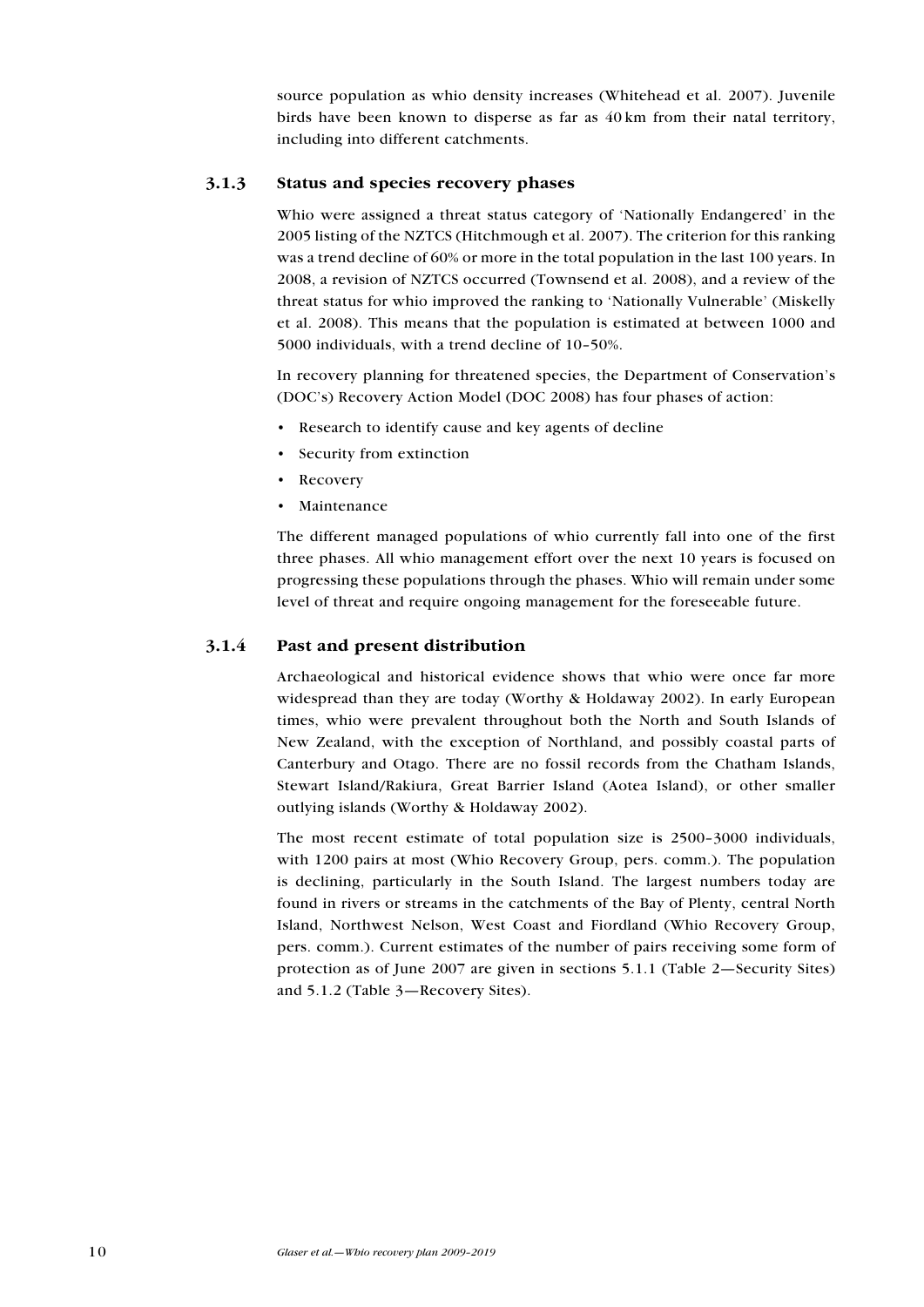## 3.1.5 Agent(s) of decline and threats

Whio have undoubtedly declined as a result of human-induced environmental changes. The clearance of forest for pastoral farming and exotic forestry have rendered many waterways unsuitable for whio, through loss of riparian vegetation and reduced catchment stability and water quality. Water diversions and dams for electricity generation have also impacted on whio and their habitat (Buller 1888; Williams 1964; Innes et al. 2009). Although these changes have had a large impact on whio in the past, rates of forest clearance and river diversion are now relatively low.

Naturally occurring floods also affect whio by washing out nests, fragmenting broods and temporarily reducing invertebrate abundance in rivers. However, these are totally unmanageable.

Since large-scale native forest clearance has been curtailed in the last 20 years, the most important agent of decline for whio has been predation by mammals introduced to New Zealand during the 19th and 20th centuries. While there is some evidence that cats (Felis catus), dogs (Canis familiaris), possums (Trichosurus vulpecula), and ferrets (Mustela furo) prey upon whio and affect some whio populations, there is compelling evidence that stoats are the most important agent of decline for both the North and South Island whio populations (Whitehead et al. 2007; Glaser & Allerby 2010).

Nesting females, eggs, young broods and juvenile whio are particularly vulnerable to predation by stoats (Whitehead et al. 2007; Glaser & Allerby 2010). Low productivity and a male-biased sex ratio have also been observed throughout their range, which are most likely attributable to predation, mainly by stoats. Video monitoring of nests initiated in 1999 found that stoats were the major predator of whio in Fiordland; and where effective stoat control has been undertaken, the whio population has recovered strongly (Whitehead et al. 2007).

A suite of native predators also prey upon whio. However, this predation is a natural process and some of the predators are themselves endangered, so we do not propose to manage native predators.

Didymo (Didymosphenia geminata) may also pose some threat to whio. Didymo is a freshwater alga that has recently arrived in New Zealand and is currently confined to parts of the South Island. Thick growths of didymo form large mats on the bottom of streams and rivers, which can adversely affect freshwater fish, plants and aquatic invertebrates. The effect of didymo on whio is unknown, but it likely results in reduced food supply and, in turn, reduced productivity. As a result, whio may be forced into sub-optimal habitats where they are more vulnerable to predation.

The range of threats to whio are shown in Table 1.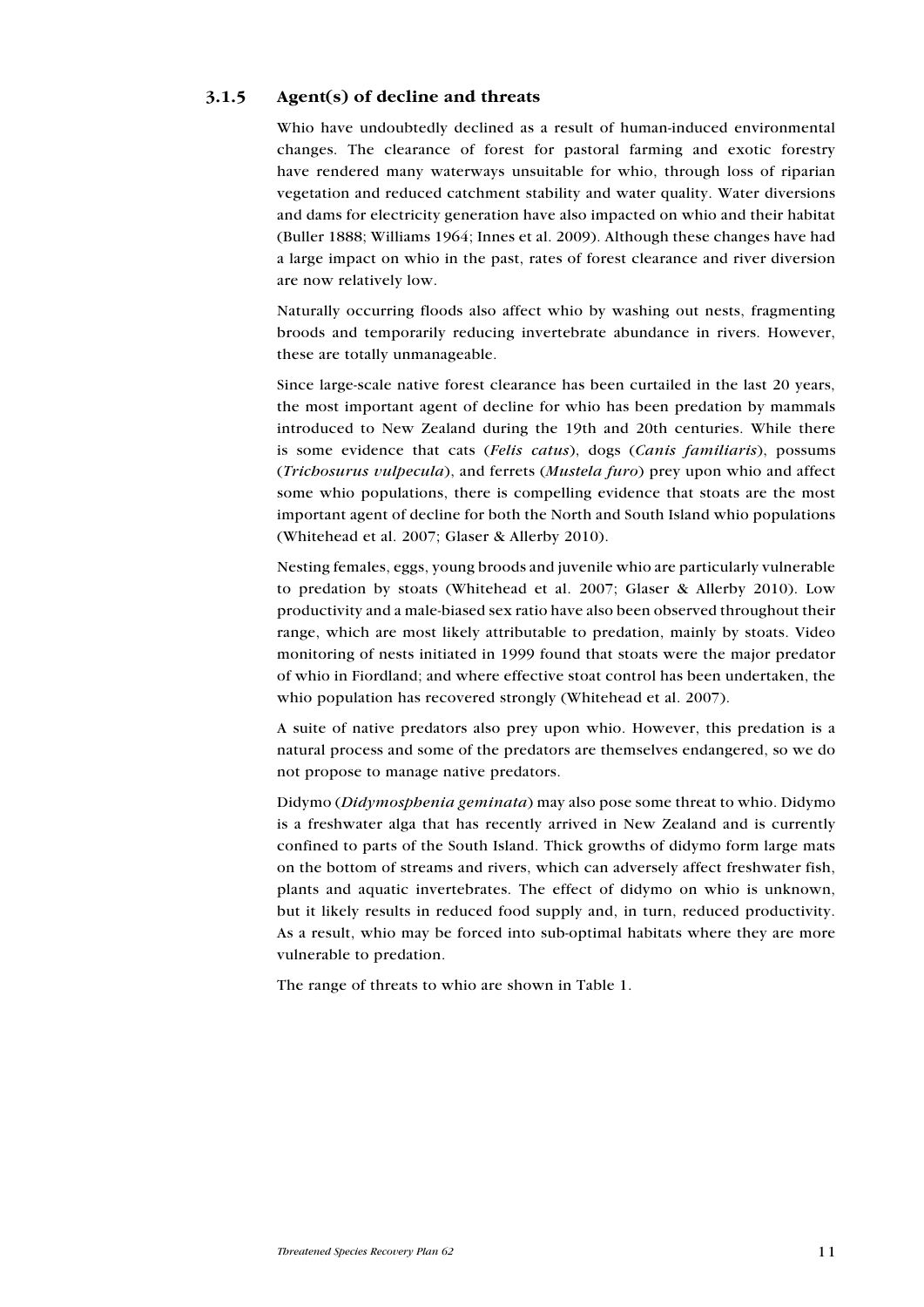#### TABLE 1. THREATS TO WHIO.

This table has been derived from the cumulative knowledge of the Whio Recovery Group and the reporting of whio deaths into a national database (Riddler 2009), and close-order monitoring results from Fiordland (Whitehead et al. 2007) and Te Urewera (Glaser & Allerby 2010). The various threats or agents of impacts are categorised into introduced pests, natural and human induced. The first five rows of the table indicate which stages of the whio life-cycle (whio adult –subadult) are affected by each of the threats or agents of decline using a score of 1 (has an impact) or 0 (limited or no effect). 'Threat abundance' indicates the current relative abundance of predators or relative likelihood of other threats on a 1–3 scale, 3 being the highest abundance and 1 the lowest. 'Current risk' identifies the risk of these impacts to whio populations in today's environment. 'Manageable' indicates whether these threats can be mitigated by conservation management using a score of 1 (manageable) or 0 (unmanageable). The total can be used to assess the priority of each agent of decline for conservation management, where the highest score represents the greatest threat ranking. Overall, unmanageable agents of decline and those of low abundance or likelihood are ranked low, whereas manageable agents of decline that are abundant and affect many life-cycle stages are ranked high.

|                  |              | <b>INTRODUCED PEST</b> |              |                |               |                |        | <b>NATURAL</b> |      |     | HUMAN INDUCED |              |                       |               |                |
|------------------|--------------|------------------------|--------------|----------------|---------------|----------------|--------|----------------|------|-----|---------------|--------------|-----------------------|---------------|----------------|
|                  | <b>STOAT</b> | FERRET                 | DOG          | $\mathsf{CAT}$ | <b>POSSUM</b> | RAT            | FALCON | <b>HARRIER</b> | WEKA | EEL | FLOOD         | HYDRO        | O<br>LAND<br>CLEARING | <b>DIDYMO</b> | <b>DISEASE</b> |
| Adult male       |              |                        |              |                |               |                |        |                |      |     |               |              | 1                     | 1             | 1              |
| Adult female     |              | 1                      | 1            |                |               |                |        |                |      |     |               |              | $\mathbf{1}$          | 1             | 1              |
| <b>Nest</b>      |              | 1                      | $\mathbf{1}$ | $\mathbf{1}$   | 1             |                |        |                |      |     | 1             |              |                       |               |                |
| Duckling         |              |                        | $\mathbf{1}$ | 1              |               |                |        |                |      | 1   | 1             | 1            | 1                     | 1             | 1              |
| Subadult         |              |                        |              |                |               |                |        |                |      |     |               |              | $\mathbf{1}$          | 1             | 1              |
| Threat abundance | 3            | 2                      | 1            | 1              | 3             | 3              | 1      | 3              | 1    | 3   | 2             | $\mathbf{1}$ | $\mathbf{1}$          | $\mathbf{1}$  | 1              |
| Current risk     | 1            | 1                      | 1            | 1              | 1             | $\mathbf 1$    |        | $\mathbf{1}$   | 1    | 1   | 1             |              |                       |               |                |
| Manageable       |              |                        |              | 1              | 1             |                |        |                |      |     |               |              |                       | 1             |                |
| Total            | 10           | 9                      | 6            | 6              | 6             | $\overline{7}$ | 5      | 8              | 3    | 6   | 6             | 7            | 7                     | 7             | 5              |

#### 3.1.6 Past management and the species' response

DOC published the Conservation Strategy for Blue Duck in 1988 (Williams 1988), which covered the period 1988–1992, and the Whio Recovery Plan 1997– 2007 in 2007 (Adams et al. 1997). These documents and subsequent actions have resulted in significant progress in whio conservation. The following is a summary of key achievements over this period:

- • The development of a national database of whio sightings on the Department of Conservation's Bioweb database (previously the National Distribution Scheme Database).
- • A significant amount of research on the biology of whio, which has provided an increased understanding of the ecology and demography of the species.
- • Nationwide surveys to determine the distribution and abundance of whio.
- Regional monitoring of representative populations to assess population trends. This work has identified population declines, agents of decline and a strong gender bias towards adult males.
- • Population re-establishment through translocation of captive-reared young and Whio Operation Nest Egg (WHIONE), which have increased understanding of the techniques needed for whio re-establishment and management (Caskey & Peet 2005).
- Completion of the blue duck captive review (Bell 1999).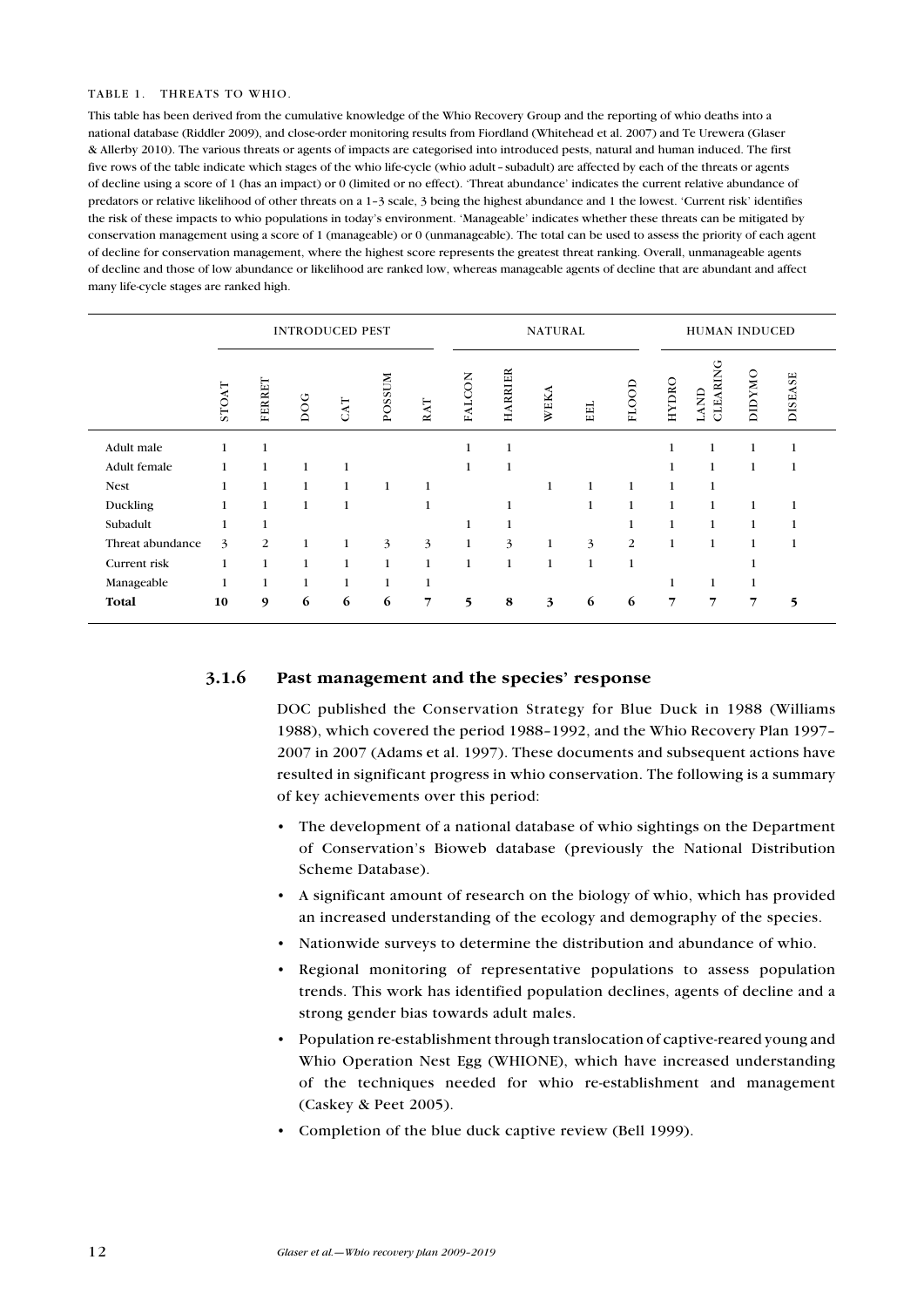- • Identification of the key agents of whio decline in Fiordland through video monitoring work.
- • Research-by-management controlling stoats at key sites to determine the benefits for whio, which has led to increases in pair densities and productivity.
- • An increase in the profile of whio, which has helped projects to get established and secured finances through community contributions, a bequest and mitigation revenue, all of which have been vital to project successes.
- • Establishment of the extent of genetic variation between North Island and South Island populations, resulting in these populations being treated as separate management units (Robertson et. al. 2007).

The long-standing whio population monitoring programmes within Te Urewera Mainland Island, Manganuioteao and Clinton/Arthur have demonstrated a positive response to stoat control. In the case of Te Urewera Mainland Island, the whio population increased 2.8 fold over 4 years, producing three fledged juveniles per pair and 94% survival of young in favourable years (Glaser 2007). In non-treated environments, nesting success was recorded at 91% failure rate and stoats have been identified as the main cause of nest failure. An average of 0.64 juvenile fledglings per pair was measured over an 8-year period in a non-treated environment (Glaser & Allerby 2010).

In 2003, DOC initiated the Operation Ark Programme, which aimed to protect a suite of endangered animals in South Island beech (Nothofagus spp.) forests. Whio are one of the focal species of Operation Ark and three South Island whio sites are now managed using Operation Ark funding. Operation Ark management has improved the security of whio at these sites and has minimised their decline; however, the methodologies have not yet been fully tested over time. Pair densities have increased 2.3 fold in Clinton and Arthur, and productivity has increased from 0% survival to as much as 90% survival of young, and from an average of 0.07 juveniles per pair to 1.6 juveniles per pair. Other Operation Ark sites are still at the building stage, with population densities increasing either through WHIONE or in situ management, so the true benefits cannot yet be measured (Gummner 2010).

The Whio Recovery Group also prepared a self-review in 2003, which was followed by a more comprehensive technical review undertaken by DOC's Biodiversity Recovery Unit in 2004. The technical review team devised a set of goals and objectives for whio recovery, which are adopted in this plan.

## 3.1.7 Options for recovery and preferred option

It is unclear whether stoats are the main cause of decline of whio at every site. However, we are at a turning point in the history of conservation management of whio, as the species' conservation status is now so precarious that the focus of conservation management must shift from determining the relative importance of the agents of decline to securing whio from extinction by active management of the key manageable threats. Reducing the density of stoats is the only conservation action we can currently take that is likely to lead to a significant improvement in whio population performance, even at sites where other factors may be more important.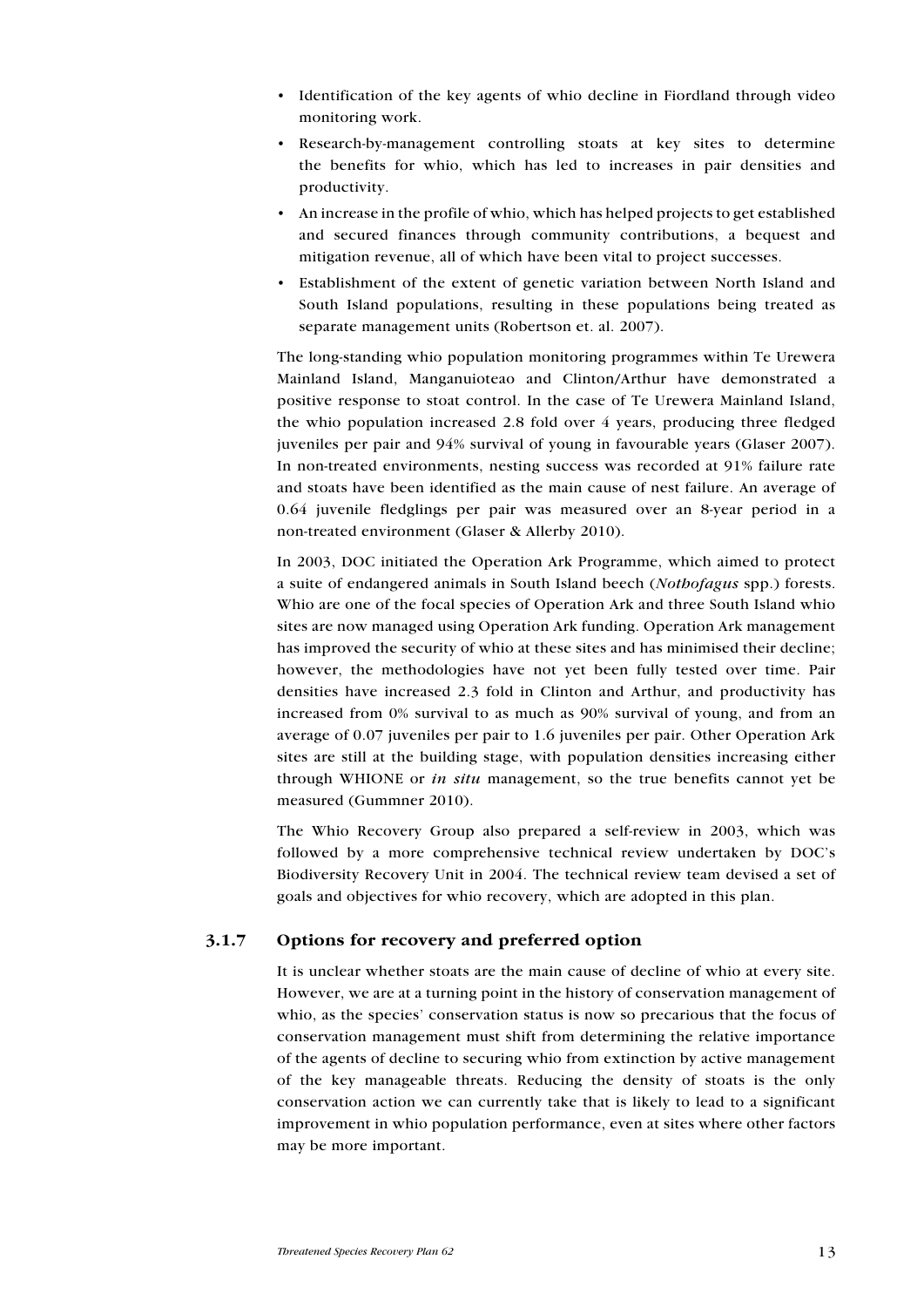The preferred option for recovery of whio is to manage whio at selected sites within their natural range by controlling introduced predators, particularly stoats, and by supplementing population growth by releasing captive-reared and/or captive-bred whio.

This recovery plan begins with a 5-year security phase (2009–2014), during which time representative whio populations will be secured. The security phase concentrates on eight first-priority Security Sites. Each site must be capable of protecting 50 whio pairs on sequential territories on a river, or multiple neighbouring rivers, connected by juvenile dispersal. Although the goal of 50 pairs may not be achieved by 2014, sites should be fully operational by this point in time.

The four North Island and four South Island Security Sites identified in this plan will provide security for a minimum of 400 whio pairs using predator-control techniques tailored to fit the landscapes and histories of each site. Captive-raised birds could also be introduced if there was a requirement for this technique. The success or failure of the predator-control techniques will be assessed by using standard best-practice repeat 'walk-through' surveys at key times or, in some cases, more intensive population monitoring at research sites. Where necessary, management will be modified to improve the rate of whio recovery. Five of the eight Security Sites are already receiving intensive management: Te Urewera Mainland Island, Tongariro Forest Kiwi Sanctuary, Oparara/Ugly Operation Ark, Wangapeka Fyfe Operation Ark and the Clinton/Arthur/Cleddau Operation Ark. These sites already have mandates to conduct close-order monitoring as part of their outcome monitoring and are, therefore, the preferred sites to conduct further research.

The second stage of the plan is a 5-year recovery phase (2014–2019), during which the management techniques developed and refined during the security phase will be applied at a wider range of second-priority Recovery Sites (Fig. 1).

Recovery Sites fall into three categories: existing community initiatives, existing ecosystem restoration projects, and new sites chosen to ensure that whio populations persist throughout their natural range. Some work is already being undertaken at Recovery Sites, including predator trapping, and whio and predator monitoring.

The security and recovery phases will overlap due to the current management requirements of each of the existing managed sites. However, the priority for resources should focus on ensuring that Security Sites (in the first 5 years of this plan) are fully operational before initiating new Recovery Sites. Opportunities may arise where sponsors want to contribute to the whio recovery programme; where possible, they should be guided to helping to secure whio at Security Sites, but the sponsor's initiative should be supported where possible.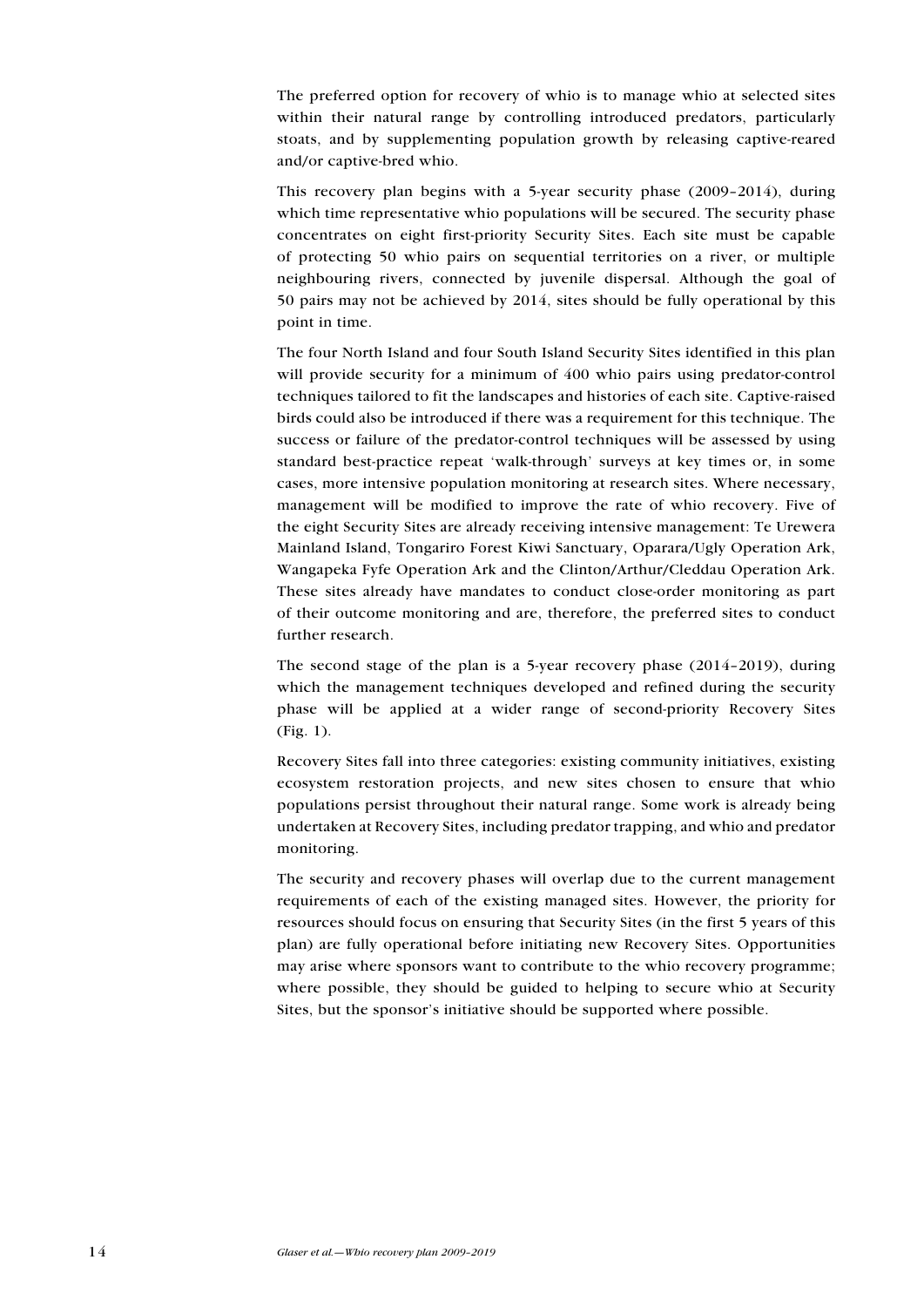

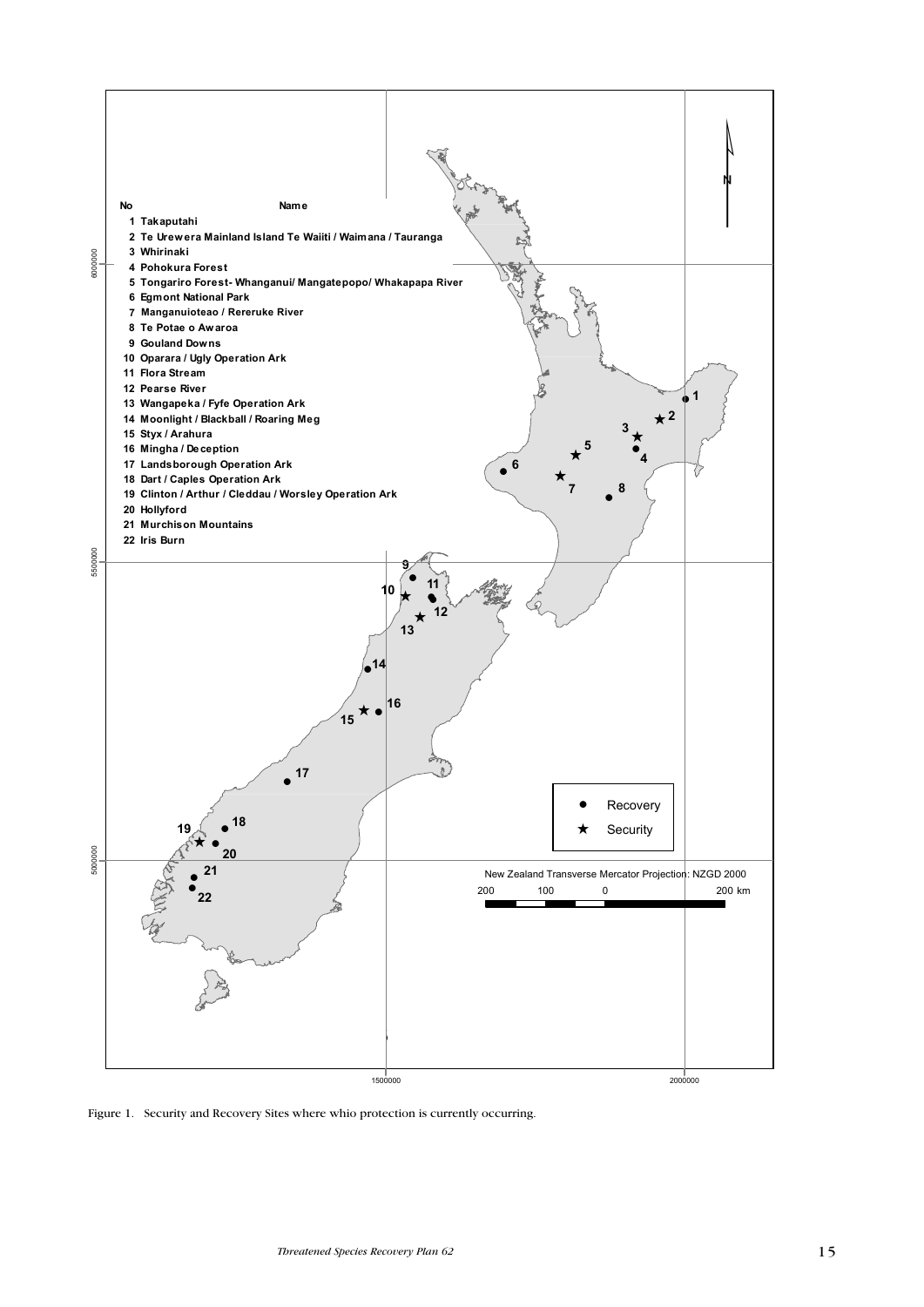## 3.2 S trategic directives

#### 3.2.1 New Zealand Biodiversity Strategy

This plan supports three of the four goals of the New Zealand Biodiversity Strategy (DOC & MfE 2000), as well as key associated principles, actions and strategic priorities:

Goal 1: Community and individual action, responsibility and benefits Enhance community and individual understanding about biodiversity, and inform, motivate and support widespread and coordinated community action to conserve and sustainably use biodiversity; and

Enable communities and individuals to equitably share responsibility for, and benefits from, conserving and sustainably using New Zealand's biodiversity, including the benefits from the use of indigenous genetic resources

#### Goal 2: Treaty of Waitangi

Actively protect iwi and hapu interests in indigenous biodiversity, and build and strengthen partnerships between government agencies and iwi and hapu in conserving and sustainably using indigenous biodiversity

#### Goal 3: Halt the decline in New Zealand's indigenous biodiversity

Maintain and restore a full range of remaining natural habitats and ecosystems to a healthy functioning state, enhance critically scarce habitats, and sustain the more modified ecosystems in production and urban environments; and do what else is necessary to

Maintain and restore viable populations of all indigenous species and subspecies across their natural range and maintain their genetic diversity

#### 3.2.2 Department of Conservation Statement of Intent

This recovery plan is in line with DOC's Statement of Intent 2010–2013 (SOI; DOC 2010). It aligns with the expectation of DOC's outcome statement: 'New Zealanders gain environmental, social and economic benefits from healthy functioning ecosystems, from recreational opportunities, and from living our history'.

DOC works towards the outcome statement through six intermediate outcomes that express the impacts DOC seeks to make through its interventions. These are:

- 1. The diversity of our natural heritage is maintained and restored.
- 2. Our history is protected and brought to life.
- 3. More people participate in recreation.
- 4. More people engage with conservation and value its benefits.
- 5. More business opportunities delivering increased economic prosperity and conservation gain.
- 6. Statutory obligations and other government functions are met.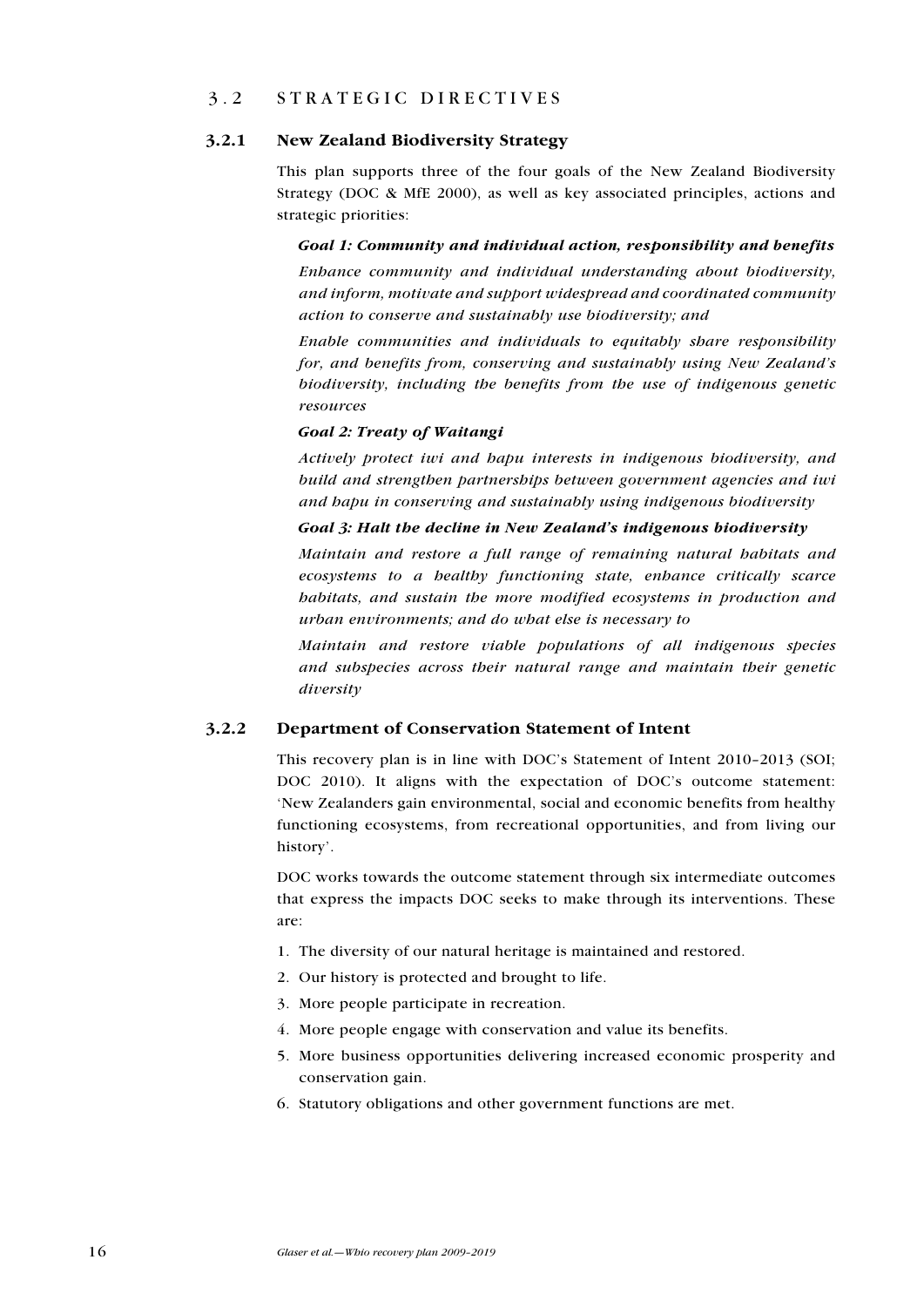Specific reference to the strategic focus of this recovery plan and species management is referred to within Intermediate Outcome 1 Natural Heritage and has links with 3 Recreation, 4 Engagement and 5 Business Opportunities.

Under Intermediate Outcome 1, we are seeking to achieve the following:

- • Conserving a full range of New Zealand's ecosystems to a healthy functioning state.
- • Conserving nationally threatened species to ensure their persistence.
- • Improving nationally iconic natural features.
- Improving populations of nationally iconic species.
- • Improving locally treasured natural heritage
- Holding public conservation lands, waters and species for the benefits they deliver now and for the future.

Through the implementation of the whio recovery plan and the collaborative efforts of DOC, iwi, communities, groups, recreational users and organisations, whio populations can be secured and restored, thereby improving the functioning of these ecosystems. More people will be engaged in conservation through their active involvement, increasing the value of New Zealand's natural heritage. Opportunities can be fostered with tangata whenua, communities, groups, organisations, recreational users and businesses through the management of whio, increasing economic prosperity and delivering greater conservation gains and thereby connection to our natural heritage.

Through this process, we can aspire to DOC's vision: 'New Zealand is the greatest living space on Earth'.

## 3 . 3 C ultural importance

Mäori throughout New Zealand have a spiritual connection not only to awa (the river), but also to the wildlife that inhabits it. The whio has always been taonga (treasure) to tangata whenua (iwi or hapü that have customary authority in a place), who have a strong cultural, spiritual and historic association with the bird.

The special traditional relationship between tangata whenua and species has been recognised through the Section 4 requirements of the Conservation Act 1987 (to give effect to the Principles of the Treaty of Waitangi), and through Treaty Settlements legislation and Protocols set up under the legislation, which require DOC to give consideration to places and species of significance to tangata whenua.

The bird was also admired by early settlers and explorers. The sight and sound of whio and the image of New Zealand's back-country waterways have been synonymous for a long time, and today the whio is acknowledged by New Zealand's back-country users as an icon of the waterways (Young 2006).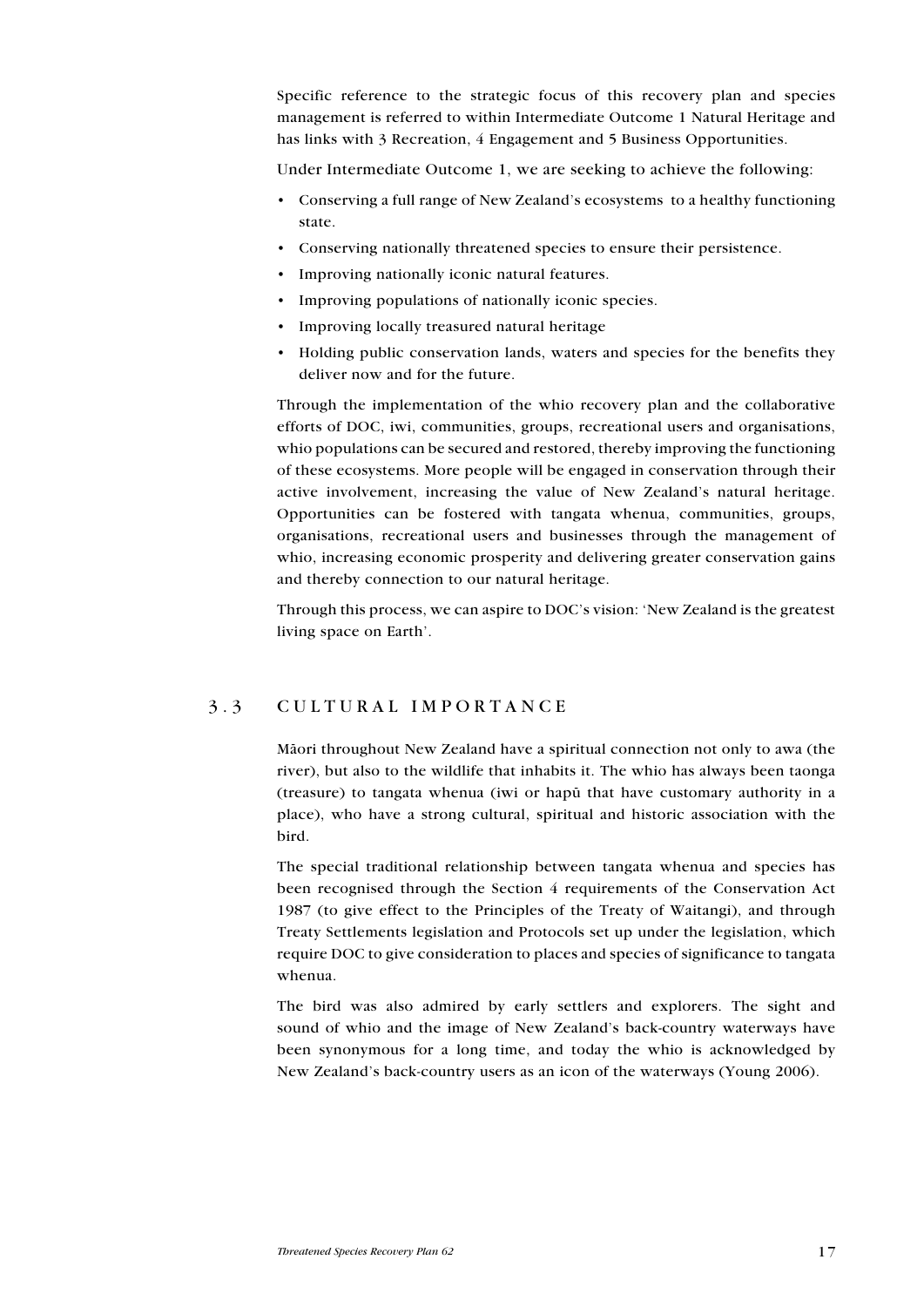## 3.4 P ublic awareness

Communities, businesses and conservation groups have demonstrated their commitment to whio conservation through active participation in and the provision of financial assistance to whio management. Whio conservation has also benefited from mitigation revenue, whereby agencies or persons responsible for certain commercial activities that cause an adverse effect to whio or their habitat are required to pay compensation to offset any impact. Mitigation has provided an important source of funding for many projects.

Although whio recovery does not have a national sponsor, the regional and local contributions from communities, businesses and groups are fundamental to the success of the whio recovery programme. A full list of the groups and organisations contributing is provided in Appendix 1.

Back-country users have been invaluable in providing whio sighting records for the Bioweb database, which are used to indicate changes in whio abundance and distribution. A milestone for whio advocacy was the 2006 publication of a book specifically based on whio conservation by David Young: 'Whio: saving New Zealand's blue duck' (Young 2006).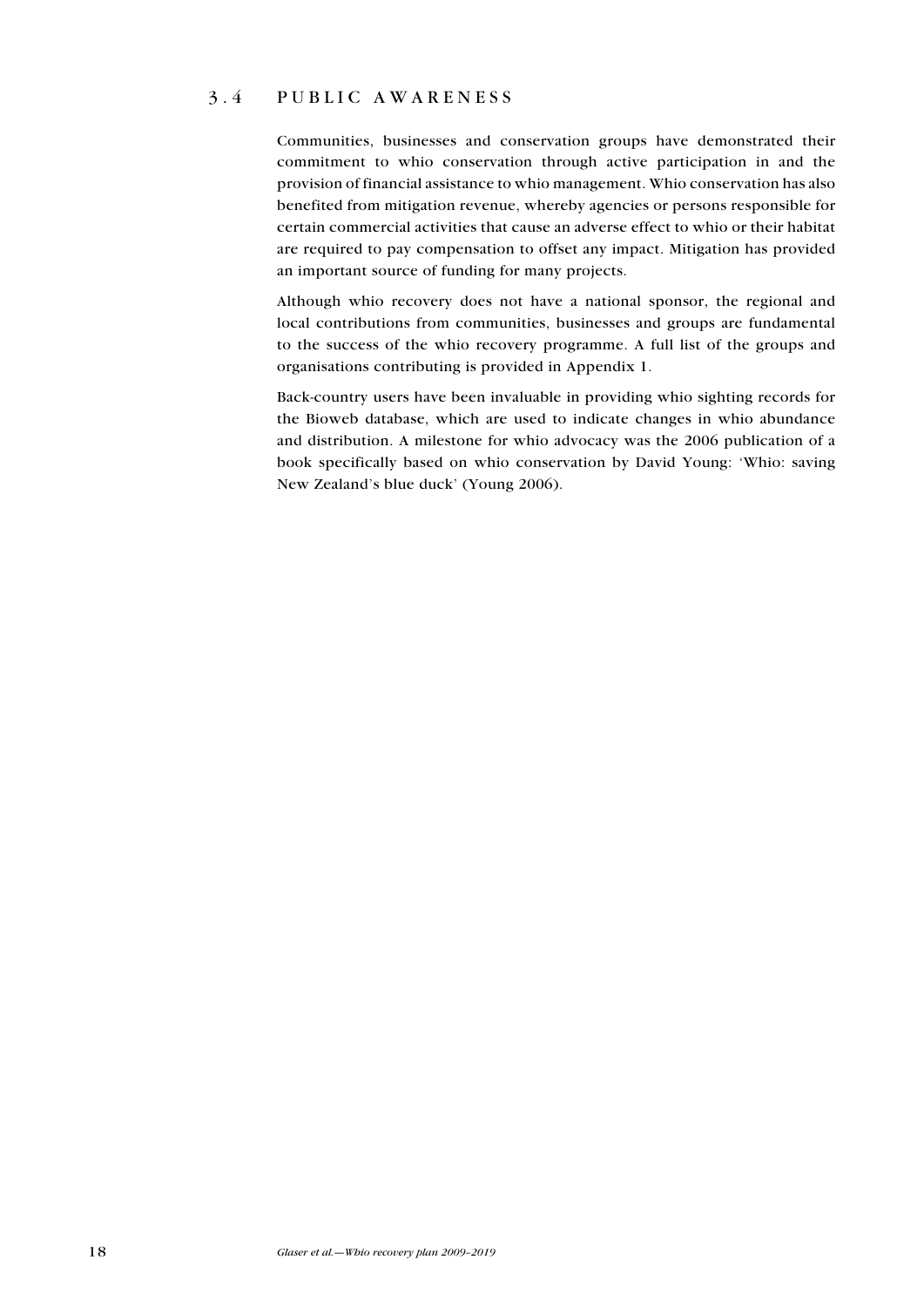## 4.1 LONG-TERM RECOVERY GOAL

## The long-term goal for whio recovery is to ensure the retention of viable wild whio populations throughout their natural range.

Whio will ultimately be maintained in their existing range and reintroduced to a series of strategically chosen Security and Recovery Sites located in their former range, which are close enough together to be linked by migration.

An important milestone will be reached when the IUCN threat status (endangered and population decreasing) has improved by at least one category and the New Zealand Threat Classification System (NZTCS) (Townsend et al. 2008) ranking has improved from 'Nationally Endangered' to a lower category of threat, i.e. 'Nationally Vulnerable' (or better). The NZTCS ranking for all New Zealand bird species was reviewed in 2008 (during the writing of this plan), as a result of which whio have now been reassigned as 'Nationally Vulnerable' (Miskelly et al. 2008). This is largely due to the protection in place at Security Sites, although this success still needs to be demonstrated for key populations over a longer timeframe.

## 4.2 R ecovery plan - period goals

## To secure whio in New Zealand such that there is a minimum of 400 pairs at eight Security Sites.

Within the 10-year period of this plan, the whio meta-population will comprise a minimum of 400 pairs distributed between eight sites (i.e. a minimum of 50 pairs at each site). Sites will be managed such that whio populations are stable or increasing.

## To have at least 100 whio pairs distributed between priority Recovery Sites that are strategically located.

An additional 100 whio pairs will also be protected at Recovery Sites that are being managed specifically for whio, or as part of other predator control or ecosystem restoration programmes. Once whio security has been achieved and the targets met at the Security Sites, additional strategically located Recovery Sites will be identified for management to increase the number of populations that are protected to restore their natural range.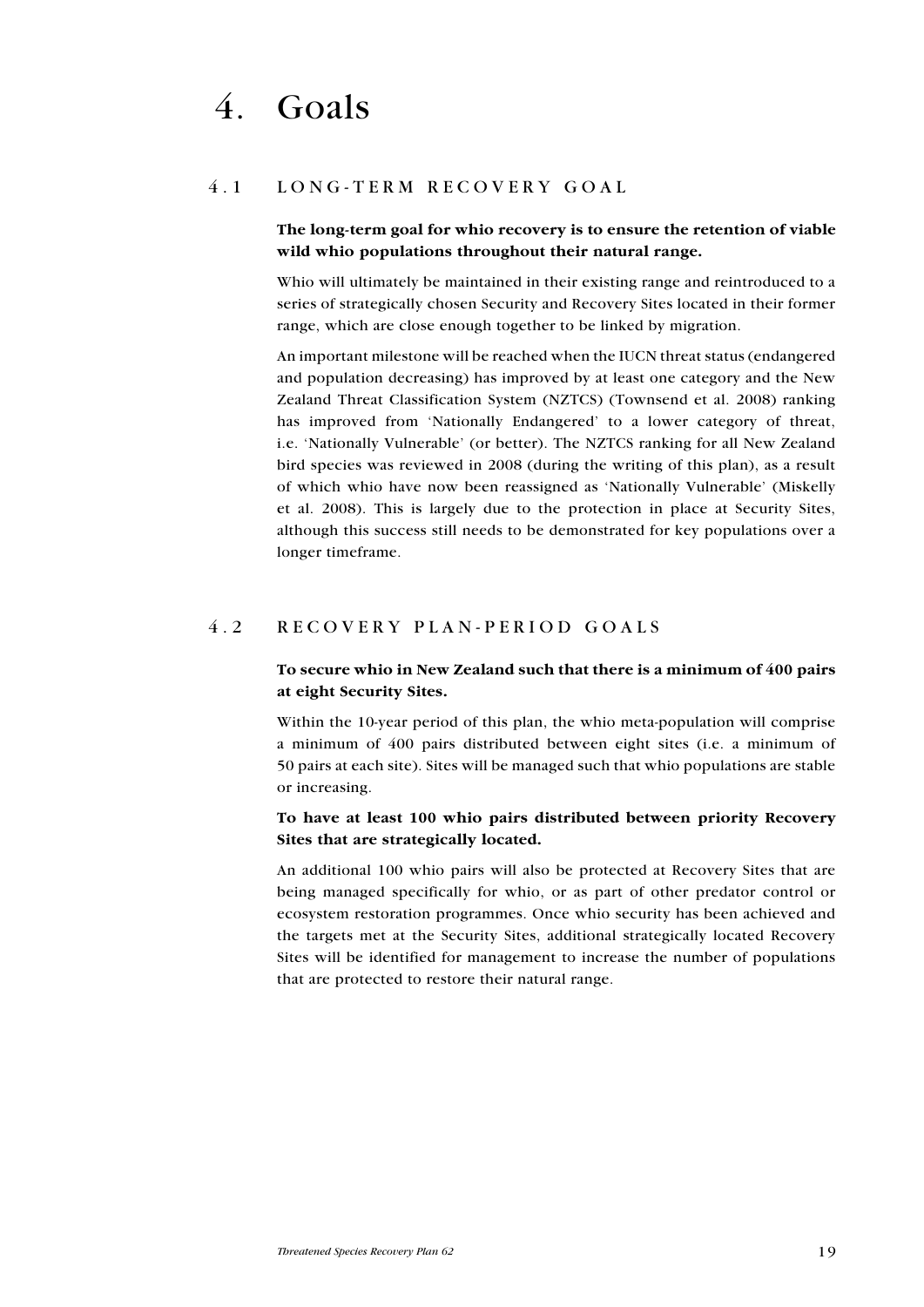# 5. Implementation

This section provides short-term advice for DOC managers, iwi, groups, businesses and organisations involved in whio recovery, by identifying desired actions for achieving the 18 objectives specified in this plan.

The plan is grouped into three themes that are common to species recovery programmes: management, community relations and research. Several topics are listed under each of these themes, for each of which background information, issues, objectives and actions to resolve the issues are presented.

It is implicit throughout the implementation section that Area Managers at each location will endeavour to meet these objectives. However, it is also recognised that they will have to weigh up competing priorities according to DOC's annual business planning process.

It must be noted that the recommended objectives and actions in this plan are subject to normal business planning processes for resource allocation within DOC. In some cases, external funding will be sought where departmental resources are insufficient.

All actions in this plan have been placed in one of three priority classes: 'essential', 'high' or 'medium'. These indicate the relative importance of each action in terms of its contribution towards achieving the recovery objectives and goal. This classification is based on the following recommendations made during the development of this plan:

- E—Essential: Recommended as essential for the recovery of whio. These actions should be carried out in the first 5 years of this plan, subject to resources being available and existing decision-making processes.
- H—High: Recommended as necessary for achieving the long-term goal for whio recovery. These actions should be carried out during the 10-year term of this plan, subject to resources being available and existing decision-making processes.
- M—Medium: Recommended to support the recovery of whio. Some progress should be made towards these actions during the 10-year term of this plan, subject to resources being available and existing decision-making processes.
- A timeline for recovery actions is provided in Appendix 2.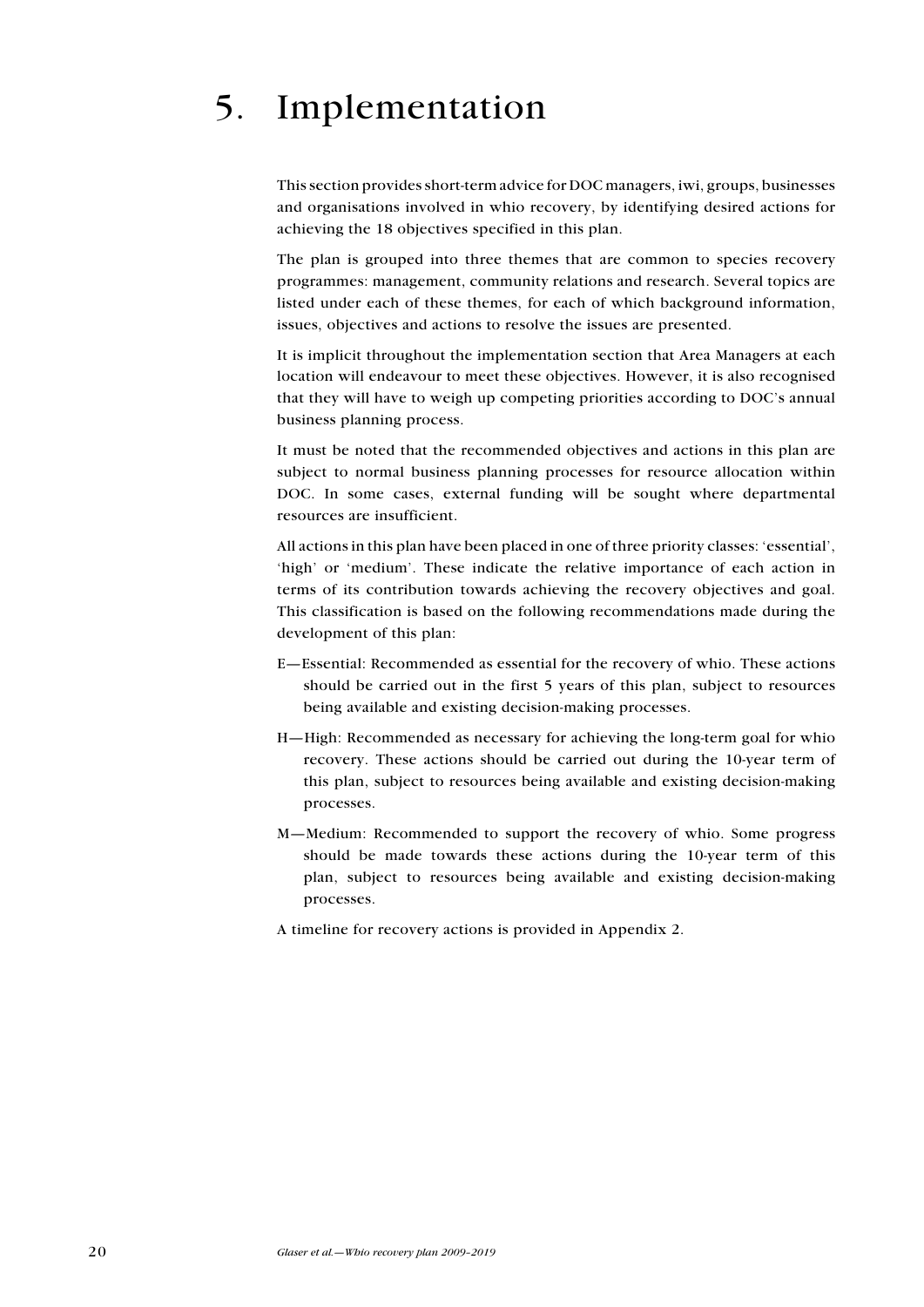## 5.1 MANAGEMENT

### 5.1.1 Topic 1—Security Sites

Eight Security Sites will be established for whio conservation, to secure key populations from extinction (Fig. 1 & Table 2).

Stoat control is the main management activity required at all sites, using DOC best practice and the layouts outlined in Table 2. In addition, captive-reared (WHIONE) and captive-bred birds (see Topics 4 and 5) will be released at some or all of the sites to increase the rate of whio recovery, particularly in the early stages.

The control techniques that are being implemented at each of the Security Sites have not yet been fully tested. Security Sites will have varying combinations of topography, habitat and predator guilds, so that techniques that have proven successful at one site may not be effective at all sites, e.g. stoat trapping that is effective in the steep, incised and mountainous ranges of beech forest of Fiordland may not work in the gentler rolling terrain of mixed podocarp and beech at Whirinaki. Outcome monitoring over time will determine the trend and effectiveness.

|  |  | TABLE 2. PAIR PROTECTION AT SECURITY SITES AS OF JUNE 2007. |  |  |  |
|--|--|-------------------------------------------------------------|--|--|--|
|--|--|-------------------------------------------------------------|--|--|--|

| <b>SITE NAME</b>                       | PAIRS IN 2007 | TARGET PAIRS | <b>STOAT TRAPPING</b>                                                                                                                   | <b>POISON</b>                     | WHIO<br>MONITORING                            | MONITORING<br><b>TAOTS</b> | <b>CAPTIVE</b><br>RELEASE |
|----------------------------------------|---------------|--------------|-----------------------------------------------------------------------------------------------------------------------------------------|-----------------------------------|-----------------------------------------------|----------------------------|---------------------------|
| <b>North Island</b>                    |               |              |                                                                                                                                         |                                   |                                               |                            |                           |
| Te Urewera<br>Mainland Island          | 25            | 50           | Grid using topographic features-<br>catchment based. Single sets at<br>100-m spacings.                                                  |                                   | Walk-through and<br>close order<br>monitoring |                            |                           |
| Whirinaki Forest                       | 4             | 50           | Grid using topographic features-<br>catchment based. Tram lines of single<br>sets at 100-m spacings.                                    | Aerial 1080<br>(in parts)         | Walk-through                                  |                            |                           |
| Tongariro Forest                       | 30            | 50           | Grid using topographic features-<br>catchment based. Tramlines of single<br>and double sets at 100-m spacings.                          | Aerial 1080                       | Walk-through                                  | ✓                          |                           |
| Manganuioteao/<br>Retaruke             | 30            | 50           | Grid using topographic features-<br>catchment based. Tram lines of single<br>sets at 100-m spacings.                                    |                                   | Walk-through                                  | ✓                          |                           |
| South Island                           |               |              |                                                                                                                                         |                                   |                                               |                            |                           |
| Oparara/Ugly                           | 14            | 50           | Grid using topographic features in the<br>Oparara catchment, double lines in the<br>Ugly valley. Single set traps at<br>200-m spacings. | Aerial 1080                       | Walk-through                                  | ✓                          |                           |
| Wangapeka/Fyfe                         | 17            | 50           | Single and double lines of single traps at<br>100-m spacings in valley floors.                                                          | Aerial 1080                       | Walk-through and<br>close order<br>monitoring | ✓                          |                           |
| Styx/Arahura                           | 16            | 50           | Double lines of single traps at<br>100-m spacings in valley floors.                                                                     | Aerial 1080                       | Walk-through<br>(Styx only)                   |                            |                           |
| Clinton/Arthur/<br>Cleddau and Worsley | 28            | 50           | Single lines of double-set traps at<br>200-m spacings in valley floors.                                                                 | Aerial 1080<br>(Worsley excluded) | Walk-through                                  | ✓                          |                           |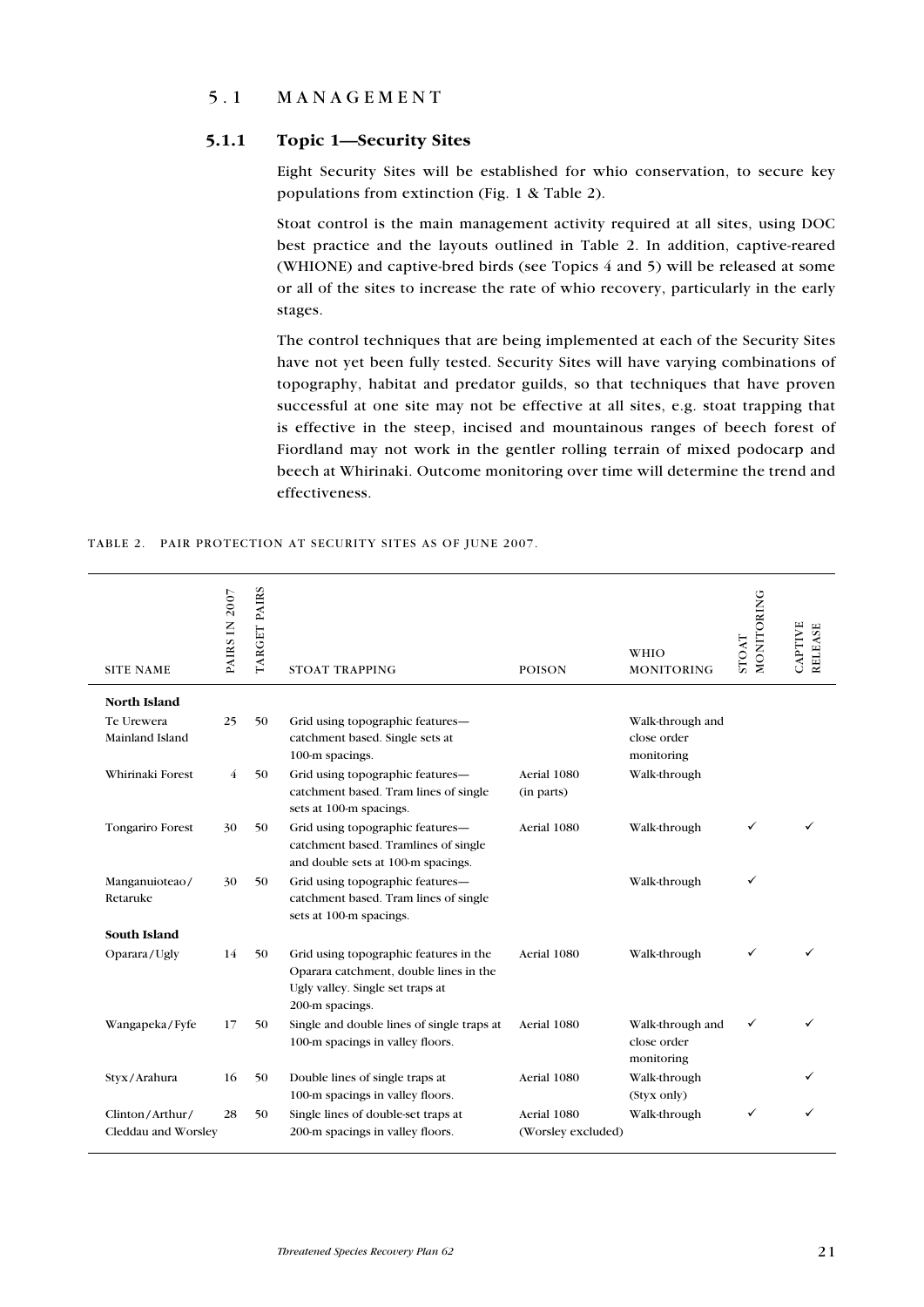The Recovery Group recommends that conservancies develop strategic plans to guide and direct whio recovery work in each conservancy. The strategic plans will provide direction on how each conservancy will implement the actions of this recovery plan and provide strategic direction for operational planning within Areas.

An operational plan for each of the eight Security Sites should be produced by conservancy and area office staff, with input from interested groups and individuals. These plans will describe the operational component of how the 50-pair goal is to be achieved and maintained, and will include a budget. Current Operation Ark site plans are sufficient to meet this need, provided they cover the goals and objectives of this recovery plan.

Strategic plans should have a term consistent with the Whio Recovery Plan (to 2019), whereas operational plans should be reviewed annually to consider the programme's progress towards meeting its goals.

#### Issues

Issue 1.1: There is no single management prescription that can be effectively applied at all eight Security Sites. It is essential for whio recovery that nationally consistent and locally relevant management prescriptions be developed.

Issue 1.2: Resources allocated to whio recovery are not currently focused on securing whio from extinction at the eight Security Sites.

Issue 1.3: Populations of whio are in decline because of introduced predators.

Issue 1.4: The predator control regimes at the Security Sites have not been fully tested.

#### Objectives and actions

Objective 1.1: To prepare operational plans for each Security Site and strategic plans for Security and Recovery Sites in each conservancy, which are nationally consistent and locally relevant.

Objective 1.2: To cost management requirements at Security Sites and seek resources, as part of DOC business planning and stakeholder partnerships, to meet the needs at each site by June 2011.

Objective 1.3: To secure representative populations of whio through effective predator control.

Objective 1.4: To monitor whio and predator abundances to determine whether the predator-control regime at each site is effective.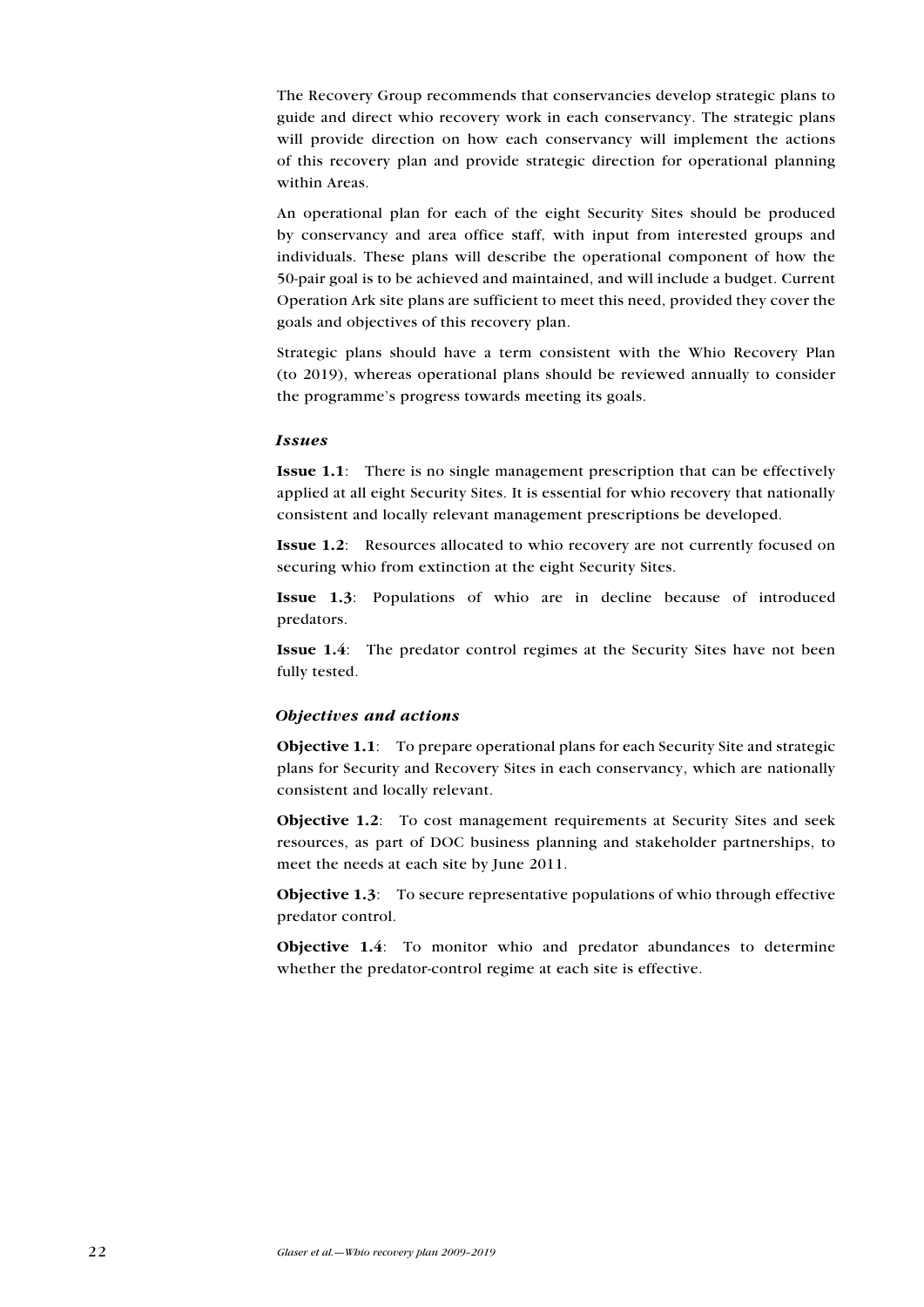| ACTION |                                                                                                                                                                                                                                   | ACCOUNTABILITY                         | <b>PRIORITY</b> |
|--------|-----------------------------------------------------------------------------------------------------------------------------------------------------------------------------------------------------------------------------------|----------------------------------------|-----------------|
| 1.1    | Prepare an operational and strategic plan template<br>by January 2010.                                                                                                                                                            | Recovery Group                         | Essential       |
| 1.2    | Prepare an operational plan for each Security Site<br>as per DOC best practice by June 2011.<br>Implement these plans as soon as they have been<br>prepared, and update plans annually.                                           | Area Managers/<br><b>Site Managers</b> | Essential       |
| 1.3    | Prepare a strategic plan for each conservancy that<br>includes Security and Recovery Sites by June 2012.<br>Implement these plans as soon as they have been<br>prepared, and review and monitor their<br>implementation annually. | Conservators                           | Essential       |
| 1.4    | Write operational reports to quantify progress<br>towards targets by 30 June each year.                                                                                                                                           | Area Managers                          | Essential       |
| 1.5    | Prioritise area office resources (where available)<br>as part of business planning, to meet the resource<br>requirements for each Security Site.                                                                                  | Area Managers                          | Essential       |
| 1.6    | Implement effective predator control at<br>Security Sites as per best practice and the<br>recommendations of this recovery plan by<br>30 June 2012.                                                                               | Area Managers                          | Essential       |
| 1.7    | Continually develop and refine pest-control<br>methods annually to reduce costs and increase<br>effectiveness of predator management.                                                                                             | Area Managers                          | Essential       |
| 1.8    | Provide feedback on improvements to predator<br>control best practice to the Whio Recovery<br>Group prior to each Recovery Group meeting.                                                                                         | Area Managers                          | Essential       |
| 1.9    | Monitor whio abundance at all Security Sites<br>annually using the walk-through survey method<br>as a minimum.                                                                                                                    | Area Managers                          | Essential       |
| 1.10   | Monitor stoat abundance annually at selected<br>Security Sites, using best practice.                                                                                                                                              | Area Managers                          | Essential       |
| 1.11   | Analyse the results, review the predator<br>management regime and present these findings<br>to the Whio recovery Group prior to each<br>Recovery Group meeting.                                                                   | Area Managers/<br>Recovery Group       | Essential       |

## 5.1.2 Topic 2—Recovery Sites

Recovery Sites include existing second-priority managed sites (refer Table 3) and new sites where predator management is being undertaken or will be undertaken, and where opportunities exist to reintroduce whio to currently unrepresented parts of their natural range. Recovery Sites fall into three categories:

- 1. Community initiative sites, where whio management is community-led and funded but receives technical support and advice from DOC.
- 2. Existing sites that are ecosystem-restoration focused and take advantage of management that is already in place. Some of these sites may not currently contain whio.
- 3. New sites chosen to ensure that whio populations persist throughout their natural former range.

Table 3 identifies the various Recovery Sites, their regional representation, the organisation categories that manage the sites and pairs that are managed.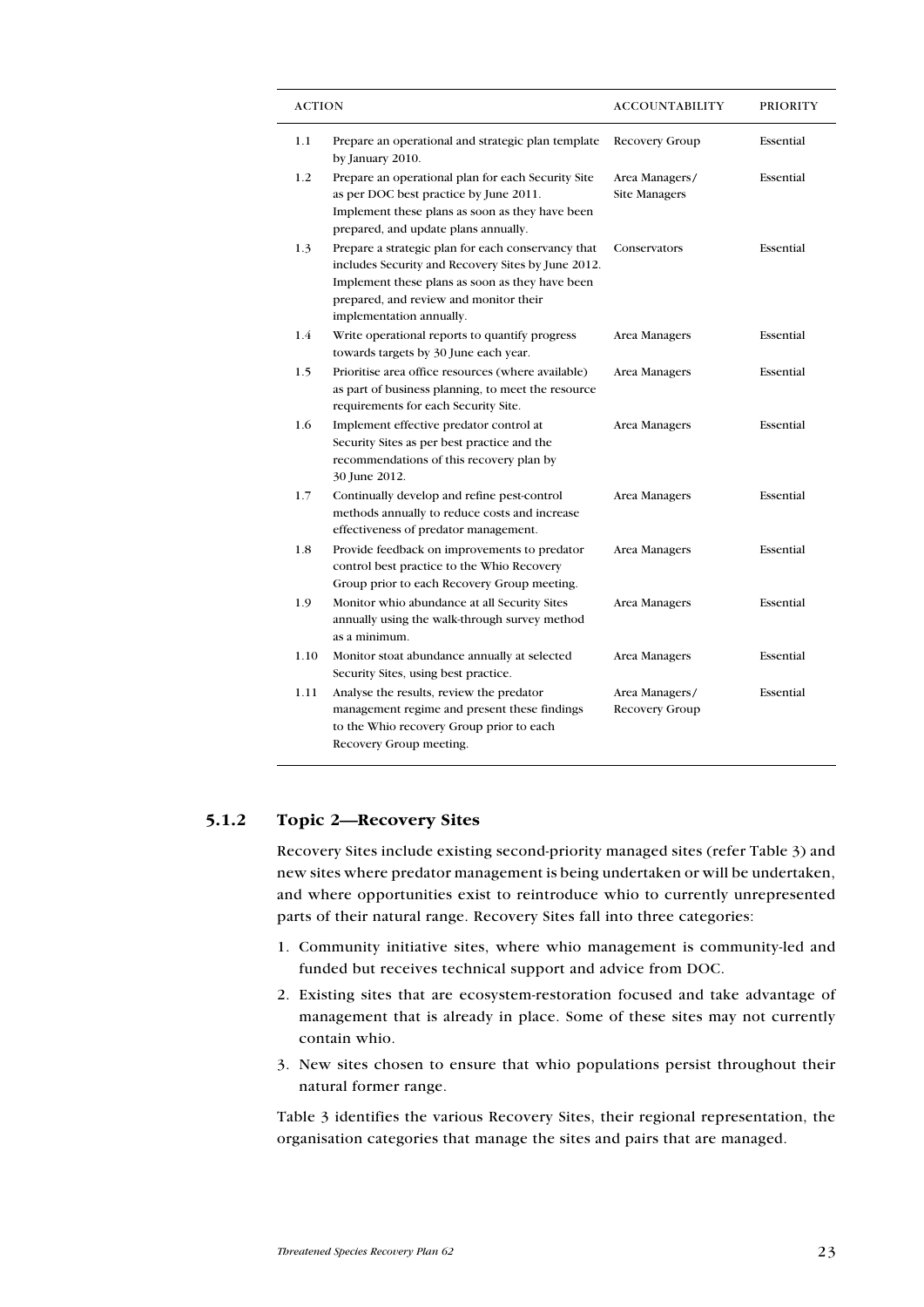| <b>SITE</b>                     | <b>REGION</b>         | <b>ORGANISATION</b> | <b>NO. PAIRS</b><br>(IN 2007) |
|---------------------------------|-----------------------|---------------------|-------------------------------|
|                                 |                       |                     |                               |
| Takaputahi                      | Eastern Bay of Plenty | DOC/Ngaitai Iwi     | 5                             |
| Pohokura                        | Central North Island  | Private landowner   | 5                             |
| Egmont/Taranaki                 | Taranaki              | DOC/community       | 12                            |
| Te Potae o Awaroa               | Ruahine               | <b>DOC</b>          | 5                             |
| <b>Gouland Downs</b>            | Nelson                | <b>DOC</b>          | 2                             |
| Flora                           | Nelson                | Community           | 2                             |
| Pearse                          | Nelson                | <b>DOC</b>          | 4                             |
| Moonlight/Blackball/Roaring Meg | <b>West Coast</b>     | Community           | 1                             |
| Mingha/Deception                | <b>West Coast</b>     | <b>DOC</b>          | 3                             |
| Landsbourgh                     | <b>West Coast</b>     | <b>DOC</b>          | 1                             |
| Dart/Caples                     | Otago                 | DOC.                | $\overline{c}$                |
| Hollyford                       | Southland             | <b>DOC</b>          | 9                             |
| Murchison Mountains             | Southland             | <b>DOC</b>          | 14                            |
| Tongariro River                 | Tongariro/Taupo       | Community           | 5                             |
| <b>Iris Burn</b>                | Southland             | DOC.                | 1                             |

#### Table 3. Pair protection at Recovery Sites in 2007.

#### Issues

Issue 2.1: The natural range of whio is not fully protected. New Recovery Sites for whio management need to be identified within the under-represented parts of their former range.

Issue 2.2: Recovery Sites do not have operational plans consistent with this recovery plan. Operational plans for Recovery Sites need to be written to provide operational detail consistent with this plan.

Issue 2.3: The population trend of whio at Recovery Sites is unknown, making it impossible to measure the effectiveness of these sites.

#### Objectives and actions

Objective 2.1: To complete a national inventory of potential whio management sites that documents population size, potential population size and management required. This report will include a qualitative ranking of sites.

Objective 2.2: To write clear operational objectives for each Recovery Site in accordance with this recovery plan and best practice.

Objective 2.3: To annually monitor whio abundance to ensure the population is increasing to meet targets.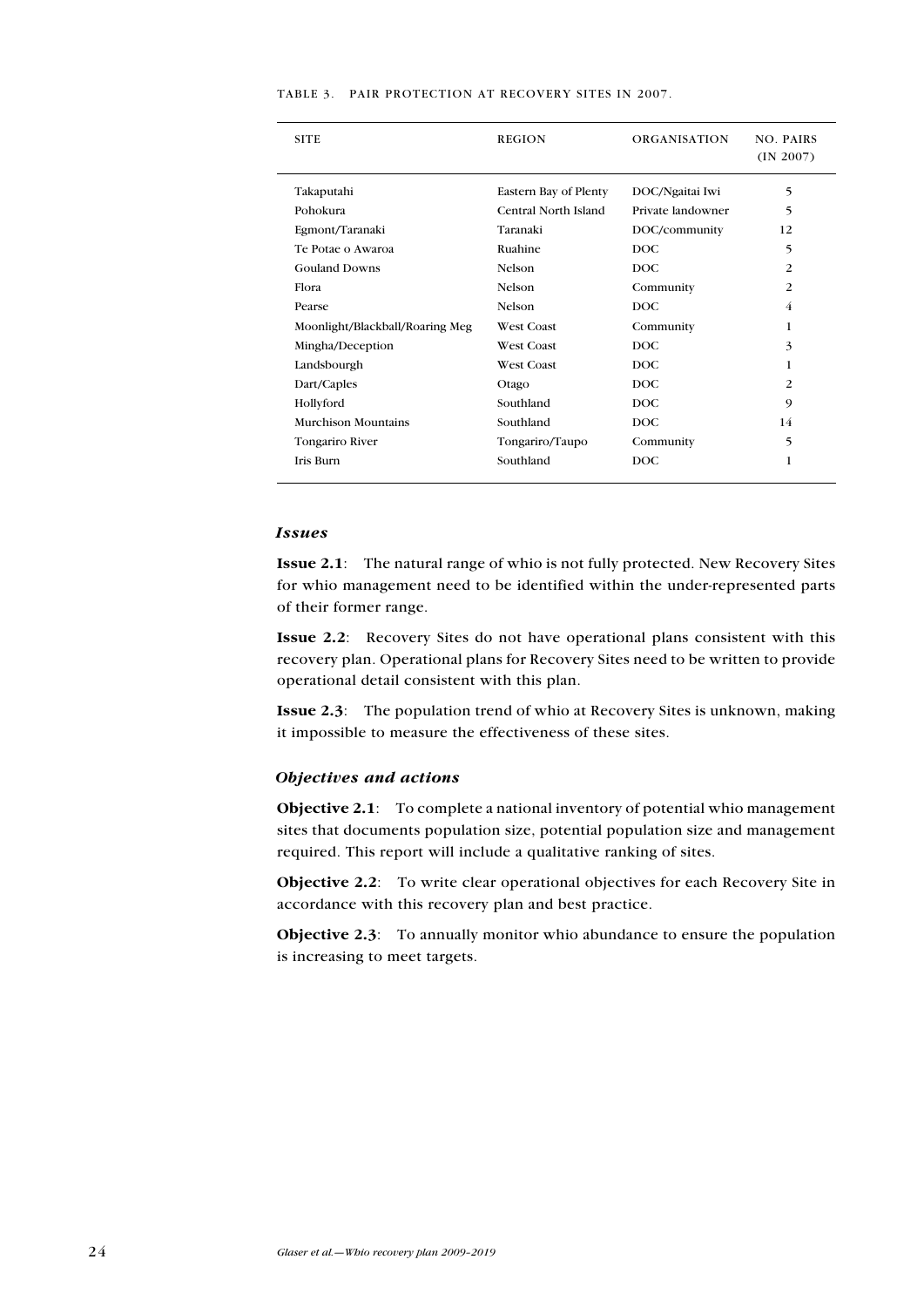| <b>ACTION</b> |                                                                                                                                                      | <b>ACCOUNTABILITY</b>           | <b>PRIORITY</b> |
|---------------|------------------------------------------------------------------------------------------------------------------------------------------------------|---------------------------------|-----------------|
| 2.1           | Complete a national inventory of potential whio<br>management sites by 30 June 2012.                                                                 | Recovery Group                  | High            |
| 2.2           | Prepare a template for new Recovery Site<br>proposals by 30 June 2012.                                                                               | Recovery Group                  | High            |
| 2.3           | Prepare proposals for new Recovery Sites using<br>the template.                                                                                      | Area Managers                   | High            |
| 2.4           | Annually assess proposals for Recovery Sites and<br>make recommendations to General Manager<br>Operations (Northern) on the best sites to be set up. | Recovery Group                  | High            |
| 2.5           | Prepare an operational plan for each DOC-run<br>Recovery Site within 1 year of site establishment.                                                   | Area Managers/<br>Site Managers | High            |
| 2.6           | Monitor whio abundance at all Recovery Sites<br>annually using the walk-through survey method<br>as a minimum.                                       | Area Managers                   | High            |

## 5.1.3 Topic 3—Didymo and disease

The invasive alga didymo and avian diseases pose a potential, but relatively unmanageable, risk to whio. The most practical way of minimising the likelihood of incursions by these organisms is through effective quarantine and advocacy.

#### Issues

Issue 3.1: Didymo and avian diseases could cause dramatic declines in whio populations.

Issue 3.2: The impact of didymo on whio is unknown.

#### Objectives and actions

Objective 3.1: To minimise the likelihood of invasion by didymo and avian diseases as a result of human activity at whio sites or the back country.

Objective 3.2: To assess the likely impact of didymo on whio.

| <b>ACTION</b> |                                                                                                                                                                                                                        | <b>ACCOUNTABILITY</b>                                                                              | <b>PRIORITY</b> |
|---------------|------------------------------------------------------------------------------------------------------------------------------------------------------------------------------------------------------------------------|----------------------------------------------------------------------------------------------------|-----------------|
| 3.1           | Manage all staff and volunteer activities at whio<br>sites to minimise the risk of introducing or<br>spreading didymo and avian diseases, and<br>incorporate preventative measures into<br>operational plans annually. | Area Managers                                                                                      | Essential       |
| 3.2           | Advocate that all back-country users minimise<br>the risk of introducing or spreading didymo.                                                                                                                          | General Manager<br><b>Operations</b> (Northern<br>and Southern)/<br>Conservators/<br>Area Managers | High            |
| 3.3           | Research the potential impacts of didymo on<br>whio ecosystems, and the effect that didymo has<br>on habitat quality, productivity and survival at the<br>first incursion of didymo in a whio-occupied system.         | General Manager<br>Research and<br>Development Group                                               | Essential       |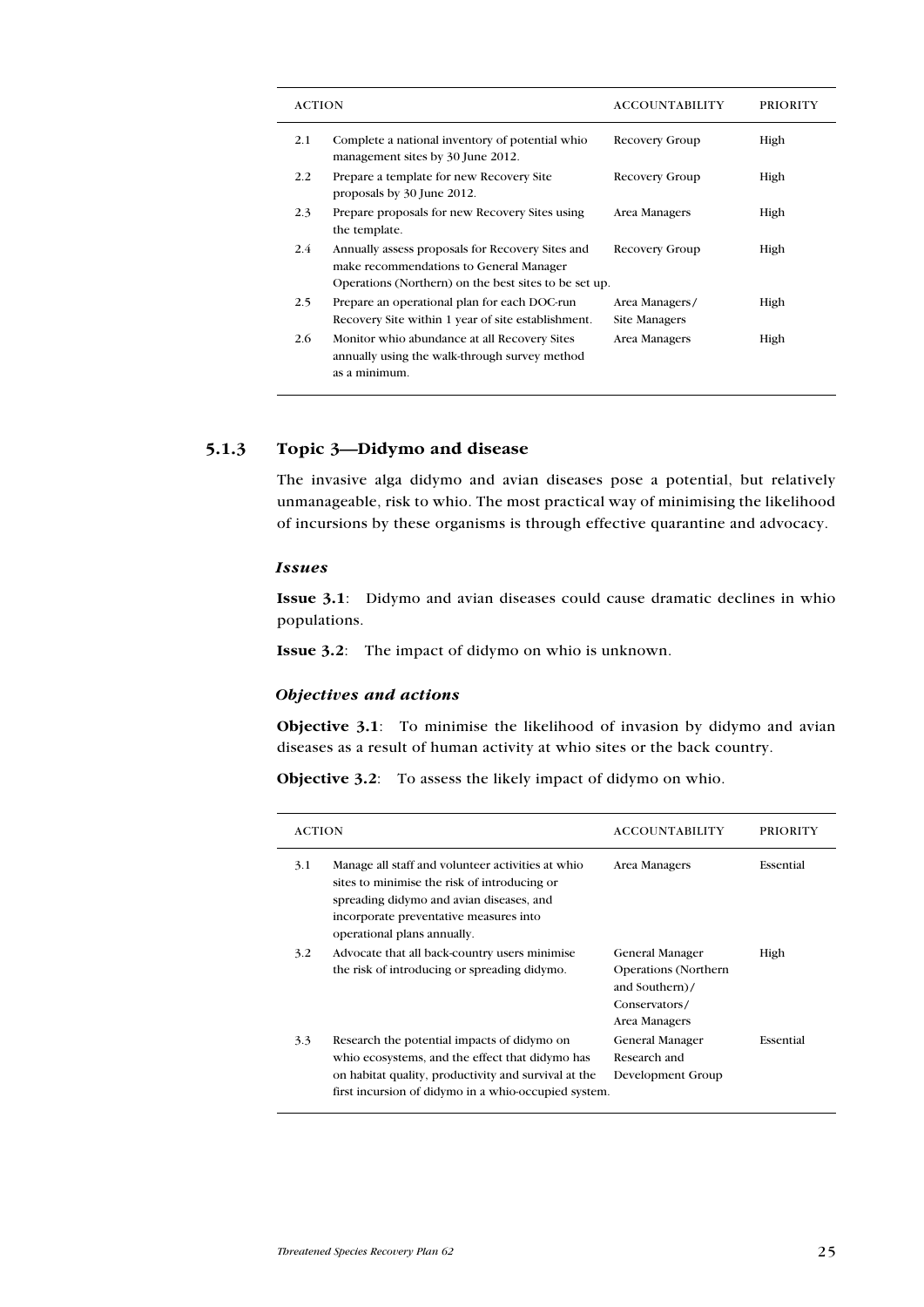## 5.1.4 Topic 4—Whio Nest Egg (WHIONE)

The harvesting of eggs from whio nests, raising of them in captivity, and subsequent release of fledglings into managed sites (Whio Nest Egg—WHIONE) has proven very effective at rapidly increasing whio numbers. Since there is limited capacity for raising ducklings, this technique will only be utilised at priority sites that are most in need of a rapid whio population gain. This tool is largely used in the South Island, where there is no captive-bred South Island stock of whio available for release.

Although WHIONE is effective, it has only been used by a small number of conservation managers, so the full benefits have yet to be documented.

#### Issues

Issue 4.1: WHIONE is not coordinated to fully maximise this tool and could be used at more sites.

## Objectives and actions

Objective 4.1: To maximise the productivity of WHIONE and ensure that WHIONE ducklings are released at the highest priority sites.

| <b>ACTION</b> |                                                                                                                                                                                                      | <b>ACCOUNTABILITY</b>                            | <b>PRIORITY</b> |
|---------------|------------------------------------------------------------------------------------------------------------------------------------------------------------------------------------------------------|--------------------------------------------------|-----------------|
| 4.1           | Use WHIONE translocations to secure whio<br>populations at Security Sites in the first instance<br>(particularly in the South Island), and then for the<br>wider recovery of whio at Recovery Sites. | Conservators                                     | Essential       |
| 4.2           | Ensure there are sufficient quality captive<br>institutions capable of undertaking a WHIONE<br>programme by 30 June 2013.                                                                            | Recovery Group Captive<br>Management Coordinator | Essential       |
| 4.3           | Annually coordinate WHIONE to fully realise<br>its benefit.                                                                                                                                          | Recovery Group Leader                            | Essential       |

## 5.1.5 Topic 5—Captive breeding

Captive breeding is a proven tool that can assist the whio recovery programme in the re-establishment and rebuilding of populations. For example, the Mt Taranaki whio population has been re-established predominately through the release of captive-bred whio (Caskey & Peet 2005). Although whio recovery efforts will focus on in situ management, a captive population of whio can contribute to the recovery of the species in a number of ways:

- 1. Direct contribution:
	- • Breeding of captive pairs and release of young into the wild. In terms of supporting in situ management of North Island populations, captive breeding for release is a high priority for the recovery programme, contributing to two phases of recovery: 'secure from extinction' and 'recovery'. In terms of supporting in situ management of South Island populations, captive breeding for release currently plays no role because there is no captive breeding population. The establishment of a South Island captive breeding population is considered a medium priority for the recovery programme, which would only be activated if WHIONE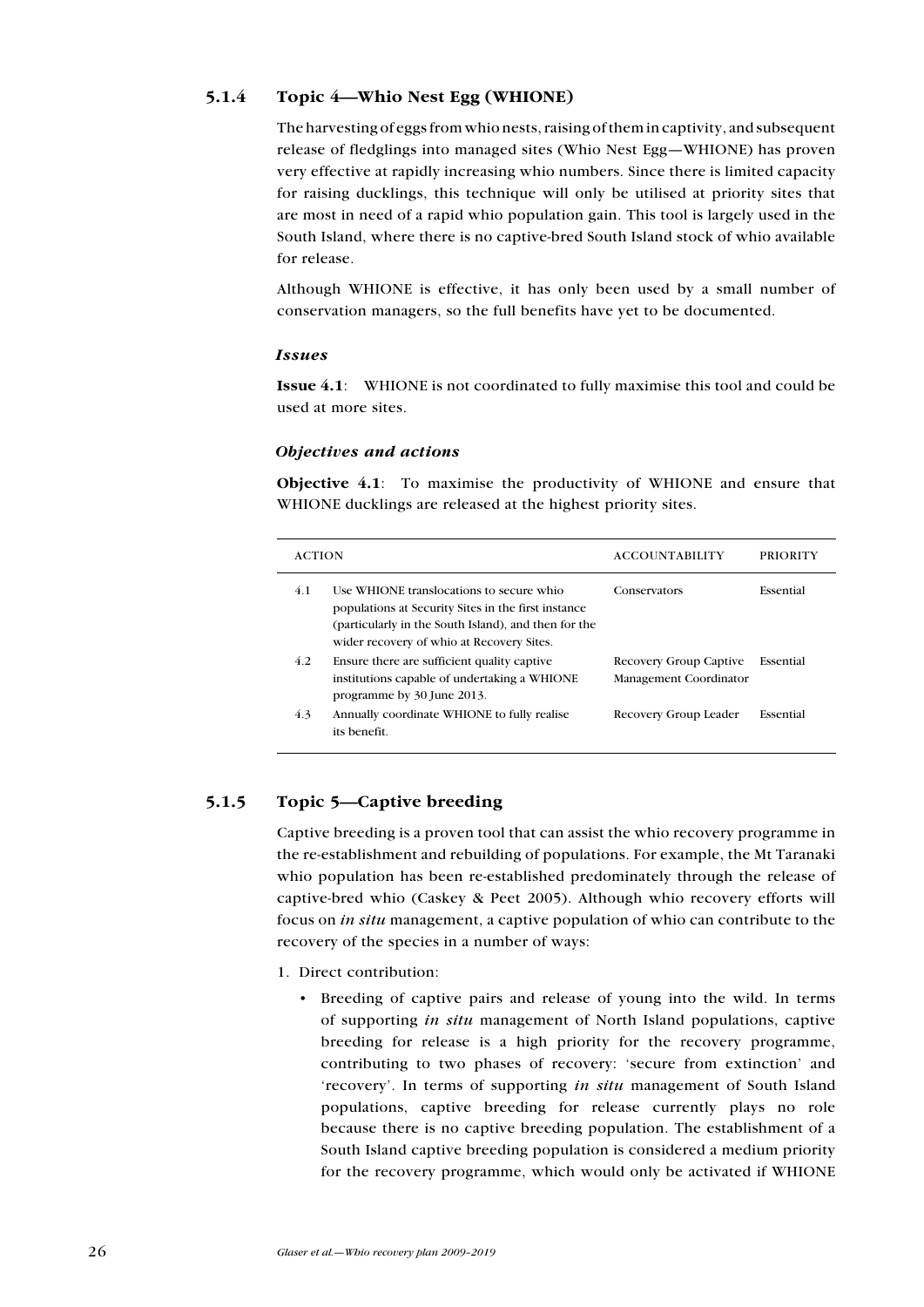was unable to meet the current requirements or the threat to whio became dire.

- Captive management to provide a potential insurance population. This is not a high priority for the recovery programme due to the current status of whio and confidence in the proposed management actions. If the situation changed for the worse, however, this contribution could be a higher priority, particularly for the South Island whio population, where it would be used to ensure that South Island stock are represented in the captive breeding programme.
- 2. Indirect contribution:
	- • Advocacy and education. This is considered to be of high importance for the recovery programme where whio are already held in captivity for recovery purposes (e.g. breeding for release into the wild). Not every captive facility is set up to contribute to this action, but those that are should maximise opportunities for education and provide advocacy for whio. Whio should not be held purely for advocacy purposes, but where whio are held on display, the facility must have an advocacy plan that is approved by the Recovery Group (as per DOC's Captive Management Standard Operating Procedure; DOC 2007).

In terms of supporting in situ management of North Island populations, captive breeding for release and WHIONE are of equal importance based on each tool's merits, requirements, application, resources and outcome. Both methods have proven effective at increasing whio numbers in the wild.

Whio have been held in captivity for many years, and their husbandry requirements are well understood and are documented in the Blue Duck Husbandry Manual (Bell 1999). The current captive population comprises only North Island birds distributed throughout a number of captive breeding facilities across the North and South Islands. It is managed through the New Zealand Species Management Programme (NZSMP), which is administered by the New Zealand Conservation Management Group: Australian Regional Association of Zoological parks and Aquaria New Zealand Branch Incorporated (CMaG: ARAZPA NZ Inc.) in accordance with species management principles that are internationally recognised as 'best practice'. NZSMP species programmes aim to maximise the sustainability of captive populations by minimising inbreeding and the loss of genetic diversity from the population.

The captive population will be managed, on behalf of the Recovery Group, by the captive management coordinator for whio in accordance with the principles and procedures of the NZSMP and DOC policies, and standard operating procedures relating to captive management of protected species.

#### Issues

Issue 5.1: The current captive North Island population is highly inbred due to its small founder base. It is neither large enough nor sufficiently genetically diverse to allow the captive breeding programme to operate to its full potential.

Issue 5.2: Although South Island genetic stocks are not currently represented in the captive breeding programme, there may be a need to translocate them into captivity if WHIONE and in situ management are unable to provide whio security.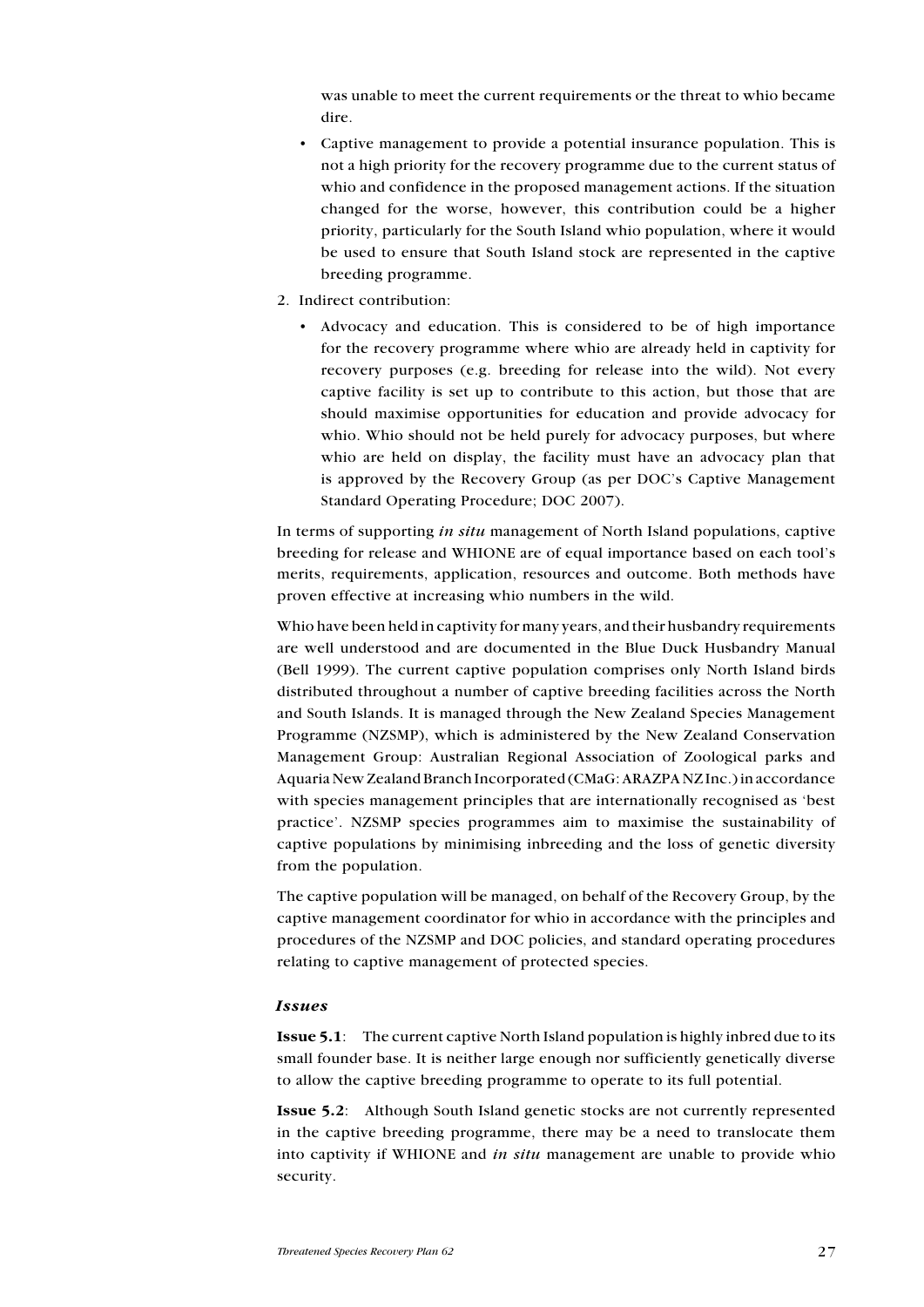#### Objectives and actions

Objective 5.1: To increase the size and genetic diversity of the captive North Island whio population.

Objective 5.2: To maximise the productivity of the captive breeding programme and ensure that captive-bred ducklings are released at the highest priority sites.

| <b>ACTION</b> |                                                                                                                                                                                                                                                                                                            | <b>ACCOUNTABILITY</b>                                          | <b>PRIORITY</b> |
|---------------|------------------------------------------------------------------------------------------------------------------------------------------------------------------------------------------------------------------------------------------------------------------------------------------------------------|----------------------------------------------------------------|-----------------|
| 5.1           | Assess and facilitate the translocation into captivity<br>of sufficient new founder stock to meet captive<br>programme goals (i.e. retain at least 90% of wild<br>gene diversity in the North Island captive population)<br>by June 2011, and repeat with each revision of<br>the Captive Management Plan. | Recovery Group                                                 | Essential       |
| 5.2           | Annually assess the need to develop a secure<br>captive population of South Island stocks<br>(if required) to provide a source population for<br>future species recovery work.                                                                                                                             | Recovery Group<br>Captive Management<br>Coordinator            | High            |
| 5.3           | Ensure there are sufficient quality captive<br>institutions that are capable of undertaking a<br>captive breeding programme.                                                                                                                                                                               | Recovery Group<br>Captive Management<br>Coordinator            | Essential       |
| 5.4           | Annually coordinate captive breeding to maximise<br>its benefit.                                                                                                                                                                                                                                           | Recovery Group<br>Leader and Captive<br>Management Coordinator | Essential       |
| 5.5           | Provide the Recovery Group with NZSMP-format<br>Annual Report and Recommendations for the<br>captive population of North Island whio by<br>1 June each year.                                                                                                                                               | Recovery Group<br>Captive Management<br>Coordinator            | Essential       |
| 5.6           | Update and complete revision of the Captive<br>Management Plan by 1 June 2012.                                                                                                                                                                                                                             | Recovery Group<br>Captive Management<br>Coordinator            | Essential       |
| 5.7           | Review and update the Blue Duck Husbandry<br>Manual by 1 June 2013.                                                                                                                                                                                                                                        | Recovery Group<br><b>Captive Management</b><br>Coordinator     | Essential       |
| 5.8           | Ensure captive facilities that display whio have<br>approved advocacy plans.                                                                                                                                                                                                                               | Recovery Group<br>Captive Management<br>Coordinator            | Essential       |

#### 5.1.6 Topic 6—Maintaining whio outcome monitoring standards

Monitoring of key populations is important for determining trends, indicating where management is most needed, and establishing the long-term effects of management. The minimum standard whio monitoring method is the walk-through survey, as described in the best-practice manual (Blue Duck (Whio) Recovery Group 2004).

#### Issues

Issue 6.1: Although there is a standard monitoring walk-through method, it is not always adhered to and does not provide comparable trends within a site or across sites.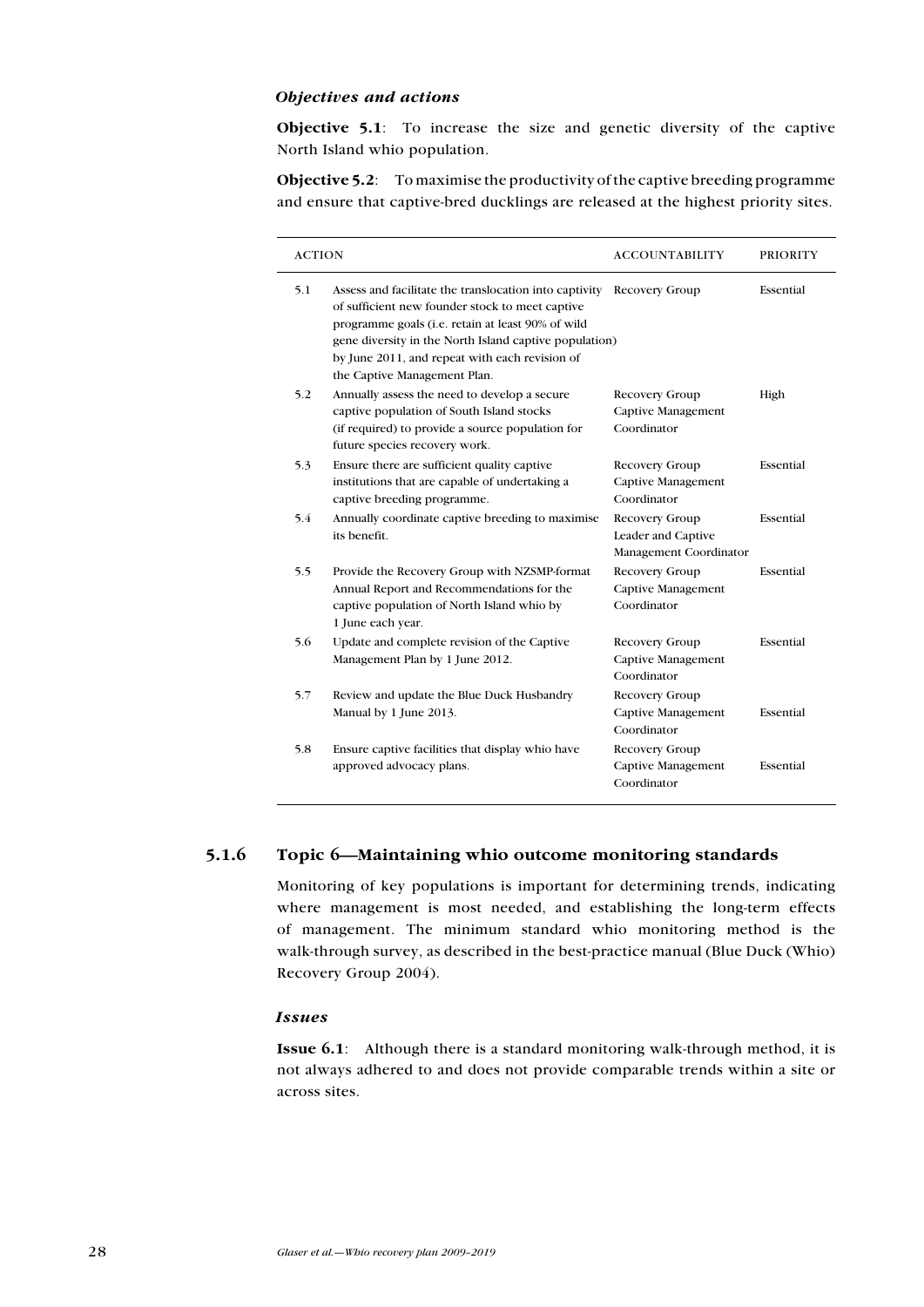#### Objectives and actions

**Objective 6.1**: To ensure that the standard monitoring method is universally adopted by project staff within the parameters of their site and that sufficient staff are trained in its use.

|     | <b>ACTIONS</b>                                                                                            | <b>ACCOUNTABILITY</b> | <b>PRIORITY</b> |
|-----|-----------------------------------------------------------------------------------------------------------|-----------------------|-----------------|
| 6.1 | Facilitate training and skill-sharing opportunities<br>for practitioners throughout the term of the plan. | Whio Recovery Group   | Essential       |
| 6.2 | Undertake whio monitoring to best-practice<br>standards.                                                  | Area Managers         | Essential       |

## 5.2 C ommunity relations

#### 5.2.1 Topic 7—Communities

An increasing number of New Zealand communities are seeking involvement in threatened species conservation. Active involvement by New Zealanders in conservation programmes leads to increased understanding and support for these programmes. Efforts will be concentrated on involving individuals and groups in actions that secure whio from extinction and recover whio.

#### Issues

Issue 7.1: Opportunities for participation by individuals, communities, organisations, and local and regional government in the conservation of whio need to be proactively pursued.

#### Objectives and actions

Objective 7.1: To involve the public, community groups and organisations in the protection of whio at Security and Recovery Sites to maximise the benefits for protecting whio.

| <b>ACTION</b> |                                                                                                                                                                    | <b>ACCOUNTABILITY</b>                            | PRIORITY  |  |  |
|---------------|--------------------------------------------------------------------------------------------------------------------------------------------------------------------|--------------------------------------------------|-----------|--|--|
| 7.1           | Ensure community groups, and local and regional<br>authorities are aware of priority areas for<br>management of whio, so efforts can be focused on<br>these areas. | Conservators (as guided<br>by operational plans) | Essential |  |  |
| 7.2           | Provide community groups with information on<br>best-practice techniques to maintain standards and<br>encourage engagement.                                        | Whio Recovery Group/<br>Area Managers            | Essential |  |  |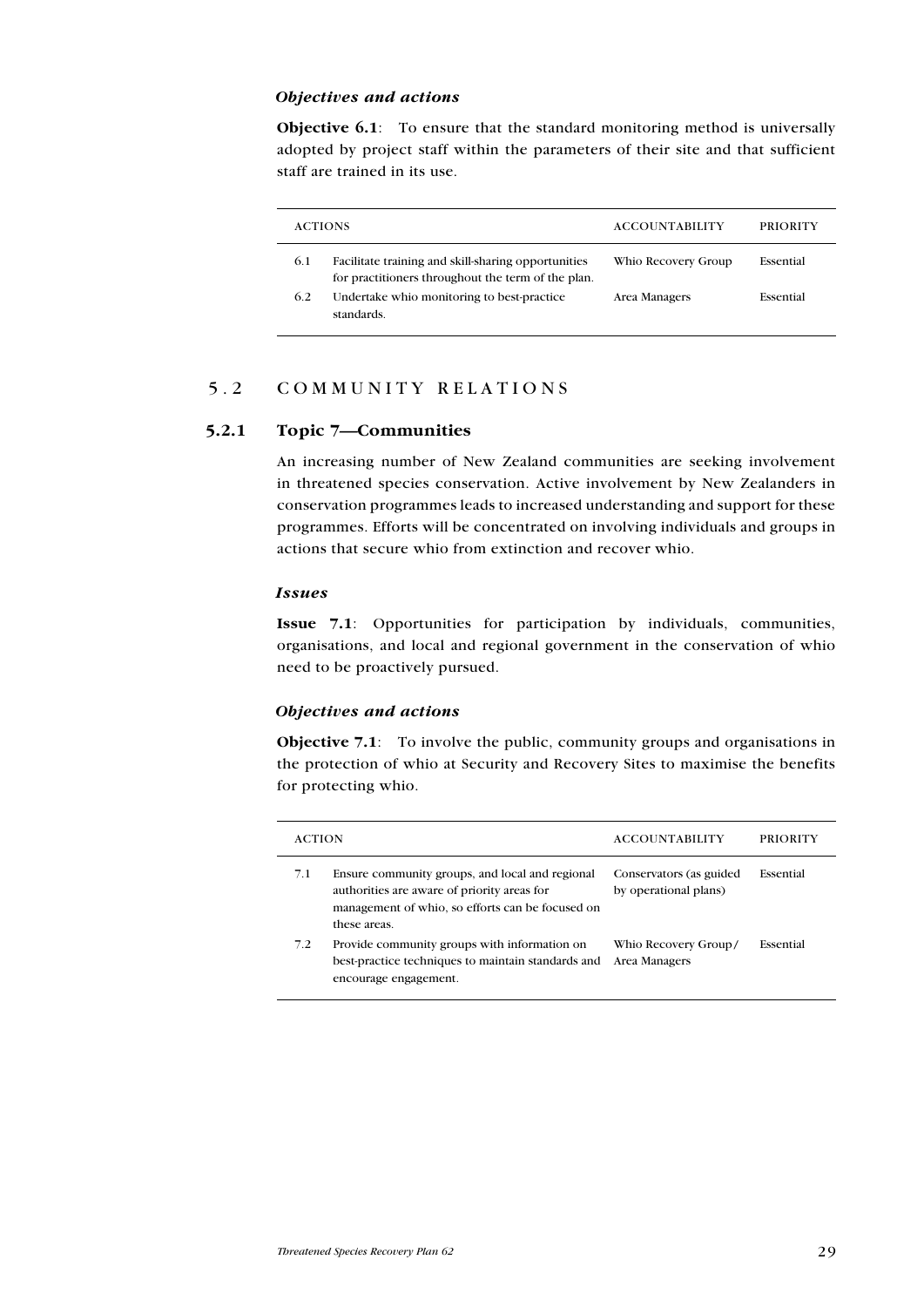## 5.2.2 Topic 8—Advocacy

Advocacy continues to be an important component of whio protection projects throughout New Zealand, whether the project has been implemented by DOC, private groups, individuals, or a combination of these. Advocacy helps ensure broader public acceptance and buy-in, as well as actual support and funding. For the whio recovery programme to succeed, the general public, communities and organisations need to understand the conservation issues facing whio. Captive whio institutions will be assisted in presenting high-quality advocacy and educational material.

Advocacy is important for:

- • Encouraging public participation in whio protection activities and maintaining momentum
- • Gaining local project support
- Raising a project's profile to increase its resources
- • Acknowledging sponsors' contributions
- Sharing knowledge and best-practice methods
- • Providing motivation and support from other groups, peers and specialists
- Reducing the direct human threats to whio

#### Issues

Issue 8.1: There is a lack of understanding around the plight of whio, and limited local and national advocacy to raise public awareness.

#### Objectives and actions

Objective 8.1: To promote whio conservation by sharing knowledge and best management practices among all individuals, community groups and organisations concerned.

| <b>ACTION</b> |                                                                                                                        | <b>ACCOUNTABILITY</b>                                      | PRIORITY  |
|---------------|------------------------------------------------------------------------------------------------------------------------|------------------------------------------------------------|-----------|
| 8.1           | Establish and maintain relationships with<br>individuals and groups.                                                   | Area Managers                                              | Essential |
| 8.2           | Develop an advocacy section in each operational<br>plan that outlines methods and tools.                               | Area Managers                                              | Essential |
| 8.3           | Continue to support captive breeders,<br>educational institutions and trusts to produce<br>high-quality whio advocacy. | Whio Recovery Group<br>via Area Managers /<br>Conservators | Essential |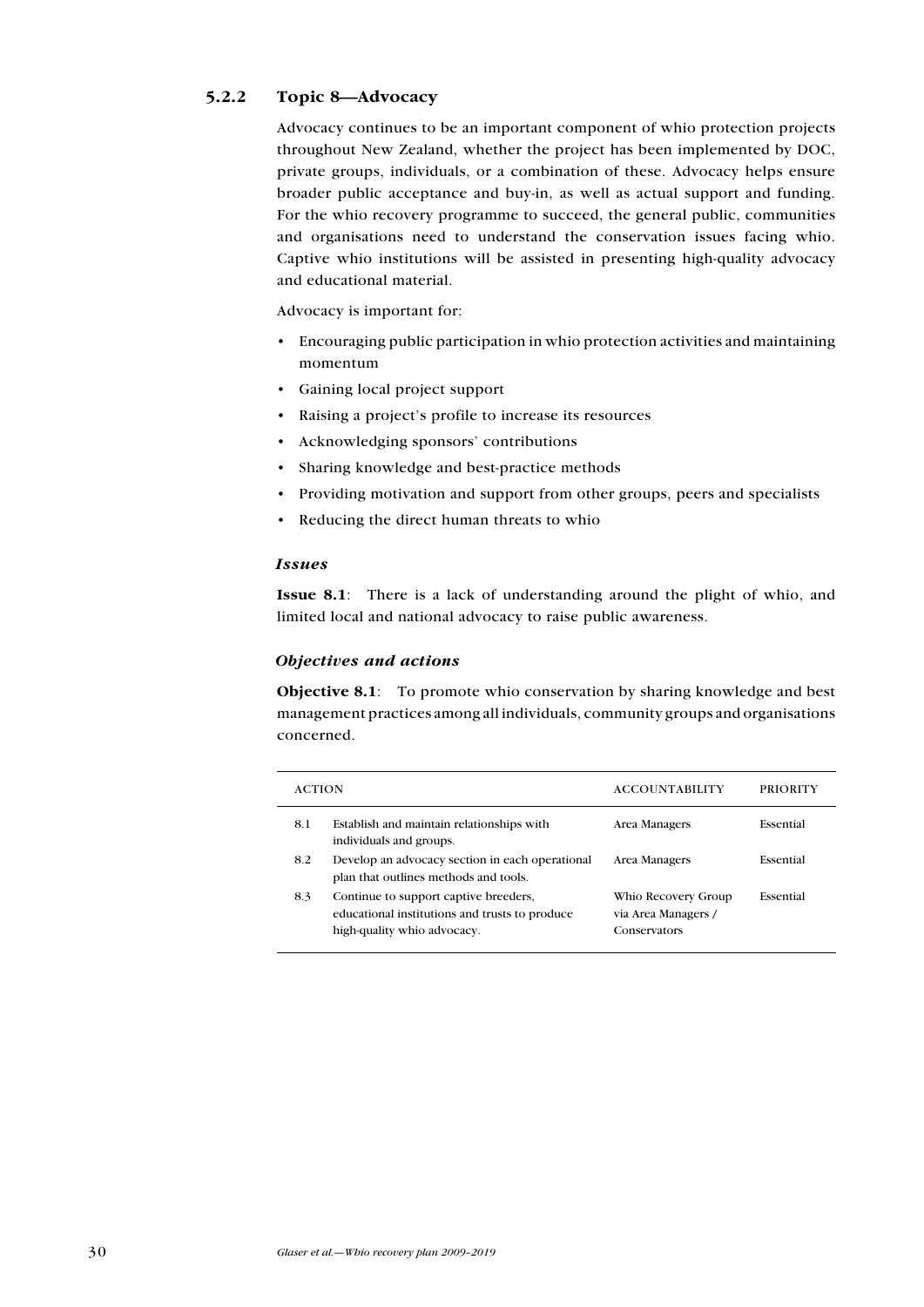## 5.2.3 Topic 9—Tangata whenua

Tangata whenua (iwi or hapü that has customary authority in a place) are recognised as key participants in the whio recovery programme. Historically, tangata whenua have shared different views of whio. Ngaitai iwi highly revere whio and recognise them in whakatauki (proverb): Te Whio, noho awa, noho kainga, he mokai na Ngaitai—the blue duck, whose home and habitat is the river and surrounding lands, traditionally known as the pet of Ngaitai people (Young 2006). Whio were also recognised as an indicator of water that was rich and abundant with food (B. Maxwell, Ngaitai iwi kaumatua, pers. comm.). Ngai Tuhoe have a spiritual connection with whio, making reference to the yellow eye and the whio males' shrill whistling call in myth (S. Biddle, Tuhoe kaumatua, pers. comm.). Other iwi historically saw whio as a source of food when times were tough and food was scarce (Young 2004), though the bird still maintained a special taonga status (D. Para, Pou Kura Taiao Manager East Coast/Hawke's Bay, pers. comm.). There is a spiritual connection with whio, and their taonga status as an icon of our rivers and streams is a commonly shared view today.

In many different areas, Mäori and iwi have embraced the principles or kaupapa of whio protection and are actively involved in the protection of whio. By empowering tangata whenua to take on the role of guardians or kaitiaki of whio, we can strengthen our partnership and maximise benefits to whio populations throughout New Zealand. Opportunities need to be provided for information exchange, skill sharing, and direct and indirect involvement in whio conservation. Tangata whenua involvement in the protection and preservation of whio is welcomed and encouraged.

DOC is committed to giving effect to the unique relationship that tangata whenua have with whio. This includes memoranda of understanding, partnerships, protocols and legal agreements such as under the Ngai Tahu Claims Settlement Act 1998.

#### Issues

Issue 9.1: Tangata whenua have yet to be fully engaged in partnerships that provide mutual benefits for iwi and whio, and that assist the whio recovery programme.

#### Objectives and actions

Objective 9.1: To foster and develop relationships with tangata whenua, and encourage their involvement in all levels of whio management.

| <b>ACTION</b> |                                                                                                                          | <b>ACCOUNTABILITY</b>                                                                      | PRIORITY  |
|---------------|--------------------------------------------------------------------------------------------------------------------------|--------------------------------------------------------------------------------------------|-----------|
| 9.1           | Strengthen relationships with tangata when ua to<br>ensure this culturally important taonga is managed<br>appropriately. | Area Managers                                                                              | Essential |
| 9.2           | Involve tangata whenua in management and<br>research.                                                                    | Area Managers /<br><b>Ecosystem and Species</b><br>Unit, Research and<br>Development Group | Essential |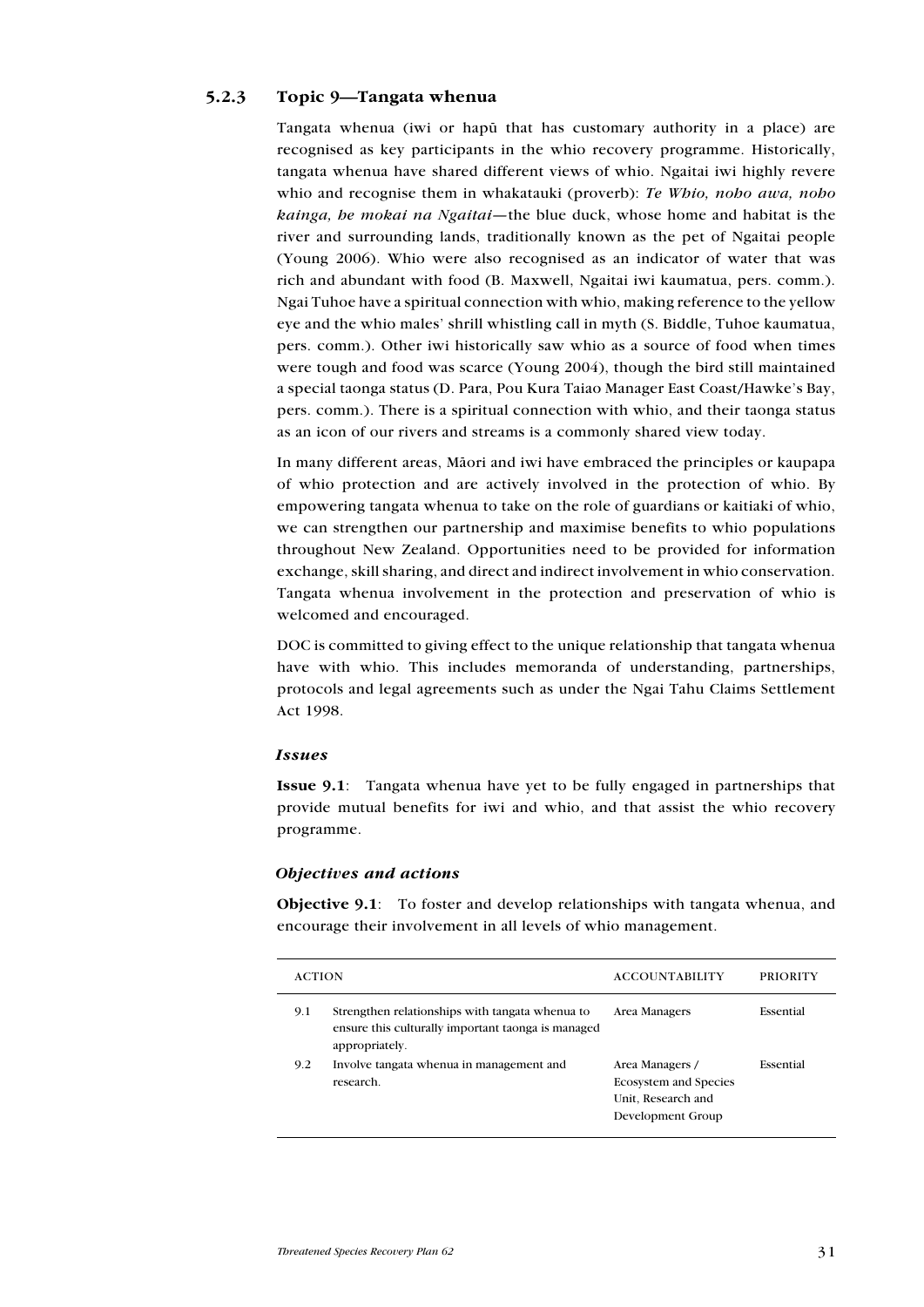## 5.3 RESEARCH

### 5.3.1 Topic 10—Testing in situ management prescriptions

The relative importance of the various agents of whio decline has yet to be fully assessed. Predation by stoats has been identified as the main agent of decline in Fiordland (Whitehead et al. 2007), with video surveillance studies and stoat control regimes at several managed sites in both the North and South Islands having resulted in whio population increases (Whitehead et al. 2007; Glaser & Allerby 2010). However, significant regional differences indicate that the relative importance of stoat predation needs to be verified at some sites, particularly in the North Island.

Two approaches can be used to assess the importance of agents of decline:

- • Control the most likely agent of decline (stoats) and monitor whio to assess the population response. This approach can be used at all managed sites that have sufficient baseline population monitoring data before stoat control is initiated (i.e. monitoring that has occurred over several years prior to stoat control to ensure the full variability of predator numbers (plague and nonplague years) is captured).
- Close-order monitoring of whio at their most vulnerable times, *i.e.* during nesting and moulting. Nesting birds can be monitored by both radio telemetry and video surveillance, while moulting birds can only be monitored using radio telemetry. This approach requires extra effort and expense, and can only be undertaken at a few sites. Close-order monitoring has already been carried out in Fiordland on a very steep site, and this work is being replicated at gentler sites in the northern South Island and the North Island.

Information on abundance, productivity and survival of whio is now available from a range of sites. While these data can be used to assess the effectiveness of in situ management at existing sites to develop prescriptions for new sites, we need a better understanding of whio demographics. In particular, information is lacking on:

- • Juvenile survival, dispersal and recruitment
- Carrying capacity and population dynamics at capacity
- Movement and survival during moult

The formulation of management prescriptions requires that information on whio demography and pest control is integrated into predictive models.

#### Issues

Issue 10.1: The relative importance and extent of various agents of decline for whio has yet to be fully assessed.

Issue 10.2: The lack of knowledge about juvenile dispersal, survival and recruitment, population carrying capacity, and movement and survival during moult prevents the formulation of management prescriptions for new sites.

Issue 10.3: Predictive models that inform cost-effective management regimes need information on productivity, recruitment rate and mortality rate in the presence/absence of pest management and through a range of densities of pest species, which has yet to be analysed.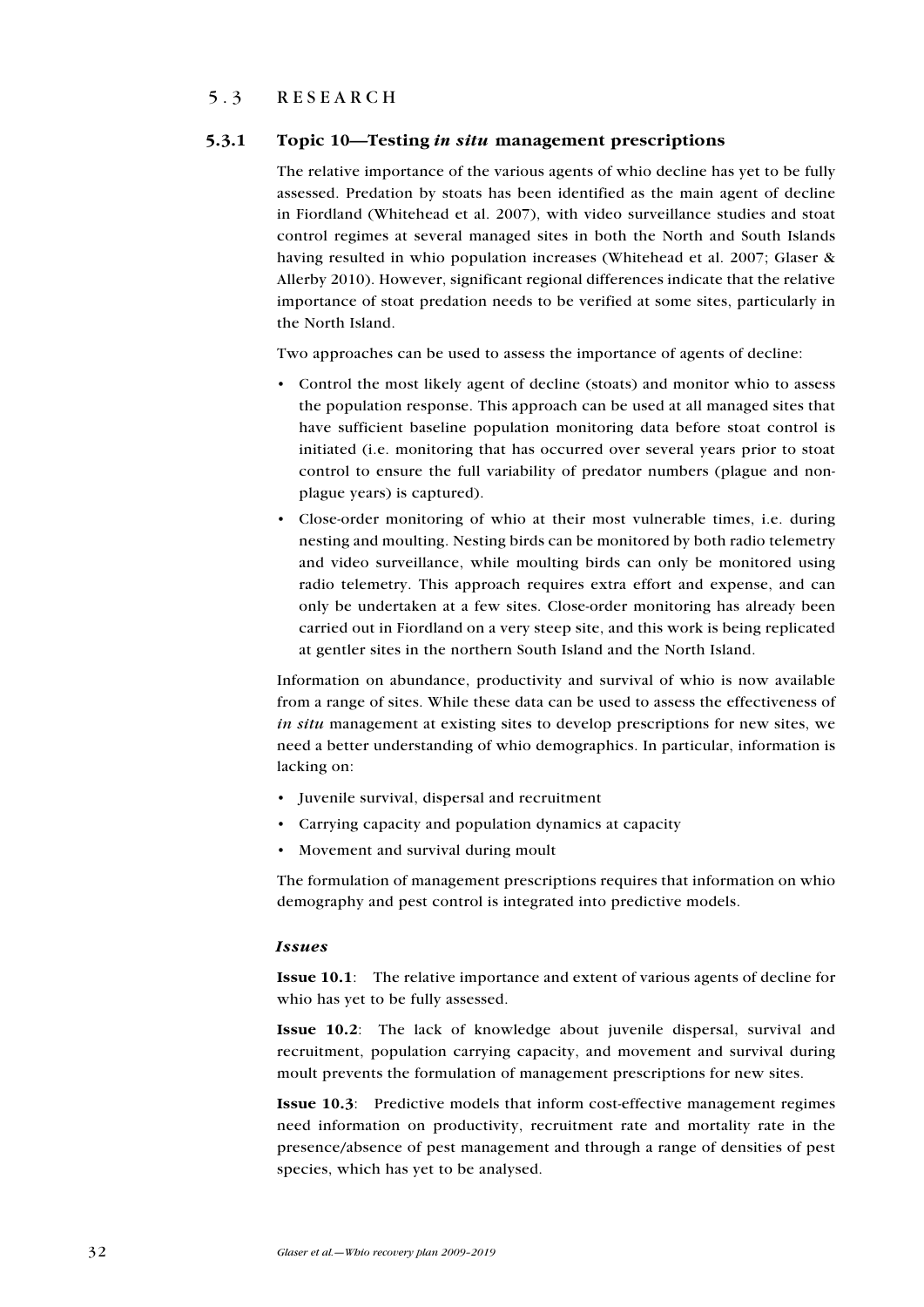## Objectives and actions

Objective 10.1: To understand the relative importance of the agents of decline for whio at a range of managed and unmanaged sites.

Objective 10.2: To better understand whio population dynamics and demographics so that predictive models of whio populations can be constructed and pest-control prescriptions developed.

| <b>ACTION</b> |                                                                                                                                                                                            | ACCOUNTABILITY                                                                                      | <b>PRIORITY</b> |
|---------------|--------------------------------------------------------------------------------------------------------------------------------------------------------------------------------------------|-----------------------------------------------------------------------------------------------------|-----------------|
| 10.1          | Examine agents of decline at nests using telemetry<br>and/or video surveillance at Te Urewera Mainland<br>Island, Wangapeka and non-treatment sites by<br>30 June 2012.                    | Area Managers and<br>Whio Recovery Group                                                            | Essential       |
| 10.2          | Control stoats and assess whio population trends<br>at all managed sites.                                                                                                                  | Area Managers and<br>Whio Recovery Group                                                            | Essential       |
| 10.3          | Complete a comprehensive cost analysis of<br>management prescriptions to secure whio<br>populations by 30 June 2011.                                                                       | Whio Recovery Group                                                                                 | High            |
| 10.4          | Support and/or lead new initiatives that benefit<br>whio, particularly predator-control technologies<br>and techniques.                                                                    | Threats Management<br>Manager, Research and<br>Development Group                                    | Essential       |
| 10.5          | Ensure information on predator-control<br>technology is disseminated annually.                                                                                                             | Threats Management<br>Manager, Research and<br>Development Group,<br>and from managed<br>whio sites | Essential       |
| 10.6          | Monitor juvenile dispersal, recruitment and<br>survival at Te Urewera Mainland Island by<br>30 June 2012.                                                                                  | Area Managers                                                                                       | Essential       |
| 10.7          | Review existing banding and capture data by<br>30 June 2011.                                                                                                                               | <b>Threatened Species</b><br>Science Manager,<br>Research and<br>Development Group                  | Essential       |
| 10.8          | Develop models of whio demography and the<br>timing and spatial requirements of pest control to<br>provide pest-control prescriptions at new sites.                                        | <b>Threatened Species</b><br>Science Manager,<br>Research and<br>Development Group                  | Essential       |
| 10.9          | Measure the carrying capacity of whio at all sites<br>when their populations stop increasing using<br>repeat walk-through surveys with dogs<br>(refer actions $1.10$ and $2.6$ ).          | Area Managers and<br>Whio Recovery Group                                                            | High            |
|               | 10.10 Closely monitor the movements and survival of<br>moulting ducks using radio telemetry at<br>Te Urewera Mainland Island, Wangapeka and<br>non-treatment sites by 30 June 2013.        | Area Managers                                                                                       | Essential       |
|               | 10.11 Collaborate with other landscape-scale pest<br>management programmes to adapt and integrate<br>management to maximise synergies for protecting<br>whio and other threatened species. | Area Managers and<br>Whio Recovery Group                                                            | Essential       |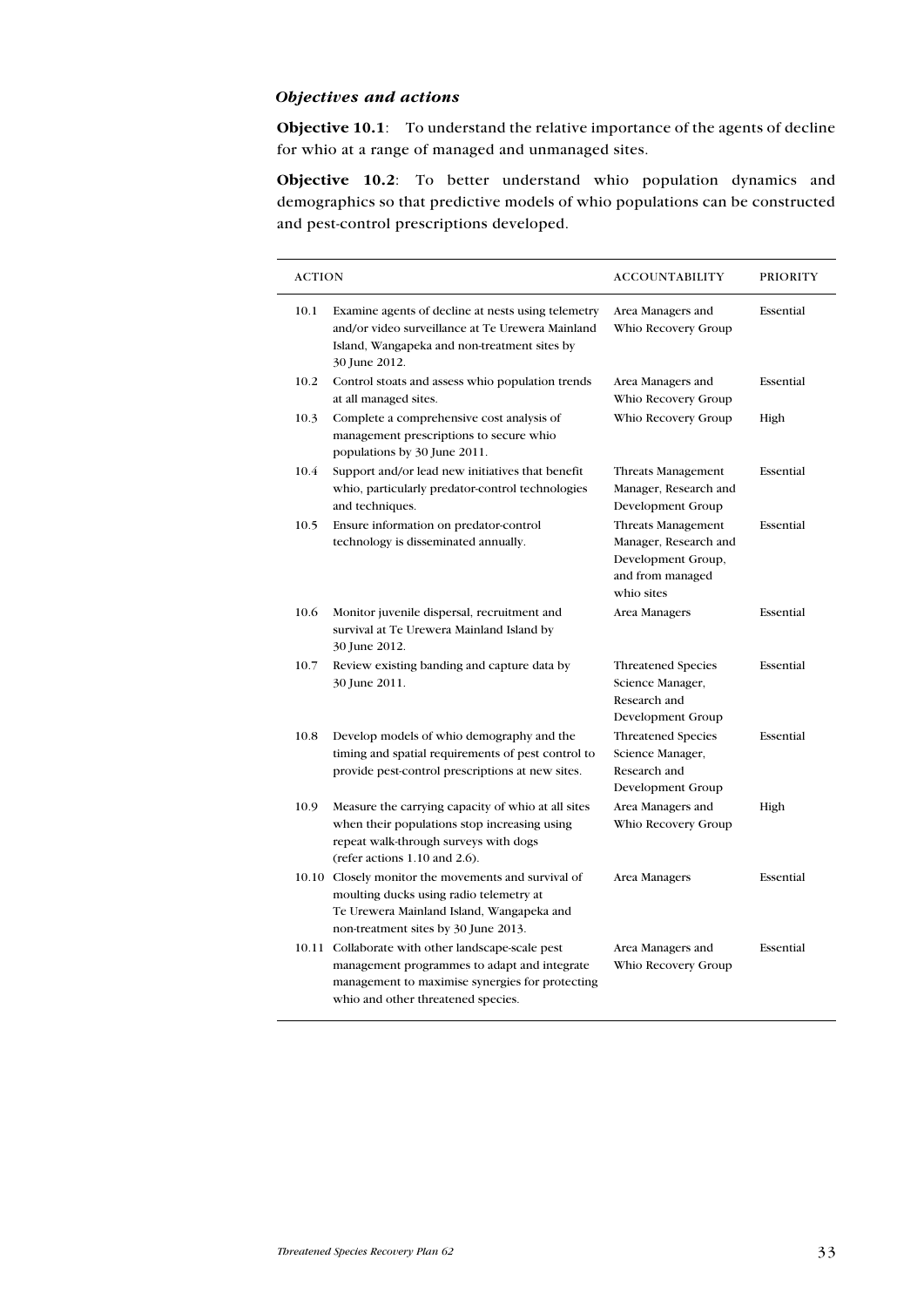# 6. Acknowledgements

This plan was developed with considerable help and input from Nic Etheridge, Peter Williamson, Peter Russell, Gavin Udy, Alison Beath, Corey Bragg, Mary Cresswell, Dave Para, Rose Collen and Murray Williams. Thanks to Kerry Brown, Pam Cromarty, Shaun O'Connor and Emma Neill for their peer review and comments. Also thanks to all the submitters for taking the time to review the plan and provide helpful and constructive comments. Thanks to Greg Moorcroft for editing.

Special thanks must go to the groups and organisations who have made the whio recovery programme what it is today; we are forever grateful for your contribution (Appendix 1).

## 7. References

- Adams, J.; Cunningham, D.; Molloy, J.; Phillipson, S. 1997: Blue duck (Whio), Hymenolaimus malacorhynchos, recovery plan 1997-2007. Threatened Species Recovery Plan No. 22. Department of Conservation, Wellington. 33 p.
- Bell, M. 1999: Blue duck husbandry manual. Department of Conservation, Wellington.
- BirdLife International 2008: *Hymenolaimus malacorhynchos*. In: IUCN 2010. IUCN Red List of Threatened Species. Version 2010.2.
- Blue Duck (Whio) Recovery Group 2004: Managing blue ducks: a manual of field techniques and practices. Department of Conservation, Wellington. 67 p.
- Buller, W.L. 1888: A history of the birds of New Zealand. 2nd edition. The Author, London.
- Caskey, D.A.; Peet, N.B. 2005: Translocation of blue duck *Hymenolaimus malacorhynchos* to Egmont National Park. Progress report 2005–2006. Department of Conservation, Wanganui (unpublished). 60 p.
- Collier, K.T.; Moralee, S.J.; Wakelin, M.D. 1993: Factors affecting the distribution of blue duck Hymenolaimus malacorbynchos on New Zealand rivers. Biological Conservation 63: 119–126.
- DOC (Department of Conservation) 2007: Captive management standard operating procedure. Department of Conservation, Wellington. 46 p.
- DOC (Department of Conservation) 2008: Standard format for threatened species recovery planning. Department of Conservation, Threatened Species Development, Wellington (unpublished). 26 p.
- DOC (Department of Conservation) 2010: Statement of Intent 2010–2013. Department of Conservation, Wellington. 142 p.
- DOC (Department of Conservation); MfE (Ministry for the Environment) 2000: The New Zealand Biodiversity Strategy, our chance to turn the tide, Whakakohuhukitia te tai roroku kit e tai oranga. Department of Conservation & Ministry for the Environment, Wellington. 145 p.
- Douglas, M.E.; Pickard, C.R. 1992: Telemetry of body tilt for automatic data logging of blue duck diet behaviour. In Priede, M.; Swift, S.M. (Eds): Wildlife telemetry—remote monitoring and tracking of animals. Proceedings of the Fourth European International Conference on Wildlife Telemetry, Aberdeen, Scotland. Ellis Horwood, Chichester.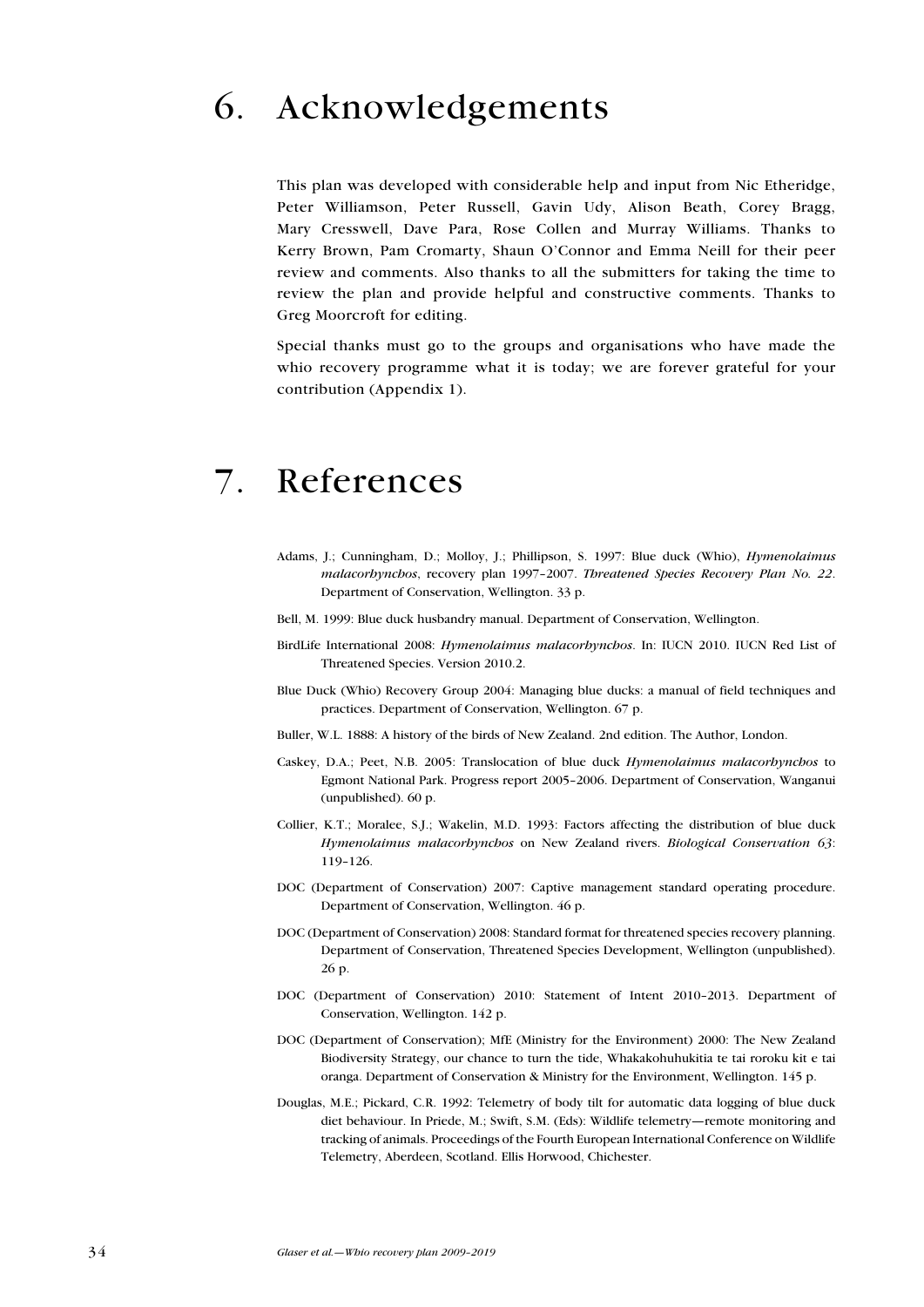- Glaser, A. 2007: Whio. Pp. 77–91 in Moorcroft, G. (Ed.); Baigent, D; Barsdell, J.; Gebert, S.; Glaser, A; Gorman, N.; Haxton, J.; Livingstone, P.; Loughlin, L.; Wilson, D.; Wilson, L.: Te Urewera Mainland Island Annual Report: July 2005 – June 2006. East Coast/Hawke's Bay Conservancy, Department of Conservation, Gisborne.
- Glaser, A.; Allerby, T. 2010: Whio. Pp. 78–88 in Moorcroft, G. (Ed.); Baigent, D; Barsdell, J.; Gebert, S.; Haxton, J.; Livingstone, P.; Thyne, C.;. Te Urewera Mainland Island Annual Report: July 2008– June 2009. East Coast/ Bay of Plenty Conservancy, Department of Conservation, Rotorua.
- Gummner, H. 2010: Minutes of the Whio (Blue Duck) Recovery Group Meeting, Wellington, 17 to 18 June, 2010. Department of Conservation, Whakatane (unpublished). 49 p.
- Hitchmough, R.; Bull, L.; Cromarty, P. (comps) 2007: New Zealand Threat Classification System lists—2005. Department of Conservation, Wellington. 194 p.
- Innes, J.; Kelly. D.; Overton, J.; Gillies, C. 2009: Predation and other factors currently limiting New Zealand forest birds—a review. New Zealand Journal of Ecology 34: 86–114.
- Kear, J. 2005: Ducks, geese and swans. Oxford University Press, Oxford. 930 p.
- Kear, J.; Burton, P.J.K. 1971: The food and feeding apparatus of the blue duck. *Ibis 113*: 483-493.
- Mills, J.A.; Williams, G.R. 1979: The status of endangered New Zealand birds. Wildlife Service Publication No. 209. Department of Internal Affairs, Wellington.
- Miskelly, C.M.; Dowding, J.E.; Elliott, G.P.; Hitchmough, R.A.; Powlesland, R.G.; Robertson, H.A.; Sagar, P.M.; Scofield, R.P.; Taylor, G.A. 2008: Conservation status of New Zealand birds. Notornis 55(3): 117–135.
- Riddler, N.D. 2009: Agents cause decline of Blue Duck, *Hymenolaimus malacorhynchos*. Auckland University of Technology, Auckland (unpublished). 45 p.
- Robertson, B.C.; Paley, R.; Gemmell, N.J. 2002: Broad scale genetic population structure in the New Zealand blue duck *Hymenolaimus malacorhynchos*, as inferred from motochondrial genetic variation: a pilot study Christchurch, New Zealand. University of Canterbury, Christchurch.
- Robertson, B.C.; Steeves, T.E.; McBride, K.P.; Goldstien, S.J.; Williams, M.; Gemmell, N.J. 2007: Phylogeography of the New Zealand blue duck (Hymenolaimus malacorhynchos): implications for translocation and species recovery. Conservation Genetics 8: 1431–1440.
- Shaw, T. 2002a: Minutes of the Whio (Blue Duck) Recovery Group Meeting, Wellington, October 22 to 24, 2002. Department of Conservation, Whakatane (unpublished). 33 p.
- Townsend, A.J.; de Lange, P.J.; Duffy, C.A.J.; Miskelly, C.M.; Molloy, J.; Norton, D.A. 2008: New Zealand Threat Classification System manual. Department of Conservation, Wellington. 35 p.
- Veltman, C.J.; Williams, M.J. 1990: Diurnal use of space and time by breeding blue duck Hymenolaimus malacorhynchos. Wildfowl 41: 62-74.
- Whitehead, A.; Smart, A.; Edge, K-A.; Willans, M.J.; Hill, G. 2007: The status of blue duck (whio) populations in Fiordland, New Zealand, in response to stoat control: a review of productivity, survival, and juvenile dispersal 2000–2006. Department of Conservation internal report. Department of Conservation, Southland Conservancy (unpublished). 38 p.
- Williams, G.R. 1964: Extinction and the Anatidae in New Zealand. The Wildfowl Trust Annual Report 15: 140–146.
- Williams, M.J. 1985: Reader's Digest Complete book of New Zealand Birds. Auckland, New Zealand. Reed Methusan. 149 p.
- Williams, M.J. 1988: Conservation strategy for blue duck, 1988-1992. Science and Research Internal Report No. 30. Department of Conservation, Wellington. 31 p.
- Worthy, T.H.; Holdaway, R.N. 2002: The lost world of the moa: prehistoric life of New Zealand. Indiana University Press, Bloomington.
- Young, D. 2006: Whio: saving New Zealand's blue duck. Craig Potton Publishing, Nelson. 152 p.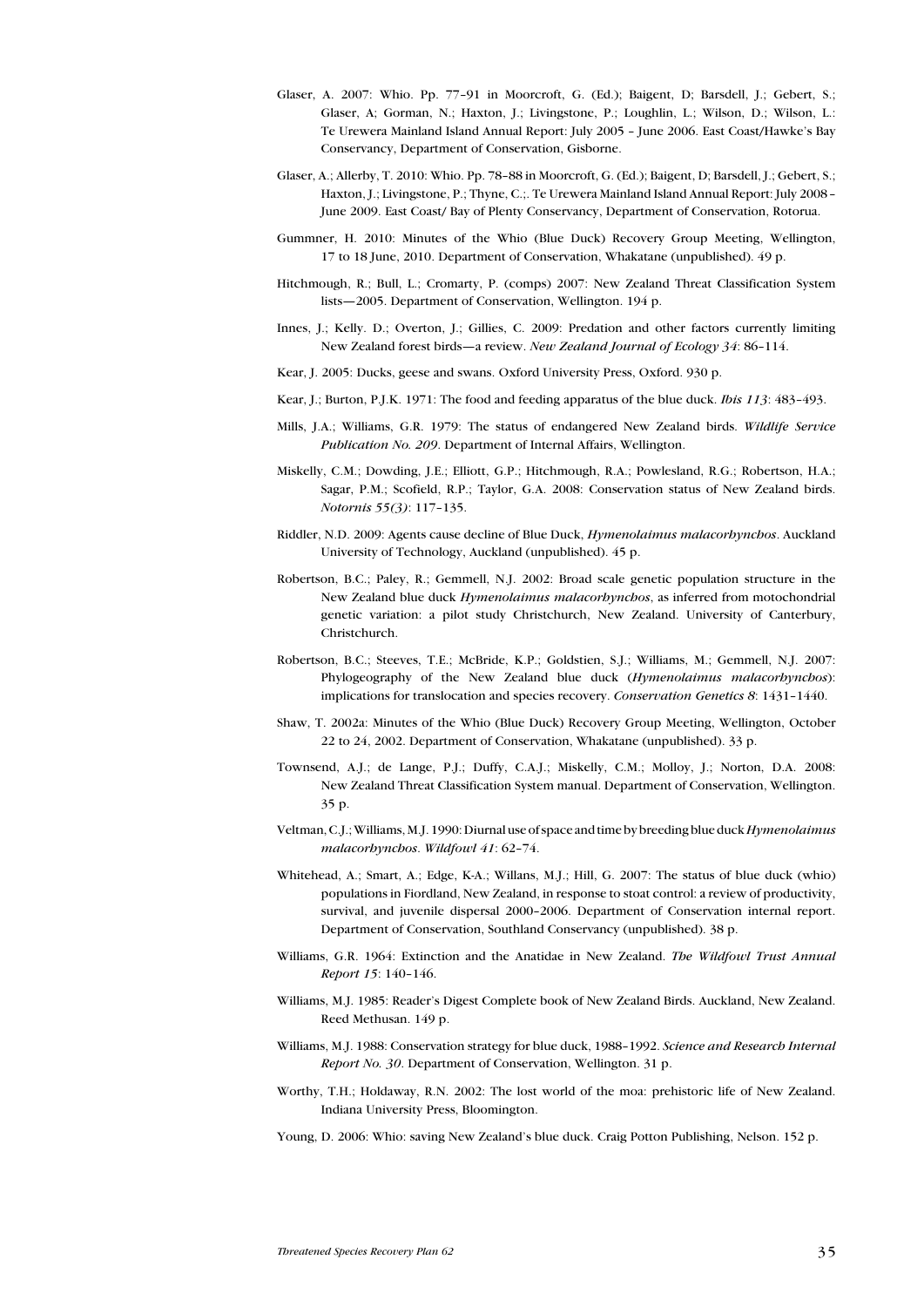# Appendix 1

## G roups and organisations supporting WHIO RECOVERY

An official acknowledgement and recognition of the groups and organisations that have made a contribution to support whio recovery (as at 2009).

### Contributors

Air New Zealand Auckland University BDG Synthesis Bush and Beyond Central North Island Blue Duck Conservation Charitable Trust Ducks Unlimited East Taranaki Environment Trust Environment Bay of Plenty Regional Council Fiordland Wapiti Foundation Forest & Bird Friends of Flora Genesis Energy Ltd—TPD Horizons Manawatu/Wanganui Regional Council Isaac Wildlife Trust Kerry Oates Enviro Research Ltd Knuckey Bequest Land owners of the Manganuioteao/Retaruke Marleigh Farm Trust New Zealand Deer Stalkers Association Ngaitai Iwi Authority On Track NZ Ltd Ornithological Society of NZ Paparoa Wildlife Trust Pike River Coal Ltd Private captive breeders Queenstown Rafting Ltd Real Journeys Retaruke Farms Solid Energy Ltd Tamahaki/Tamakana Iwi Tasman Environmental Trust—Cobb Dam Mitigation Fund Tawaki Dive Te Anau, Coast to Coast The Franz Josef Guiding Company (Ngäi Tahu Tourism) Tongariro Natural History Society Tongariro River Rafting Trips n' Tramps Te Anau Wild West Adventure Company Works Infrastructure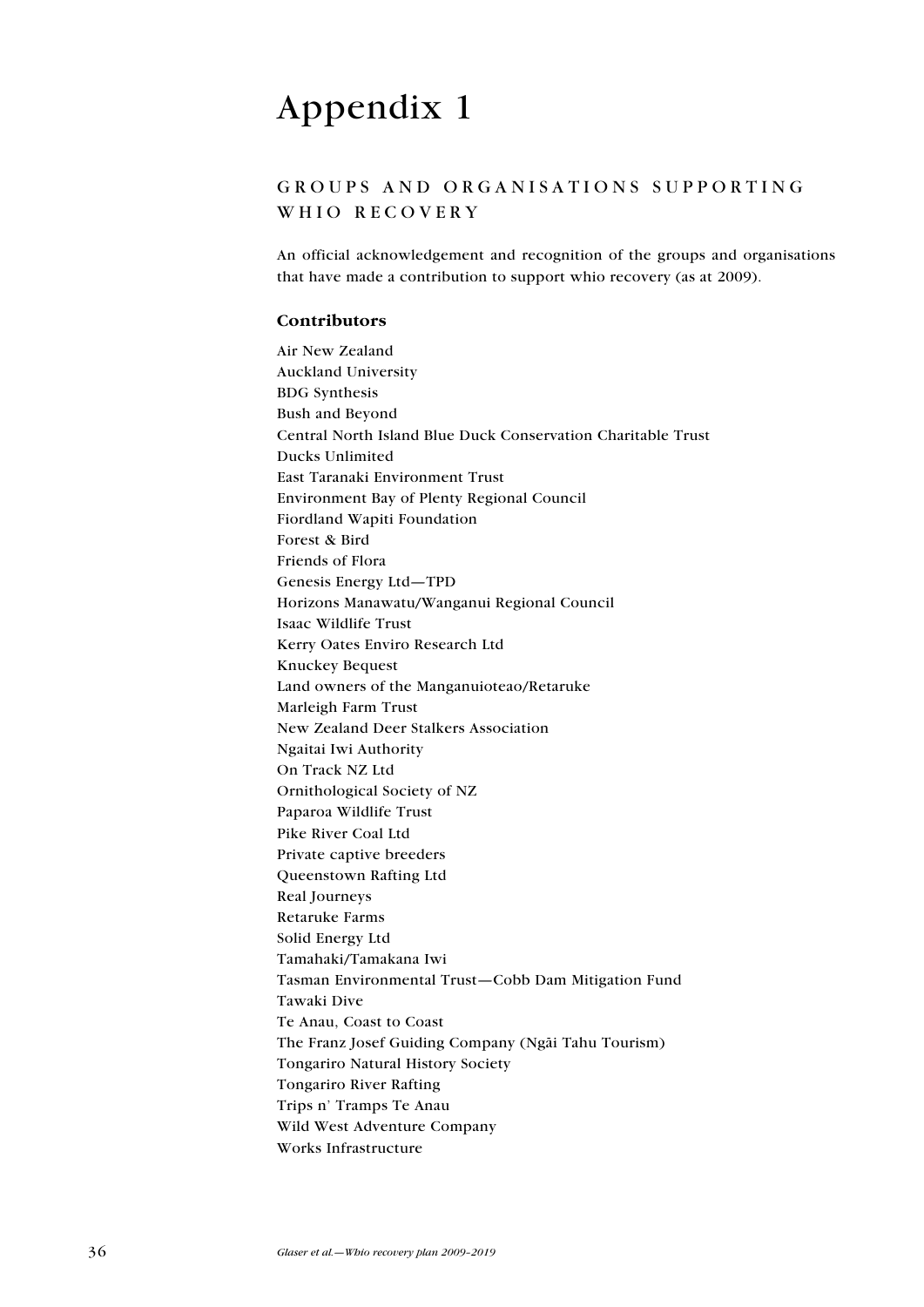# Appendix 2

## T imeline for recovery actions for whio

All actions in this plan have been placed in one of three priority classes: 'essential', 'high' or 'medium'. These indicate the relative importance of each action in terms of its contribution towards achieving the recovery objective and goal. This classification is based on the following recommendations made during the development of this plan:

- E—Essential: Recommended as essential for the recovery of whio. These actions should be carried out in the first 5 years of this plan, subject to resources being available and existing decision-making processes.
- H—High: Recommended as necessary for achieving the long-term goal for whio recovery. These actions should be carried out during the 10-year term of this plan, subject to resources being available and existing decision-making processes.
- M—Medium: Recommended to support the recovery of whio. Some progress should be made towards these actions during the 10-year term of this plan, subject to resources being available and existing decision making processes.

Actions have been abridged to include key points; see section 5 for full details. Shaded areas indicate the timing for the actions. RG = Recovery Group.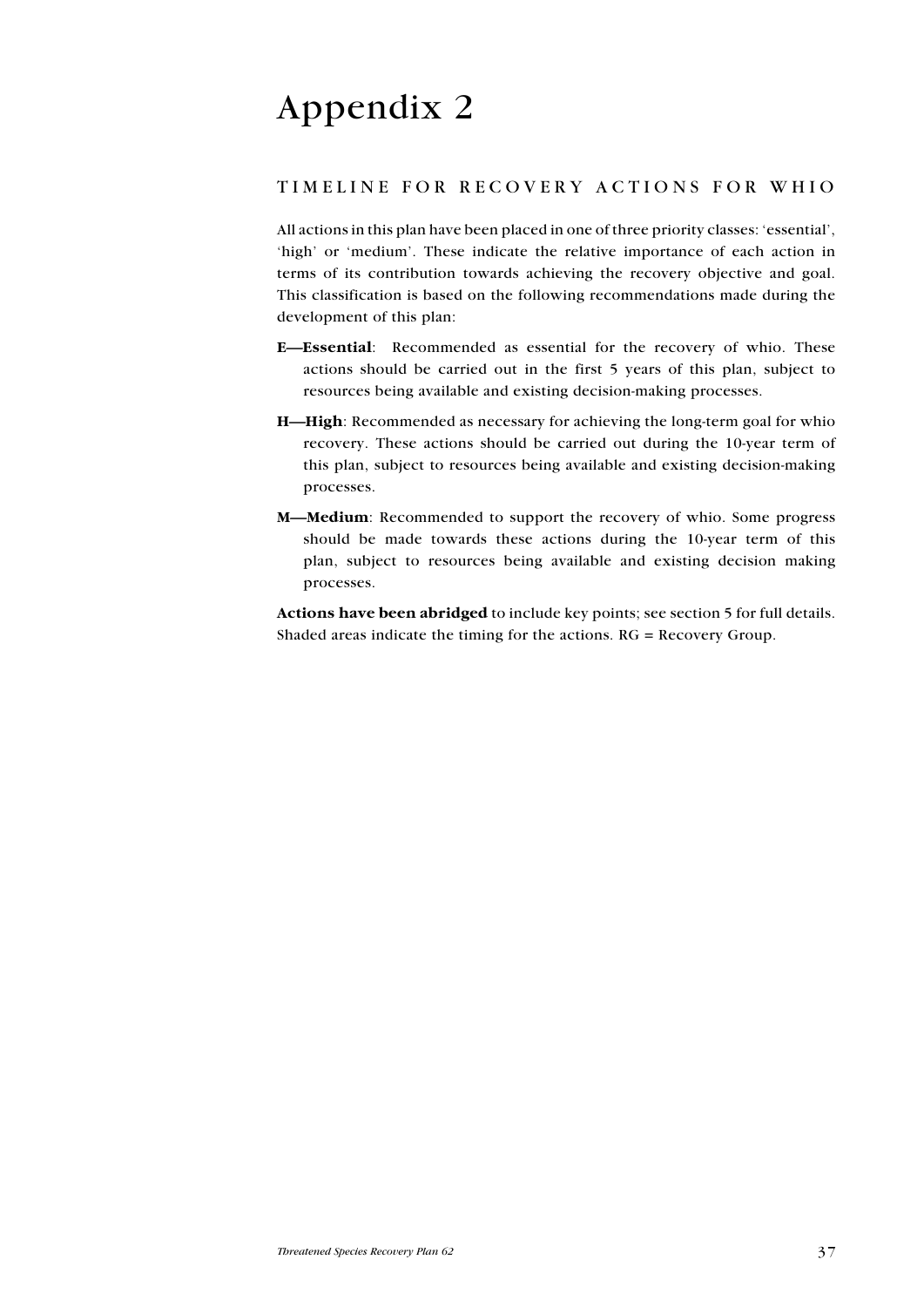| <b>Topic 1—Security Sites</b><br>E<br>1.1<br>Prepare templates for operational and strategic plans<br>1.2<br>Prepare and implement operational plan for each site; update annually<br>E<br>1.3<br>E<br>Prepare strategic plan for sites by conservancy; review annually<br>1.4<br>Write operational reports annually to quantify progress towards targets<br>Е<br>1.5<br>E<br>Prioritise Area resources to meet requirements for each site.<br>1.6<br>E<br>Implement best-practice predator control at sites<br>1.7<br>E<br>Refine pest-control methods to reduce costs and increase effectiveness<br>E<br>1.8<br>Communicate predator-control improvements annually to RG<br>1.9<br>Annually monitor whio abundance at all sites, at least by walk-through<br>Е<br>E<br>1.10<br>Annually monitor stoat abundance at selected sites using best practice<br>E<br>1.11<br>Analyse and review predator regime results to present annually to RG<br><b>Topic 2—Recovery Sites</b><br>2.1<br>Complete national inventory of potential whio management sites<br>H<br>2.2<br>H<br>Prepare template for new Recovery Site proposals<br>2.3<br>H<br>Prepare proposals for new Recovery Sites using the template<br>2.4<br>H<br>Annually assess proposals for sites & advise GM-Ops (Nthn)<br>2.5<br>H<br>Prepare operational plan for DOC sites within 1 year of establishing<br>2.6<br>Annually monitor whio abundance at all sites, at least by walk-through<br>H<br>Topic 3-Didymo and disease<br>3.1<br>E<br>Minimise the risks of didymo and avian diseases<br>3.2<br>H<br>Back-country users to minimise the risks of didymo<br>3.3<br>E<br>At first incursion, research impacts of didymo on the whio ecosystem<br>Topic 4—Whio Nest Egg (WHIONE)<br>4.1<br>E<br>Use WHIONE translocations annually to secure whio populations<br>4.2<br>Ensure quality WHIONE is undertaken by sufficient captive institutions<br>E<br>4.3<br>E<br>Annually coordinate WHIONE to fully utilise its benefit<br>Topic 5—Captive breeding<br>5.1<br>Translocate sufficient new founder stock into captivity.<br>Е<br>5.2<br>H<br>Assess need to develop secure captive population of SI stock<br>5.3<br>E<br>Ensure sufficient quality institutions can undertake captive breeding<br>5.4<br>E<br>Annually coordinate captive breeding to maximise its benefit.<br>5.5<br>Е<br>Circulate NZSMP-format Annual Report for captive NI whio by 1 June<br>5.6<br>E<br>Update and revise Captive Management Plan<br>5.7<br>E<br>Review and update the Blue Duck Husbandry Manual<br>5.8<br>E<br>Ensure captive facilities displaying whio have approved advocacy plans<br>Topic 6—Maintaining whio outcome monitoring<br>6.1<br>Е<br>Facilitate training and skill sharing opportunities for practitioners<br>6.2<br>E<br>Undertake whio monitoring to best-practice standards<br>Topic 7—Communities<br>7.1<br>E<br>Ensure others are aware of whio management priority areas | NUMBER<br><b>ACTION</b> | <b>ACTION</b>                                    | PRIORITY | 2009/10 | 2010/11 | 2011/12 | 2012/13 | 2013/14 | 2014/15 | 2015/16 | 2016/17 | 2017/18 | 2018/19 |
|------------------------------------------------------------------------------------------------------------------------------------------------------------------------------------------------------------------------------------------------------------------------------------------------------------------------------------------------------------------------------------------------------------------------------------------------------------------------------------------------------------------------------------------------------------------------------------------------------------------------------------------------------------------------------------------------------------------------------------------------------------------------------------------------------------------------------------------------------------------------------------------------------------------------------------------------------------------------------------------------------------------------------------------------------------------------------------------------------------------------------------------------------------------------------------------------------------------------------------------------------------------------------------------------------------------------------------------------------------------------------------------------------------------------------------------------------------------------------------------------------------------------------------------------------------------------------------------------------------------------------------------------------------------------------------------------------------------------------------------------------------------------------------------------------------------------------------------------------------------------------------------------------------------------------------------------------------------------------------------------------------------------------------------------------------------------------------------------------------------------------------------------------------------------------------------------------------------------------------------------------------------------------------------------------------------------------------------------------------------------------------------------------------------------------------------------------------------------------------------------------------------------------------------------------------------------------------------------------------------------------------------------------------------------------------------------------------------------------------------------------------------------------------------------------------------------------------------------------------------------------------------------------------------------------------------------------|-------------------------|--------------------------------------------------|----------|---------|---------|---------|---------|---------|---------|---------|---------|---------|---------|
|                                                                                                                                                                                                                                                                                                                                                                                                                                                                                                                                                                                                                                                                                                                                                                                                                                                                                                                                                                                                                                                                                                                                                                                                                                                                                                                                                                                                                                                                                                                                                                                                                                                                                                                                                                                                                                                                                                                                                                                                                                                                                                                                                                                                                                                                                                                                                                                                                                                                                                                                                                                                                                                                                                                                                                                                                                                                                                                                                      |                         |                                                  |          |         |         |         |         |         |         |         |         |         |         |
|                                                                                                                                                                                                                                                                                                                                                                                                                                                                                                                                                                                                                                                                                                                                                                                                                                                                                                                                                                                                                                                                                                                                                                                                                                                                                                                                                                                                                                                                                                                                                                                                                                                                                                                                                                                                                                                                                                                                                                                                                                                                                                                                                                                                                                                                                                                                                                                                                                                                                                                                                                                                                                                                                                                                                                                                                                                                                                                                                      |                         |                                                  |          |         |         |         |         |         |         |         |         |         |         |
|                                                                                                                                                                                                                                                                                                                                                                                                                                                                                                                                                                                                                                                                                                                                                                                                                                                                                                                                                                                                                                                                                                                                                                                                                                                                                                                                                                                                                                                                                                                                                                                                                                                                                                                                                                                                                                                                                                                                                                                                                                                                                                                                                                                                                                                                                                                                                                                                                                                                                                                                                                                                                                                                                                                                                                                                                                                                                                                                                      |                         |                                                  |          |         |         |         |         |         |         |         |         |         |         |
|                                                                                                                                                                                                                                                                                                                                                                                                                                                                                                                                                                                                                                                                                                                                                                                                                                                                                                                                                                                                                                                                                                                                                                                                                                                                                                                                                                                                                                                                                                                                                                                                                                                                                                                                                                                                                                                                                                                                                                                                                                                                                                                                                                                                                                                                                                                                                                                                                                                                                                                                                                                                                                                                                                                                                                                                                                                                                                                                                      |                         |                                                  |          |         |         |         |         |         |         |         |         |         |         |
|                                                                                                                                                                                                                                                                                                                                                                                                                                                                                                                                                                                                                                                                                                                                                                                                                                                                                                                                                                                                                                                                                                                                                                                                                                                                                                                                                                                                                                                                                                                                                                                                                                                                                                                                                                                                                                                                                                                                                                                                                                                                                                                                                                                                                                                                                                                                                                                                                                                                                                                                                                                                                                                                                                                                                                                                                                                                                                                                                      |                         |                                                  |          |         |         |         |         |         |         |         |         |         |         |
|                                                                                                                                                                                                                                                                                                                                                                                                                                                                                                                                                                                                                                                                                                                                                                                                                                                                                                                                                                                                                                                                                                                                                                                                                                                                                                                                                                                                                                                                                                                                                                                                                                                                                                                                                                                                                                                                                                                                                                                                                                                                                                                                                                                                                                                                                                                                                                                                                                                                                                                                                                                                                                                                                                                                                                                                                                                                                                                                                      |                         |                                                  |          |         |         |         |         |         |         |         |         |         |         |
|                                                                                                                                                                                                                                                                                                                                                                                                                                                                                                                                                                                                                                                                                                                                                                                                                                                                                                                                                                                                                                                                                                                                                                                                                                                                                                                                                                                                                                                                                                                                                                                                                                                                                                                                                                                                                                                                                                                                                                                                                                                                                                                                                                                                                                                                                                                                                                                                                                                                                                                                                                                                                                                                                                                                                                                                                                                                                                                                                      |                         |                                                  |          |         |         |         |         |         |         |         |         |         |         |
|                                                                                                                                                                                                                                                                                                                                                                                                                                                                                                                                                                                                                                                                                                                                                                                                                                                                                                                                                                                                                                                                                                                                                                                                                                                                                                                                                                                                                                                                                                                                                                                                                                                                                                                                                                                                                                                                                                                                                                                                                                                                                                                                                                                                                                                                                                                                                                                                                                                                                                                                                                                                                                                                                                                                                                                                                                                                                                                                                      |                         |                                                  |          |         |         |         |         |         |         |         |         |         |         |
|                                                                                                                                                                                                                                                                                                                                                                                                                                                                                                                                                                                                                                                                                                                                                                                                                                                                                                                                                                                                                                                                                                                                                                                                                                                                                                                                                                                                                                                                                                                                                                                                                                                                                                                                                                                                                                                                                                                                                                                                                                                                                                                                                                                                                                                                                                                                                                                                                                                                                                                                                                                                                                                                                                                                                                                                                                                                                                                                                      |                         |                                                  |          |         |         |         |         |         |         |         |         |         |         |
|                                                                                                                                                                                                                                                                                                                                                                                                                                                                                                                                                                                                                                                                                                                                                                                                                                                                                                                                                                                                                                                                                                                                                                                                                                                                                                                                                                                                                                                                                                                                                                                                                                                                                                                                                                                                                                                                                                                                                                                                                                                                                                                                                                                                                                                                                                                                                                                                                                                                                                                                                                                                                                                                                                                                                                                                                                                                                                                                                      |                         |                                                  |          |         |         |         |         |         |         |         |         |         |         |
|                                                                                                                                                                                                                                                                                                                                                                                                                                                                                                                                                                                                                                                                                                                                                                                                                                                                                                                                                                                                                                                                                                                                                                                                                                                                                                                                                                                                                                                                                                                                                                                                                                                                                                                                                                                                                                                                                                                                                                                                                                                                                                                                                                                                                                                                                                                                                                                                                                                                                                                                                                                                                                                                                                                                                                                                                                                                                                                                                      |                         |                                                  |          |         |         |         |         |         |         |         |         |         |         |
|                                                                                                                                                                                                                                                                                                                                                                                                                                                                                                                                                                                                                                                                                                                                                                                                                                                                                                                                                                                                                                                                                                                                                                                                                                                                                                                                                                                                                                                                                                                                                                                                                                                                                                                                                                                                                                                                                                                                                                                                                                                                                                                                                                                                                                                                                                                                                                                                                                                                                                                                                                                                                                                                                                                                                                                                                                                                                                                                                      |                         |                                                  |          |         |         |         |         |         |         |         |         |         |         |
|                                                                                                                                                                                                                                                                                                                                                                                                                                                                                                                                                                                                                                                                                                                                                                                                                                                                                                                                                                                                                                                                                                                                                                                                                                                                                                                                                                                                                                                                                                                                                                                                                                                                                                                                                                                                                                                                                                                                                                                                                                                                                                                                                                                                                                                                                                                                                                                                                                                                                                                                                                                                                                                                                                                                                                                                                                                                                                                                                      |                         |                                                  |          |         |         |         |         |         |         |         |         |         |         |
|                                                                                                                                                                                                                                                                                                                                                                                                                                                                                                                                                                                                                                                                                                                                                                                                                                                                                                                                                                                                                                                                                                                                                                                                                                                                                                                                                                                                                                                                                                                                                                                                                                                                                                                                                                                                                                                                                                                                                                                                                                                                                                                                                                                                                                                                                                                                                                                                                                                                                                                                                                                                                                                                                                                                                                                                                                                                                                                                                      |                         |                                                  |          |         |         |         |         |         |         |         |         |         |         |
|                                                                                                                                                                                                                                                                                                                                                                                                                                                                                                                                                                                                                                                                                                                                                                                                                                                                                                                                                                                                                                                                                                                                                                                                                                                                                                                                                                                                                                                                                                                                                                                                                                                                                                                                                                                                                                                                                                                                                                                                                                                                                                                                                                                                                                                                                                                                                                                                                                                                                                                                                                                                                                                                                                                                                                                                                                                                                                                                                      |                         |                                                  |          |         |         |         |         |         |         |         |         |         |         |
|                                                                                                                                                                                                                                                                                                                                                                                                                                                                                                                                                                                                                                                                                                                                                                                                                                                                                                                                                                                                                                                                                                                                                                                                                                                                                                                                                                                                                                                                                                                                                                                                                                                                                                                                                                                                                                                                                                                                                                                                                                                                                                                                                                                                                                                                                                                                                                                                                                                                                                                                                                                                                                                                                                                                                                                                                                                                                                                                                      |                         |                                                  |          |         |         |         |         |         |         |         |         |         |         |
|                                                                                                                                                                                                                                                                                                                                                                                                                                                                                                                                                                                                                                                                                                                                                                                                                                                                                                                                                                                                                                                                                                                                                                                                                                                                                                                                                                                                                                                                                                                                                                                                                                                                                                                                                                                                                                                                                                                                                                                                                                                                                                                                                                                                                                                                                                                                                                                                                                                                                                                                                                                                                                                                                                                                                                                                                                                                                                                                                      |                         |                                                  |          |         |         |         |         |         |         |         |         |         |         |
|                                                                                                                                                                                                                                                                                                                                                                                                                                                                                                                                                                                                                                                                                                                                                                                                                                                                                                                                                                                                                                                                                                                                                                                                                                                                                                                                                                                                                                                                                                                                                                                                                                                                                                                                                                                                                                                                                                                                                                                                                                                                                                                                                                                                                                                                                                                                                                                                                                                                                                                                                                                                                                                                                                                                                                                                                                                                                                                                                      |                         |                                                  |          |         |         |         |         |         |         |         |         |         |         |
|                                                                                                                                                                                                                                                                                                                                                                                                                                                                                                                                                                                                                                                                                                                                                                                                                                                                                                                                                                                                                                                                                                                                                                                                                                                                                                                                                                                                                                                                                                                                                                                                                                                                                                                                                                                                                                                                                                                                                                                                                                                                                                                                                                                                                                                                                                                                                                                                                                                                                                                                                                                                                                                                                                                                                                                                                                                                                                                                                      |                         |                                                  |          |         |         |         |         |         |         |         |         |         |         |
|                                                                                                                                                                                                                                                                                                                                                                                                                                                                                                                                                                                                                                                                                                                                                                                                                                                                                                                                                                                                                                                                                                                                                                                                                                                                                                                                                                                                                                                                                                                                                                                                                                                                                                                                                                                                                                                                                                                                                                                                                                                                                                                                                                                                                                                                                                                                                                                                                                                                                                                                                                                                                                                                                                                                                                                                                                                                                                                                                      |                         |                                                  |          |         |         |         |         |         |         |         |         |         |         |
|                                                                                                                                                                                                                                                                                                                                                                                                                                                                                                                                                                                                                                                                                                                                                                                                                                                                                                                                                                                                                                                                                                                                                                                                                                                                                                                                                                                                                                                                                                                                                                                                                                                                                                                                                                                                                                                                                                                                                                                                                                                                                                                                                                                                                                                                                                                                                                                                                                                                                                                                                                                                                                                                                                                                                                                                                                                                                                                                                      |                         |                                                  |          |         |         |         |         |         |         |         |         |         |         |
|                                                                                                                                                                                                                                                                                                                                                                                                                                                                                                                                                                                                                                                                                                                                                                                                                                                                                                                                                                                                                                                                                                                                                                                                                                                                                                                                                                                                                                                                                                                                                                                                                                                                                                                                                                                                                                                                                                                                                                                                                                                                                                                                                                                                                                                                                                                                                                                                                                                                                                                                                                                                                                                                                                                                                                                                                                                                                                                                                      |                         |                                                  |          |         |         |         |         |         |         |         |         |         |         |
|                                                                                                                                                                                                                                                                                                                                                                                                                                                                                                                                                                                                                                                                                                                                                                                                                                                                                                                                                                                                                                                                                                                                                                                                                                                                                                                                                                                                                                                                                                                                                                                                                                                                                                                                                                                                                                                                                                                                                                                                                                                                                                                                                                                                                                                                                                                                                                                                                                                                                                                                                                                                                                                                                                                                                                                                                                                                                                                                                      |                         |                                                  |          |         |         |         |         |         |         |         |         |         |         |
|                                                                                                                                                                                                                                                                                                                                                                                                                                                                                                                                                                                                                                                                                                                                                                                                                                                                                                                                                                                                                                                                                                                                                                                                                                                                                                                                                                                                                                                                                                                                                                                                                                                                                                                                                                                                                                                                                                                                                                                                                                                                                                                                                                                                                                                                                                                                                                                                                                                                                                                                                                                                                                                                                                                                                                                                                                                                                                                                                      |                         |                                                  |          |         |         |         |         |         |         |         |         |         |         |
|                                                                                                                                                                                                                                                                                                                                                                                                                                                                                                                                                                                                                                                                                                                                                                                                                                                                                                                                                                                                                                                                                                                                                                                                                                                                                                                                                                                                                                                                                                                                                                                                                                                                                                                                                                                                                                                                                                                                                                                                                                                                                                                                                                                                                                                                                                                                                                                                                                                                                                                                                                                                                                                                                                                                                                                                                                                                                                                                                      |                         |                                                  |          |         |         |         |         |         |         |         |         |         |         |
|                                                                                                                                                                                                                                                                                                                                                                                                                                                                                                                                                                                                                                                                                                                                                                                                                                                                                                                                                                                                                                                                                                                                                                                                                                                                                                                                                                                                                                                                                                                                                                                                                                                                                                                                                                                                                                                                                                                                                                                                                                                                                                                                                                                                                                                                                                                                                                                                                                                                                                                                                                                                                                                                                                                                                                                                                                                                                                                                                      |                         |                                                  |          |         |         |         |         |         |         |         |         |         |         |
|                                                                                                                                                                                                                                                                                                                                                                                                                                                                                                                                                                                                                                                                                                                                                                                                                                                                                                                                                                                                                                                                                                                                                                                                                                                                                                                                                                                                                                                                                                                                                                                                                                                                                                                                                                                                                                                                                                                                                                                                                                                                                                                                                                                                                                                                                                                                                                                                                                                                                                                                                                                                                                                                                                                                                                                                                                                                                                                                                      |                         |                                                  |          |         |         |         |         |         |         |         |         |         |         |
|                                                                                                                                                                                                                                                                                                                                                                                                                                                                                                                                                                                                                                                                                                                                                                                                                                                                                                                                                                                                                                                                                                                                                                                                                                                                                                                                                                                                                                                                                                                                                                                                                                                                                                                                                                                                                                                                                                                                                                                                                                                                                                                                                                                                                                                                                                                                                                                                                                                                                                                                                                                                                                                                                                                                                                                                                                                                                                                                                      |                         |                                                  |          |         |         |         |         |         |         |         |         |         |         |
|                                                                                                                                                                                                                                                                                                                                                                                                                                                                                                                                                                                                                                                                                                                                                                                                                                                                                                                                                                                                                                                                                                                                                                                                                                                                                                                                                                                                                                                                                                                                                                                                                                                                                                                                                                                                                                                                                                                                                                                                                                                                                                                                                                                                                                                                                                                                                                                                                                                                                                                                                                                                                                                                                                                                                                                                                                                                                                                                                      |                         |                                                  |          |         |         |         |         |         |         |         |         |         |         |
|                                                                                                                                                                                                                                                                                                                                                                                                                                                                                                                                                                                                                                                                                                                                                                                                                                                                                                                                                                                                                                                                                                                                                                                                                                                                                                                                                                                                                                                                                                                                                                                                                                                                                                                                                                                                                                                                                                                                                                                                                                                                                                                                                                                                                                                                                                                                                                                                                                                                                                                                                                                                                                                                                                                                                                                                                                                                                                                                                      |                         |                                                  |          |         |         |         |         |         |         |         |         |         |         |
|                                                                                                                                                                                                                                                                                                                                                                                                                                                                                                                                                                                                                                                                                                                                                                                                                                                                                                                                                                                                                                                                                                                                                                                                                                                                                                                                                                                                                                                                                                                                                                                                                                                                                                                                                                                                                                                                                                                                                                                                                                                                                                                                                                                                                                                                                                                                                                                                                                                                                                                                                                                                                                                                                                                                                                                                                                                                                                                                                      |                         |                                                  |          |         |         |         |         |         |         |         |         |         |         |
|                                                                                                                                                                                                                                                                                                                                                                                                                                                                                                                                                                                                                                                                                                                                                                                                                                                                                                                                                                                                                                                                                                                                                                                                                                                                                                                                                                                                                                                                                                                                                                                                                                                                                                                                                                                                                                                                                                                                                                                                                                                                                                                                                                                                                                                                                                                                                                                                                                                                                                                                                                                                                                                                                                                                                                                                                                                                                                                                                      |                         |                                                  |          |         |         |         |         |         |         |         |         |         |         |
|                                                                                                                                                                                                                                                                                                                                                                                                                                                                                                                                                                                                                                                                                                                                                                                                                                                                                                                                                                                                                                                                                                                                                                                                                                                                                                                                                                                                                                                                                                                                                                                                                                                                                                                                                                                                                                                                                                                                                                                                                                                                                                                                                                                                                                                                                                                                                                                                                                                                                                                                                                                                                                                                                                                                                                                                                                                                                                                                                      |                         |                                                  |          |         |         |         |         |         |         |         |         |         |         |
|                                                                                                                                                                                                                                                                                                                                                                                                                                                                                                                                                                                                                                                                                                                                                                                                                                                                                                                                                                                                                                                                                                                                                                                                                                                                                                                                                                                                                                                                                                                                                                                                                                                                                                                                                                                                                                                                                                                                                                                                                                                                                                                                                                                                                                                                                                                                                                                                                                                                                                                                                                                                                                                                                                                                                                                                                                                                                                                                                      |                         |                                                  |          |         |         |         |         |         |         |         |         |         |         |
|                                                                                                                                                                                                                                                                                                                                                                                                                                                                                                                                                                                                                                                                                                                                                                                                                                                                                                                                                                                                                                                                                                                                                                                                                                                                                                                                                                                                                                                                                                                                                                                                                                                                                                                                                                                                                                                                                                                                                                                                                                                                                                                                                                                                                                                                                                                                                                                                                                                                                                                                                                                                                                                                                                                                                                                                                                                                                                                                                      |                         |                                                  |          |         |         |         |         |         |         |         |         |         |         |
|                                                                                                                                                                                                                                                                                                                                                                                                                                                                                                                                                                                                                                                                                                                                                                                                                                                                                                                                                                                                                                                                                                                                                                                                                                                                                                                                                                                                                                                                                                                                                                                                                                                                                                                                                                                                                                                                                                                                                                                                                                                                                                                                                                                                                                                                                                                                                                                                                                                                                                                                                                                                                                                                                                                                                                                                                                                                                                                                                      |                         |                                                  |          |         |         |         |         |         |         |         |         |         |         |
|                                                                                                                                                                                                                                                                                                                                                                                                                                                                                                                                                                                                                                                                                                                                                                                                                                                                                                                                                                                                                                                                                                                                                                                                                                                                                                                                                                                                                                                                                                                                                                                                                                                                                                                                                                                                                                                                                                                                                                                                                                                                                                                                                                                                                                                                                                                                                                                                                                                                                                                                                                                                                                                                                                                                                                                                                                                                                                                                                      |                         |                                                  |          |         |         |         |         |         |         |         |         |         |         |
|                                                                                                                                                                                                                                                                                                                                                                                                                                                                                                                                                                                                                                                                                                                                                                                                                                                                                                                                                                                                                                                                                                                                                                                                                                                                                                                                                                                                                                                                                                                                                                                                                                                                                                                                                                                                                                                                                                                                                                                                                                                                                                                                                                                                                                                                                                                                                                                                                                                                                                                                                                                                                                                                                                                                                                                                                                                                                                                                                      |                         |                                                  |          |         |         |         |         |         |         |         |         |         |         |
|                                                                                                                                                                                                                                                                                                                                                                                                                                                                                                                                                                                                                                                                                                                                                                                                                                                                                                                                                                                                                                                                                                                                                                                                                                                                                                                                                                                                                                                                                                                                                                                                                                                                                                                                                                                                                                                                                                                                                                                                                                                                                                                                                                                                                                                                                                                                                                                                                                                                                                                                                                                                                                                                                                                                                                                                                                                                                                                                                      |                         |                                                  |          |         |         |         |         |         |         |         |         |         |         |
|                                                                                                                                                                                                                                                                                                                                                                                                                                                                                                                                                                                                                                                                                                                                                                                                                                                                                                                                                                                                                                                                                                                                                                                                                                                                                                                                                                                                                                                                                                                                                                                                                                                                                                                                                                                                                                                                                                                                                                                                                                                                                                                                                                                                                                                                                                                                                                                                                                                                                                                                                                                                                                                                                                                                                                                                                                                                                                                                                      |                         |                                                  |          |         |         |         |         |         |         |         |         |         |         |
|                                                                                                                                                                                                                                                                                                                                                                                                                                                                                                                                                                                                                                                                                                                                                                                                                                                                                                                                                                                                                                                                                                                                                                                                                                                                                                                                                                                                                                                                                                                                                                                                                                                                                                                                                                                                                                                                                                                                                                                                                                                                                                                                                                                                                                                                                                                                                                                                                                                                                                                                                                                                                                                                                                                                                                                                                                                                                                                                                      |                         |                                                  |          |         |         |         |         |         |         |         |         |         |         |
|                                                                                                                                                                                                                                                                                                                                                                                                                                                                                                                                                                                                                                                                                                                                                                                                                                                                                                                                                                                                                                                                                                                                                                                                                                                                                                                                                                                                                                                                                                                                                                                                                                                                                                                                                                                                                                                                                                                                                                                                                                                                                                                                                                                                                                                                                                                                                                                                                                                                                                                                                                                                                                                                                                                                                                                                                                                                                                                                                      |                         |                                                  |          |         |         |         |         |         |         |         |         |         |         |
|                                                                                                                                                                                                                                                                                                                                                                                                                                                                                                                                                                                                                                                                                                                                                                                                                                                                                                                                                                                                                                                                                                                                                                                                                                                                                                                                                                                                                                                                                                                                                                                                                                                                                                                                                                                                                                                                                                                                                                                                                                                                                                                                                                                                                                                                                                                                                                                                                                                                                                                                                                                                                                                                                                                                                                                                                                                                                                                                                      | 7.2                     | Provide best-practice information to communities | Е        |         |         |         |         |         |         |         |         |         |         |

Continued on next page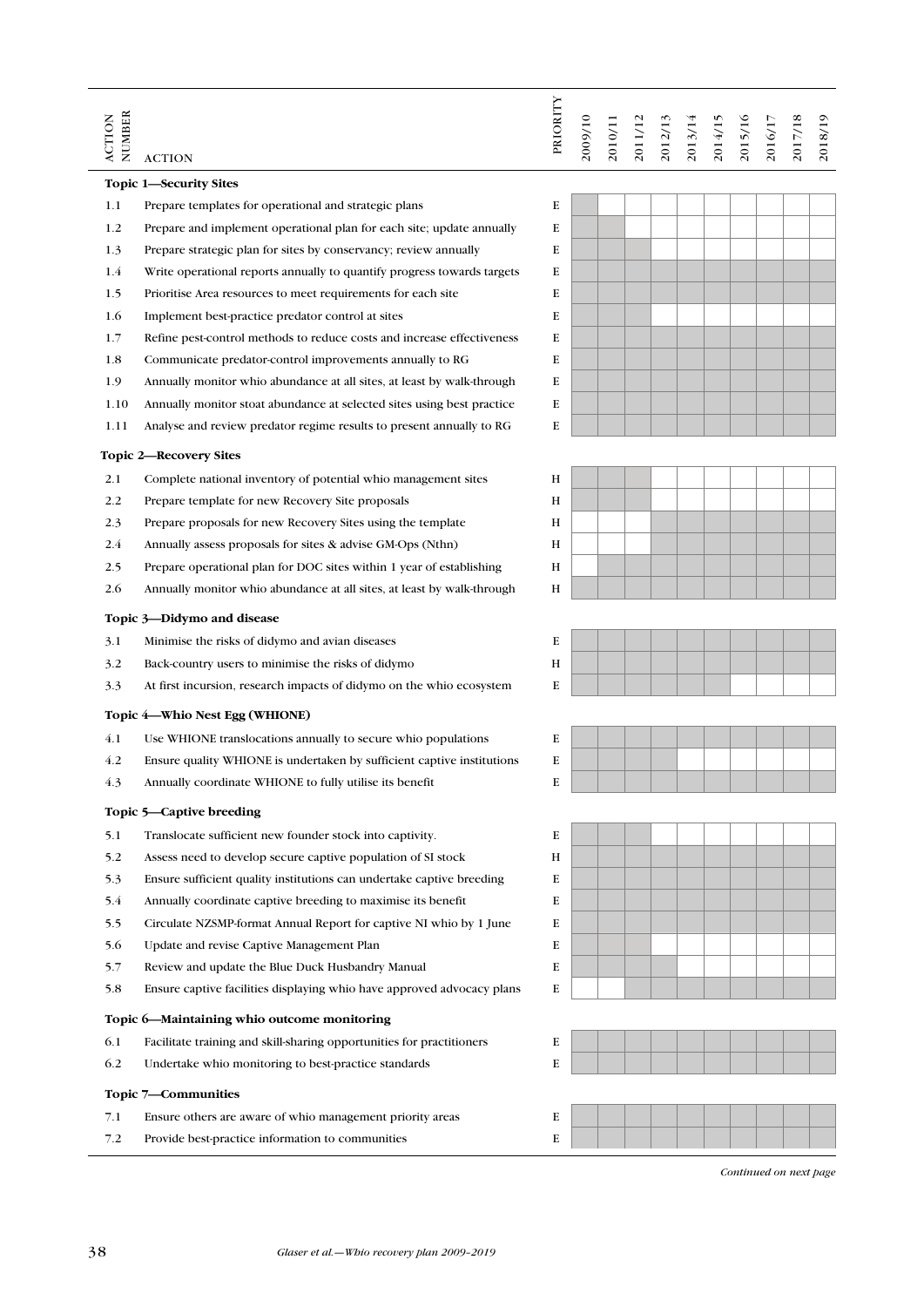| NUMBER<br><b>ACTION</b> | <b>ACTION</b>                                                              | PRIORITY | 2009/10 | 2010/11<br>2011/12<br>2012/13<br>2013/14<br>2015/15<br>2015/10<br>2015/11 |  |  |  | 2018/19 |
|-------------------------|----------------------------------------------------------------------------|----------|---------|---------------------------------------------------------------------------|--|--|--|---------|
|                         | Topic 8-Advocacy                                                           |          |         |                                                                           |  |  |  |         |
| 8.1                     | Establish and maintain relationships with individuals and groups           | Е        |         |                                                                           |  |  |  |         |
| 8.2                     | Include advocacy section in operational plans                              | E        |         |                                                                           |  |  |  |         |
| 8.3                     | Support production of high-quality whio advocacy                           | E        |         |                                                                           |  |  |  |         |
|                         | Topic 9-Tangata whenua                                                     |          |         |                                                                           |  |  |  |         |
| 9.1                     | Strengthen tangata whenua relationships to manage whio as taonga           | E        |         |                                                                           |  |  |  |         |
| 9.2                     | Involve tangata whenua in management and research                          | E        |         |                                                                           |  |  |  |         |
|                         | Topic 10—Testing in situ management prescriptions                          |          |         |                                                                           |  |  |  |         |
| 10.1                    | Monitor nest success at sites including Te Urewera and Wangapeka           | E        |         |                                                                           |  |  |  |         |
| 10.2                    | Control stoats and assess whio population trends at all managed sites      | E        |         |                                                                           |  |  |  |         |
| 10.3                    | Undertake cost analysis of management prescriptions                        | H        |         |                                                                           |  |  |  |         |
| 10.4                    | Support and/or lead initiatives such as predator-control technologies      | E        |         |                                                                           |  |  |  |         |
| 10.5                    | Ensure information on predator-control technology is distributed           | E        |         |                                                                           |  |  |  |         |
| 10.6                    | Monitor juvenile dispersal, recruitment and survival at Te Urewera         | E        |         |                                                                           |  |  |  |         |
| 10.7                    | Review existing banding and capture data                                   | E        |         |                                                                           |  |  |  |         |
| 10.8                    | Develop models to provide prescriptions for pest control at new sites      | E        |         |                                                                           |  |  |  |         |
| 10.9                    | Measure carrying capacity via dog surveys at all sites (see 1.10 $\&$ 2.6) | H        |         |                                                                           |  |  |  |         |
| 10.10                   | Monitor survival of moulting ducks at Te Urewera and Wangapeka             | E        |         |                                                                           |  |  |  |         |
|                         | 10.11 Collaborate with other landscape-scale pest management programmes    | H        |         |                                                                           |  |  |  |         |